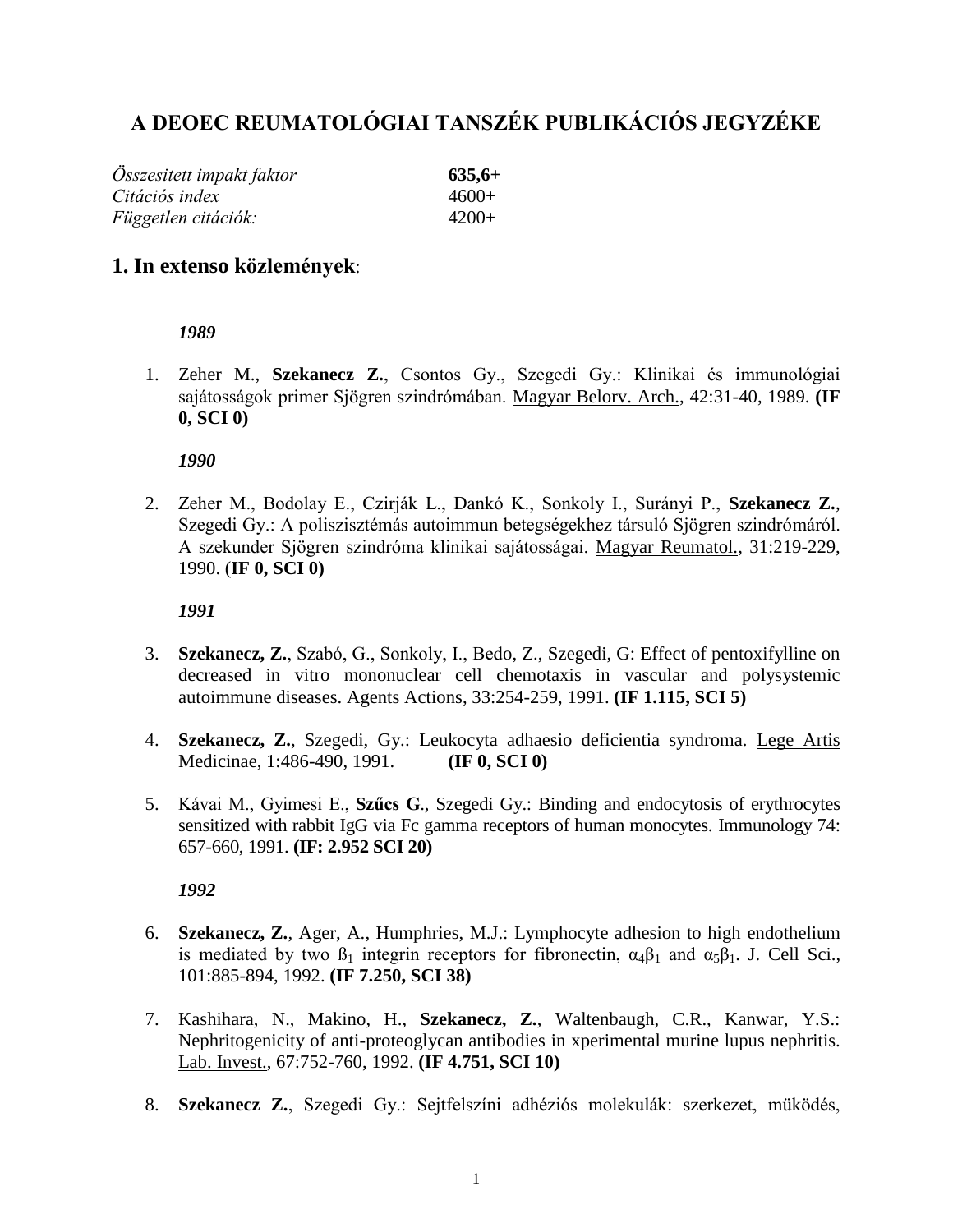klinikai vonatkozások. Orv. Hetil., 131:135-142, 1992. **(IF 0, SCI 0)**

- 9. **Szekanecz Z.**, Szegedi Gy.: Limfocita-endothelium kölcsönhatások szerepe autoimmun betegségekben. I. Irodalmi áttekintés. Orvosképzés, 67:25-32, 1992. **(IF 0, SCI 0)**
- 10. Kávai M., Ádány R., Pásti G., Surányi P., **Szűcs G**., Muszbek L., Boján F., Szegedi Gy.: Marker profile, enzyme activity and function of a human myelomonocytic leukemia cell line. Cell. Immunol. 139: 531-540, 1992. **(IF: 2.127 SCI 9)**

# *1993*

- 11. **Szekanecz, Z.**, Szabó, G., Sonkoly, I., Bedô, Z., Szegedi, Gy: Pentoxifillin (Trental<sup>R</sup>) kedvezö hatása a károsodott in vitro lymphocyta migrációra arteriosclerosis obliteransban és systemás lupus erythematosusban. Orv Hetil, 134:349-353, 1993. **(IF 0, SCI 0)**
- 12. Koch, A.E., Kronfeld-Harrington, L.B., **Szekanecz, Z.**, Cho, M.M., Haines, G.K., Harlow, L.A., Strieter, R.M., Kunkel, S.L., Massa, M.C., Barr, W.G., Jimenez, S.A.: In situ expression of cytokines and cellular adhesion molecules in the skin of patients with systemic sclerosis. Pathobiology, 61:239-246, 1993. **(IF 0.976, SCI 81)**
- 13. **Szűcs G**., Szegedi Gy.: Antineutrophil cytoplasmatikus autoantitestek pathogenetikai és diagnosztikus szerepe különbözô betegségekben. Lege Artis Medicinae 3: 616-621, 1993. **(IF 0, SCI 0)**
	- 14. Gyimesi E., Kávai M., Kiss E., Csípő I., **Szűcs G**., Szegedi Gy.: Triggering of respiratory burst by phagocytosis in monocytes of patients with systemic lupus erythematosus. Clin. Exp. Immunol. 94: 140-144, 1993. **(IF: 2.599 SCI 9)**

- 15. **Szekanecz, Z.**, Haines, G.K., Lin, T.R., Harlow, L.A., Goerdt, S., Rayan, G, Koch, A.E.: Differential distribution of intercellular adhesion molecules (ICAM-1, ICAM-2 and ICAM-3), and the MS-1 antigen in normal and diseased human synovia. Arthritis Rheum., 37:221-231, 1994. **(IF 7.232, SCI 122)**
- 16. **Szekanecz, Z.**, Shah, M.R., Pearce, W.H., Koch, A.E.: Increased intercellular adhesion molecule-1 (ICAM-1) expression and soluble ICAM-1 (sICAM-1) production by cytokine-activated human aortic endothelial cells: a possible role for ICAM-1 and sICAM-1 in atherosclerotic aortic aneurysms. Clin. Exp. Immunol., 98:337-343, 1994. **(IF 2.680, SCI 39)**
- 17. **Szekanecz, Z.**, Shah, M.R., Pearce, W.H., Koch, A.E.: Interleukin-8 and tumor necrosis factor-α are involved in human aortic endothelial cell migration: The possible role of these cytokines in human aortic aneurysmal blood vessel growth. Pathobiology, 62:134- 139, 1994. **(IF 0.976, SCI 53)**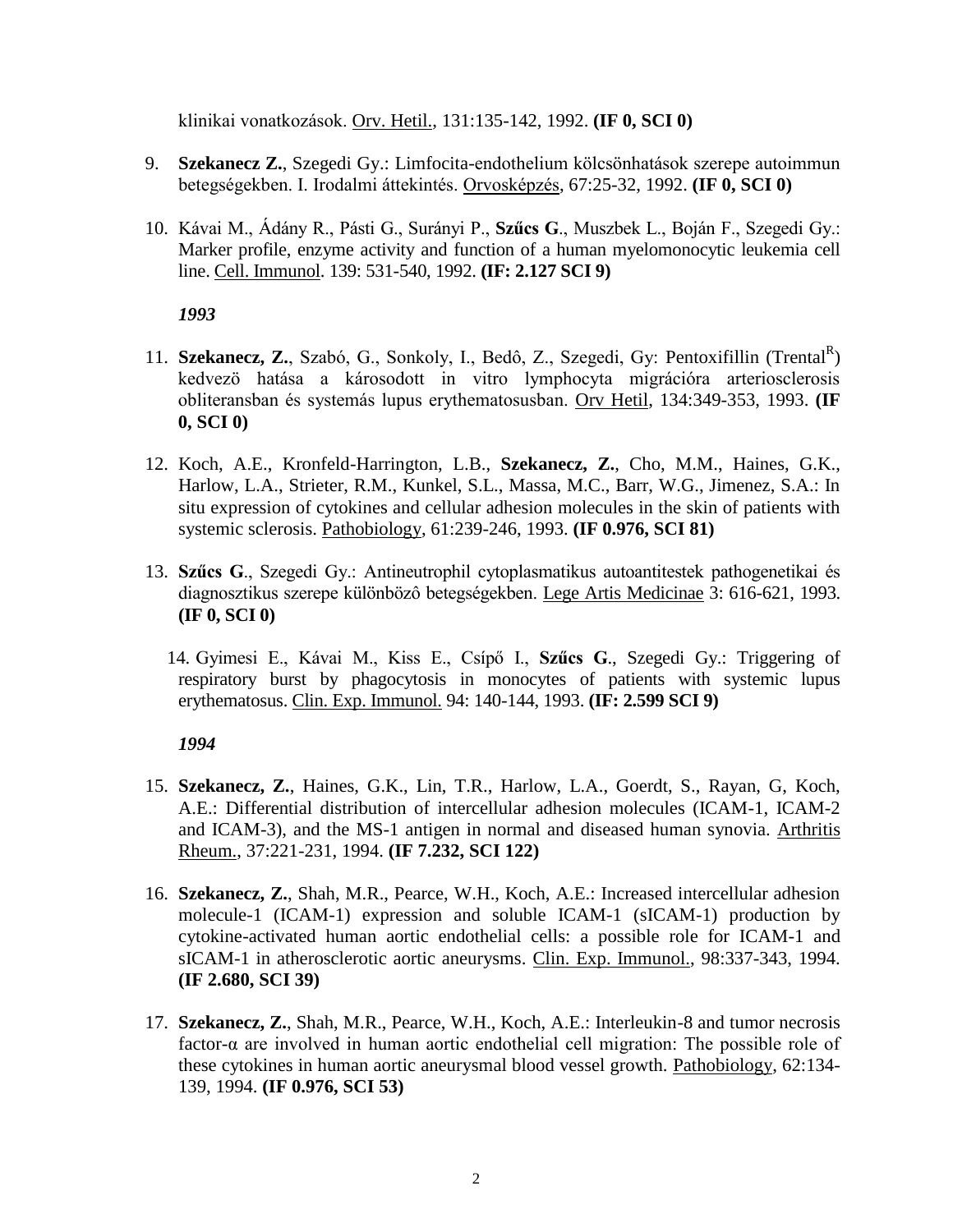- 18. **Szekanecz, Z.**, Shah, M.R., Pearce, W.H., Koch, A.E.: Human atherosclerotic abdominal aortic aneurysms produce interleukin (IL)-6 and interferon-gamma but not IL-2 and IL-4. Agents Actions, 42:159-162, 1994. **(IF 1.115, SCI 81)**
- 19. **Szántó S**, Sipka S, Csipő I, Asztalos L, Varga L. Lőcsey L. Az átültetett vese kilökődésének vizsgálatára használt laboratóriumi módszerek. Orvosképzés 69:41-49, 1994. **(IF 0, SCI 0)**
- 20. **Szűcs G**., Kávai M., Surányi P., Kiss E., Csípő I., Szegedi Gy.: Correlation of monocyte phagocytic receptor expression with serum immun complex level in systemic lupus erythematosus. Scand. J. Immunol. 40: 481-484, 1994. **(IF: 1.903 SCI 16)**

- 21. **Szekanecz, Z.**, Haines, G.K., Harlow, L.A., Shah, M.R., Fong, T.W., Fu, R., Lin, S.J-W., Rayan, G., Koch, A.E.: Increased synovial expression of transforming growth factor (TGF)-ß receptor endoglin and TGF-ß1 in rheumatoid arthritis: possible interactions in the pathogenesis of the disease. Clin. Immunol. Immunopathol., 76:187-194, 1995. (**IF 2.559, SCI 51)**
- 22. **Szekanecz, Z. ,**Haines, G.K., Harlow, L.A., Shah, M.R., Fong, T.W., Fu, R., Lin, S.J-W., Koch, A.E.: Increased synovial expression of the adhesion molecules CD66a, CD66b and CD31 in rheumatoid and osteoarthritis. Clin. Immunol. Immunopathol., 76:180-186, 1995. **(IF 2.559, SCI 27)**
- 23. Sipka, S., Seres, T., Dinya, Z., **Szekanecz, Z.,** Szentmiklósi, J., Bodolay, E., Szegedi, G.: Tumour necrosis factor-α and adenosine in endotoxin shock-related cardiovascular symptoms. Mediators Inflamm., 4:454-455, 1995. **(IF 0.990, SCI 4)**
- 24. **Szántó S**, Sipka S, Csipő I, Gyimesi E, Asztalos L, Lőcsey L, Balázs Gy., Szegedi Gy. Rutin immunológiai laboratóriumi módszerek a vesetranszplantált betegek rejekciójának monitorozásában. Laboratóriumi Medicina 22:243-247, 1995. **(IF 0, SCI 0)**
- 25. Csípő I, Czirják L, **Szántó S**, Szerafin L, Sipka S, Szegedi G. Decreased serum tryptophan and elevated neopterin levels in systemic sclerosis. Clin Exp Rheumatol. 13:269-270, 1995. **(IF 1,920, SCI 3)**
- 26. **Szűcs G**., Kávai M., Surányi P., Kiss E., Csípő I., Szegedi Gy.: Correlation of IgG Fc receptors on granulocytes with serum immune complex level in systemic lupus erythematosus. Scand. J. Immunol. 42; 577-580, 1995. **(IF: 1.903, SCI 9)**

*1996*

27. **Szekanecz, Z.,** Szegedi, G., Koch, A.E.: Cellular adhesion molecules in rheumatoid arthritis. Regulation by cytokines and possible clinical importance. J. Invest. Med., 44:124-135, 1996. **(IF 5.444, SCI 39)**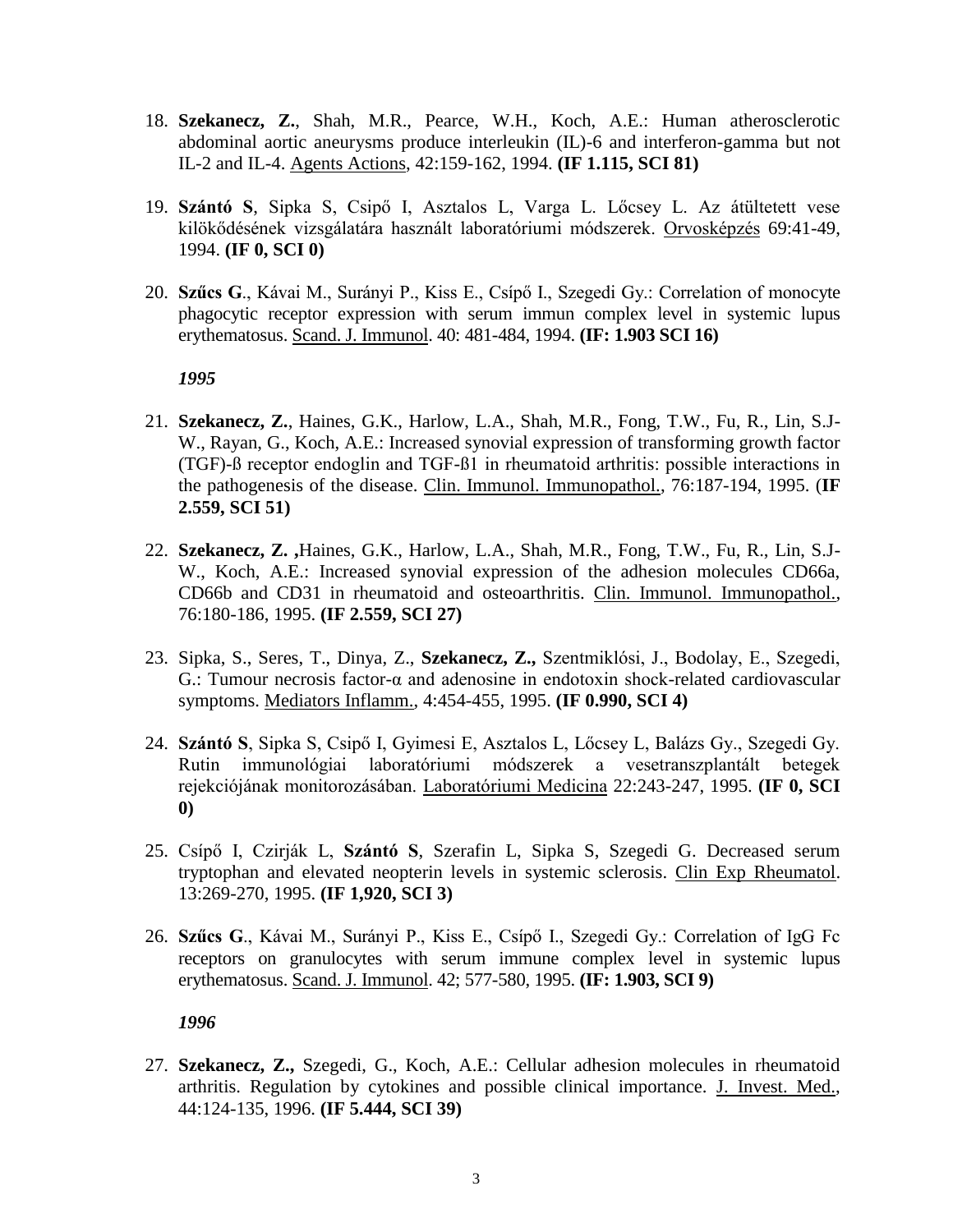- 28. Szegedi, G., Kiss, E., Bodolay, E., Zeher, M., Dankó, K., Czirják, L., **Szûcs, G., Szekanecz, Z.,** Sipka, S.: Polysystemic autoimmune diseases - clinical and basic research made in Hungary. Allergy Clin. Immunol. Int., 8:90-93, 1996. **(IF 0, SCI 0)**
- 29. Halloran, M.M., **Szekanecz, Z.,** Barquin, N., Haines, G.K., Koch, A.E.: Cellular adhesion molecules in rat adjuvant arthritis. Arthritis Rheum., 39:810-819, 1996. **(IF 7.232. SCI 39)**
- 30. Bettembuk, P., Balogh, Å., **Szekanecz, Z.**, Szegedi, Gy., Surányi, P.: Csontsûrûség vizsgálata rheumatoid arthritises betegeken. Magyar Reumatol., 37:140-147, 1996. **(IF 0, SCI 0)**

- 31. **Szekanecz, Z.**, Haines, G.K., Koch, A.E.: Differential expression of the urokinase receptor (CD87) in arthritic and normal synovial tissues. J. Clin. Pathol., 50:314-319, 1997. **(IF 2.966, SCI 10)**
- 32. **Szekanecz, Z.**, Koch, A.E.: To the editor-in-chief: Intercellular adhesion molecule (ICAM)-3 expression on endothelial cells [letter]. Am. J. Pathol. 151:313-314, 1997. **(IF 7.246, SCI 3)**
- 33. **Szekanecz, Z.:** Ismét a NSAID szerekről (kommentár). Orvostovábbképzô Szemle, 4: 117-121, 1997. **(IF 0, SCI 0)**
- 34. **Szántó S**, Kiss E, Szegedi Gy. Lupus nephritis és a vesetranszplantáció. Allergológia és Klinikai Immunológia. 1997; **(IF 0, SCI 0)**

- 35. **Szekanecz, Z.**, Bordán, É., Szabó, Z., Szegedi, G.: Az angiogenezis és mediátorai. Patogenetikai és klinikai jelentőségük "angiogén betegségekben". Orv. Hetil., 139:227- 234, 1998. (**IF 0, SCI 0)**
- 36. Koch, A.E., **Szekanecz, Z.**, Friedman, J., Haines, G.K., Langman, C.B., Bouck, N.P.: Effects of thrombospondin-1 on disese course and angiogenesis in rat adjuvant-induced arthritis. Clin. Immunol. Immunopathol., 86:199-208, 1998. **(IF 2.559, SCI 23)**
- 37. **Szekanecz, Z.,** Szegedi, G., Koch, A.E.: Angiogenesis in rheumatoid arthritis: pathogenic and clinical significance. J. Invest. Med, 46:27-41, 1998. **(IF 5.444, SCI 58)**
- 38. **Szekanecz, Z.,** Strieter, R.M., Koch, A.E.: Cytokines in rheumatoid arthritis: potential targets for pharmacological intervention. Drugs Aging, 12: 377-390, 1998. **(IF 2.342, SCI 47)**
- 39. **Szekanecz, Z.,** Szegedi, G.: Citokinek rheumatoid arthritisben: új terápiás lehetôségek.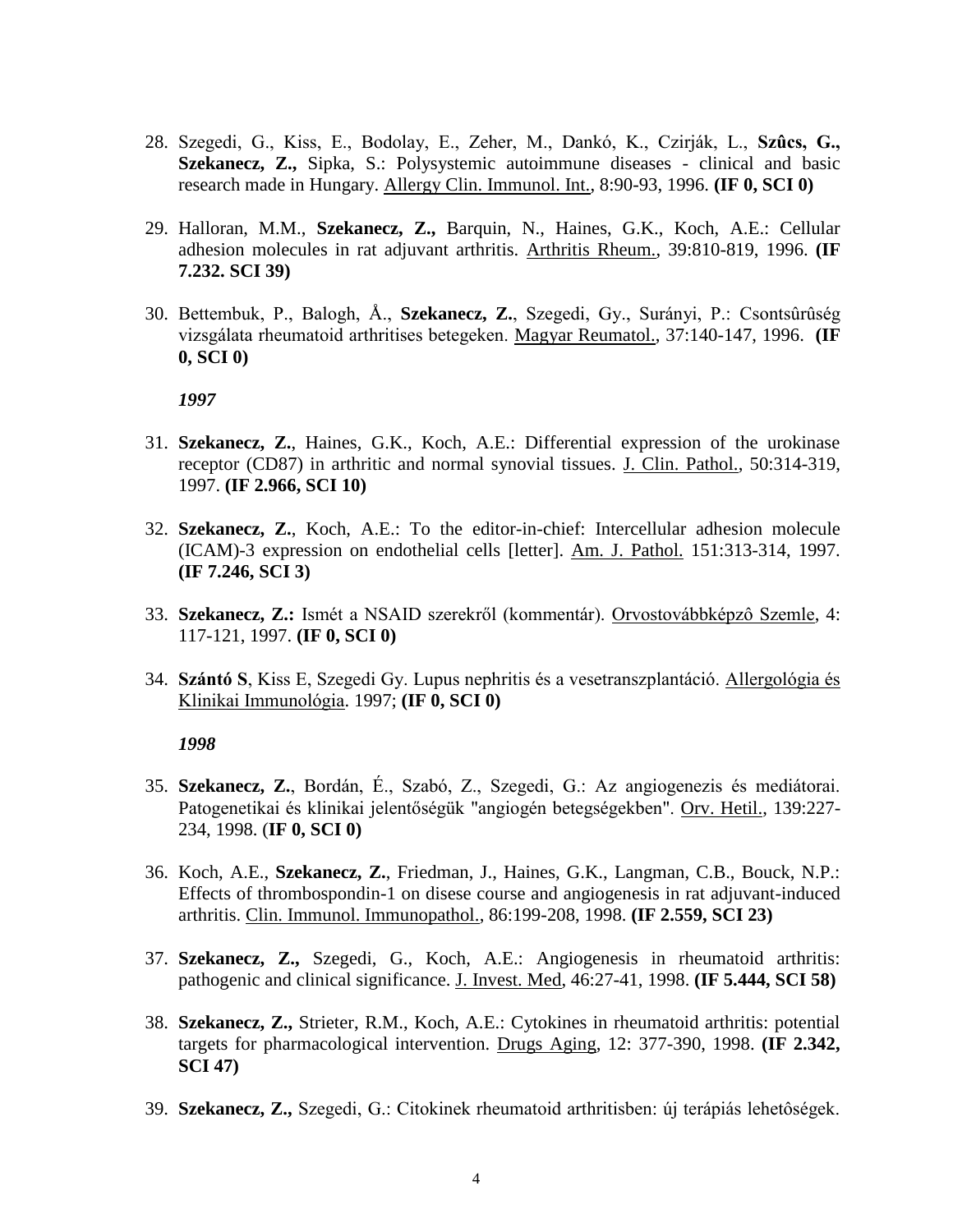Orv. Hetil., 139: 819-823, 1998. **(IF 0, SCI 0)**

- 40. **Szekanecz, Z.,** Elek, I., Bettembuk, P., Szegedi, Gy.: Secundaer osteoporosis rheumatoid arthritisben. Magyar Belorv. Arch., 51: 267-271, 1998. **(IF 0, SCI 0)**
- 41. Bakó, Gy., Biró, E., Bodolay, E., Czirják, L., Dankó, K., Kiss, E.,Sipka, S., **Szekanecz, Z., Szûcs G.,** Zeher, M., Szegedi, Gy.: Autoimmun pajzsmirigybetegségek társulása egyéb autoimmun betegségekkel. Magyar Belorv. Arch. 51: 273-275, 1998. **(IF 0, SCI 0)**
- 42. **Szekanecz, Z.,** Kunkel, S.L., Strieter, R.M., Koch, A.E.: Chemokines in rheumatoid arthritis. Springer Semin Immunopathol, 20: 115-132, 1998 **(IF 2.176, SCI 76)**
- 43. **Szekanecz, Z.,** Szegedi, Gy.: Angiogenesis rheumatoid arthritisben: pathogenetikai és klinikai vonatkozások. Magyar Reumatol, 39: 79-85, 1998. **(IF 0, SCI 0)**
- 44. **Szekanecz, Z.,** Koch, A.E., Szegedi Gy.: Chemokinek pathogenetikai és klinikai szerepe rheumatoid arthritisben. Magyar Reumatol., 39: 86-93, 1998. **(IF 0, SCI 0)**
- 45. **Szekanecz, Z.,** Elek, I., Szegedi, Gy.: Rheumatoid arthritishez társuló osteoporosis: irodalmi áttekintés. Ca és Csont, 1: 45-51, 1998. **(IF 0, SCI 0)**
- 46. **Szekanecz, Z.,** Elek, I., Szegedi, Gy.: Alfacalcidol kezelés rheumatoid arthritishez társuló osteoporosisban. Ca és Csont, 1: 115-118, 1998. **(IF 0, SCI 0)**
- 47. Lakos, G., **Szekanecz, Z.,** Sipka, S.: Akut fázis fehérje mérések újabb szempontjai. Klin. Kisérl. Lab. Med., 25: 169-171, 1998. **(IF 0, SCI 0)**
- 48. Kávai M., Kiss E., Csípő I., **Szűcs G**., Szegedi Gy.: Szisztémás lupus erythematosusban a fagocita receptorok szerepe az immunkomplex eliminálásában. Magyar Belorvosi Archivum 4: 311-316, 1998. **(IF 0, SCI 0)**
- 49. **Szűcs G**., Kávai M., Szegedi Gy.: Humán Fc gamma receptorok jellemzői, szerepük és klinikai jelentõségük. Lege Artis Med. 8: 680-687, 1998. **(IF 0, SCI 0)**
- 50. **Szűcs G**., Csiki Z., Szegedi Gy.: Pentoxifyllin hatása a microcirculatiora szisztémás sclerosisban szenvedő betegeknél. Magyar Belorv Arch 51: 277-282, 1998. **(IF 0, SCI 0)**

- 51. **Szekanecz, Z.,** Halloran, M.M., Haskell, C.J., Shah, M.R., Polverini, P.J., Koch, A.E. Mediators of angiogenesis: the role of cellular adhesion molecules. Trends Glycosci. Glycotechnol. (TIGG), 11: 73-93, 1999. **(IF 0.818, SCI 7)**
- 52. Halloran, M.M., **Szekanecz, Z.,** Strieter, R.M., Woods, J.M., Volin, M.V., Hosaka, S., Haines, G.K., Kunkel, S.L., Burdick, M.D., Walz, A., Koch, A.E.: The role of an epithelial-neutrophil activating peptide-78-like protein in rat adjuvant-induced arthritis.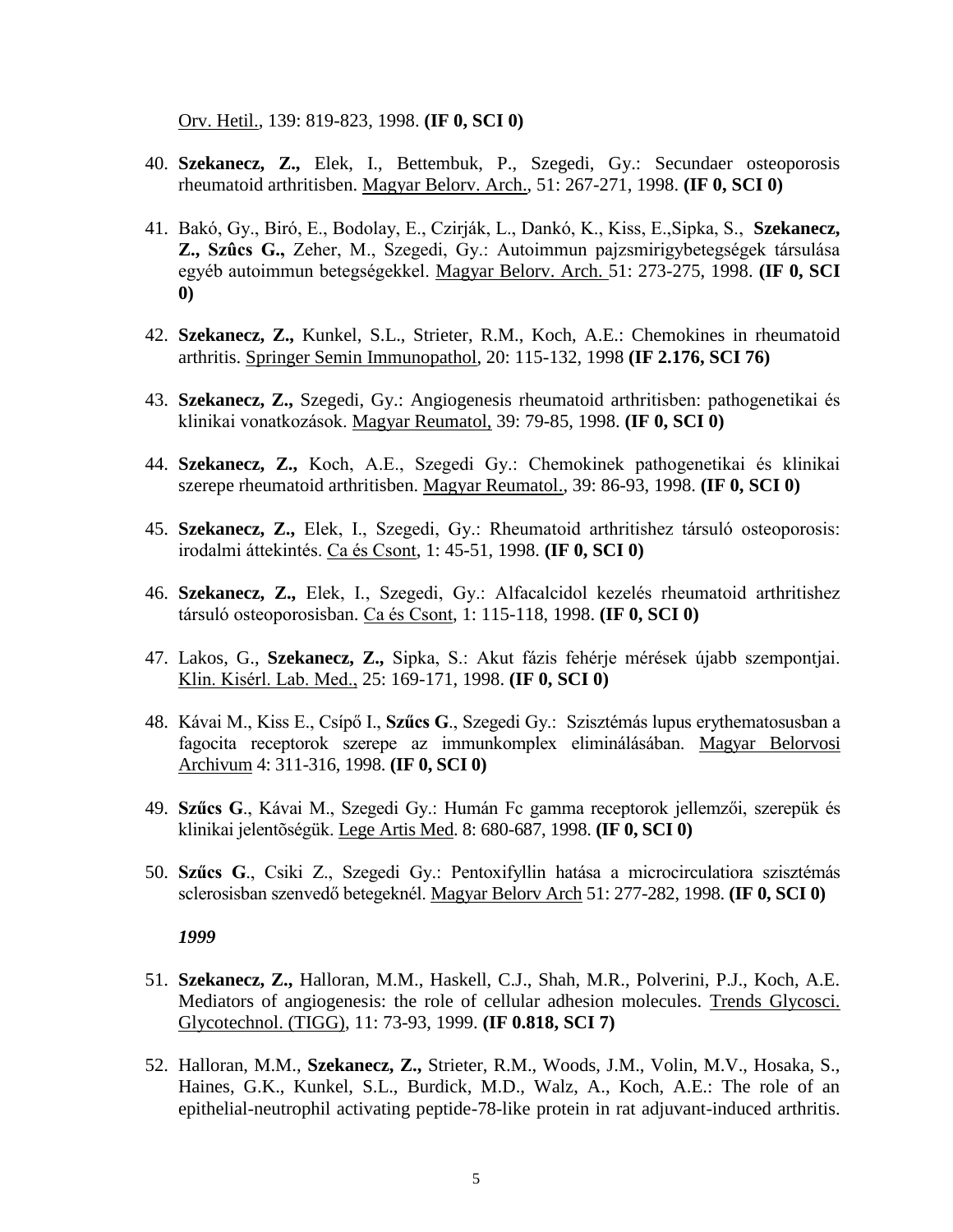J. Immunol., 162: 7492-7500, 1999. **(IF 7.296, SCI 56)**

- 53. **Szekanecz, Z.,** Szekanecz, É., Morvai, K., Rácz, T., Szegedi, Gy., Sziklai, I.: Az otosclerosis pathogenezisének és klinikumának modern szemlélete: a gyógyszeres terápia lehetõségei. Orv Hetil, 140: 2435-2440, 1999. **(IF 0, SCI 0)**
- 54. Soltész, P., **Szekanecz, Z.,** Végh, J., Lakos, G., Tóth, L., Szakáll, Sz., Veres, K., Szegedi, Gy.: Antifoszfolipid katasztrófa szindróma daganatos betegben. Orv. Hetil., 140: 2917-2920, 1999. **(IF 0, SCI 0)**
- 55. Volin M.V., **Szekanecz, Z.,** Halloran, M.M., Woods, J.M., Magua, J., Damergis jr., J.A., Haines, G.K., Crocker, P.R., Koch, A.E.: PECAM-1 and leukosialin (CD43) expression correlate with heightened inflammation in rat adjuvant-induced arthritis. Exp Mol Pathol, 66: 211-219, 1999. **(IF 1.727, SCI 11)**
- 56. Czirják L., Koncz A., Varga I., Dévényi K., Kumánovics G., **Szűcs G**.: Investigation of the alveolar macrophages and T lymphocytes in 15 patients with systemic sclerosis. Clin. Rheumatol. 18; 357-363, 1999. **(IF: 0.615 SCI 5)**
- 57. Csiki Z., Gál I., **Szűcs G**., András Cs., Szegedi Gy.: Észrevételek a Raynaud-szindromáról lézer Doppler-mérésekkel szerzett tapasztalatok alapján. Orvosi Hetilap 140: 2285-2288, 1999. **(IF 0, SCI 0)**

- 58. **Szekanecz, Z.,** Halloran, M.M., Volin, M.V., Woods, J.M., Strieter, R.M., Haines III G.K., Kunkel, S.L., Burdick, M.D., Koch, A.E.: Temporal expression of inflammatory cytokines and chemokines in rat adjuvant-induced arthritis. Arthritis Rheum., 43:1266- 1277, 2000. **(IF 7.232, SCI 76)**
- 59. Soltész, P., **Szekanecz, Z.,** Végh, J., Lakos, G., Tóth, L., Szakáll, Sz., Veres, K., Szegedi, Gy.: Catastrophic antiphospholipid syndrome in cancer. Haematologia, 30:303-311, 2000. **(IF 0.405, SCI 13)**
- 60. **Szekanecz, Z.,** Koch, A.E.: Cell-cell interactions in synovitis: Endothelial cells and immune cell migration. Arthritis Res, 2: 368-373, 2000. **(IF 3,436, SCI 17)**
- 61. **Szekanecz, Z.,** Kovács, I., Kulcsár, A., Lakos, G., Aleksza, M., Sipka, S., Szegedi, Gy.: Csontbiokémiai és gyulladásos markerek vizsgálata rheumatoid arthritishez társuló osteoporosisban . I. Keresztmetszeti vizsgálat. Ca és Csont, 3: 62-71, 2000. **(IF 0, SCI 0)**
- 62. Sipka S, Szücs K, **Szántó S**, Kovács I, Lakos G, Antal-Szalmás P, Szegedi G, Gergely P. Inhibition of calcineurin activity and protection against cyclosporine A induced cytotoxicity by prednisolone sodium succinate in human peripheral mononuclear cells. Immunopharmacology. 48:87-92, 2000. **(IF 0,780, SCI 3)**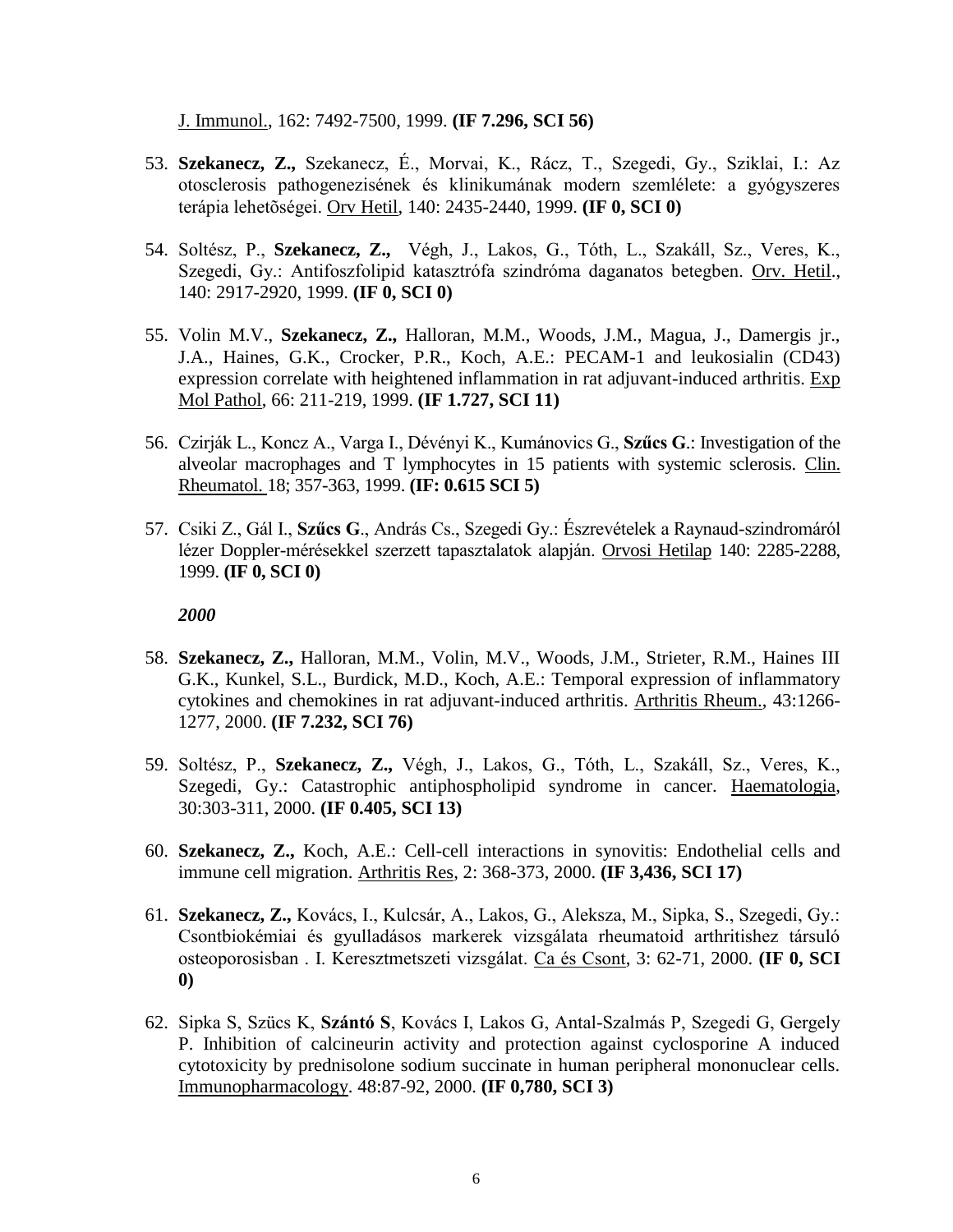- 63. **Szabó Z,** Szilasi M, Brúgós L, **Szántó S**, Kovács I, Széles M, Lakos G, Antal-Szalmás P, Edes I, Sipka S. Differences in the changes of allergen-specific IgE serum levels and the chemiluminescence of peripheral blood phagocytes in patients with allergic rhinoconjunctivitis during the ragweed season. Immunol Lett. 74:201-205, 2000. **(IF 1,710, SCI 3)**
- 64. Regeczy N, Balogh I, Lakos G, Zeher M, Bodolay E, **Szűcs G**, Kiss E, Ajzner E, Szegedi G.: Hypercoagulability in various autoimmune diseases: no association with factor V Leiden mutation. Haematologia (Budapest) 30: 35-39, 2000. **(IF: 0.405 SCI 1)**
- 65. Lakos G, Kiss E, Regeczy N, Tarjan P, Soltesz P, Zeher M, Bodolay E**, Szűcs G**, Szakony S, Sipka S, Szegedi G.: Antiprothrombin and antiannexin V antibodies imply risk of thrombosis in patients with systemic autoimmune diseases. J Rheumatol 27: 924- 929, 2000. **(IF: 2.910, SCI 30)**

- 66. **Szekanecz, Z.,** Illés, Á., Somló, P., Széles, M., Aleksza, M., Lakos, G., Antal-Szalmás, P., Sipka, S., Szegedi, Gy.: Az isoprinosine hatásai a celluláris és humorális immunitásra Hodgkin-kórban és rheumatoid arthritisben. Allergol. Klin. Immunol., 4: 48-59, 2001. **(IF 0, SCI 0)**
- 67. **Szekanecz, Z.,** Koch, A.E.: Update on synovitis. Current Rheumatol Reports, 3: 53-63, 2001. **(IF 0, SCI 0)**
- 68. **Szekanecz, Z.,** Koch, A.E.: Chemokines and angiogenesis. Curr Opin Rheumatol, 13: 202-208, 2001. **(IF 3.600, SCI 65)**
- 69. **Szekanecz, Z.,** Gömör, B.: Az antireumatikus terápia újabb lehetőségei a XXI. Században. MOTESZ Magazin, 2001/1-2: 23-31, 2001. (**IF 0, SCI 0)**
- 70. **Szekanecz, Z.:** A coxibok cardialis és renalis biztonságossága: a SUCCESS VI. Vizsgálat. Medicus Universalis, 2001 Június:3 143-145, 2001. (**IF 0, SCI 0)**
- 71. **Szekanecz, Z.: K**ezelési megfigyelési tanulmány Movalis-szal rheumatoid arthritis acut fellángolásában. Magyar Reumatol., 42: 147-149, 2001. **(IF 0, SCI 0)**
- 72. Sipka S, Szucs K, **Szántó S**, Kovács I, Lakos G, Kiss E, Antal-Szalmás P, Szegedi G, Gergely P. Glucocorticosteroid dependent decrease in the activity of calcineurin in the peripheral blood mononuclear cells of patients with systemic lupus erythematosus. Ann Rheum Dis. 60:380-384, 2001. **(IF 3,820, SCI 4)**
- 73. Sipka S, **Szántó S**, Szucs K, Kovács I, Kiss E, Antal-Szamás P, Lakos G, Aleksza M, Illés A, Gergely P, Szegedi G. Decreased arachidonic acid release in peripheral blood monocytes of patients with systemic lupus erythematosus. J Rheumatol. 28:2012-2017, 2001. **(IF 2,670, SCI 9)**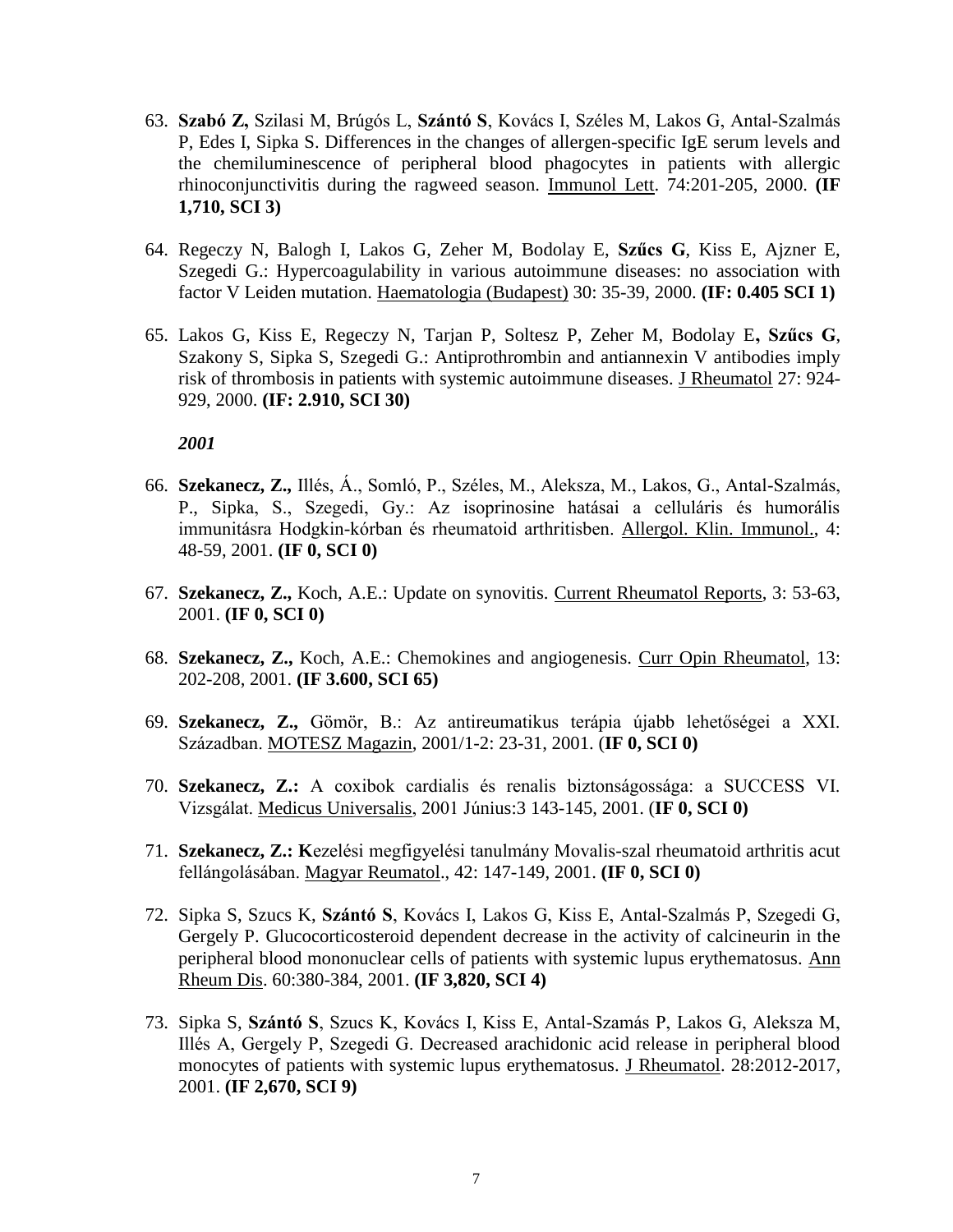- 74. **Szekanecz, Z.,** Kim, J., Koch, A.E. Angiogenesis in rheumatoid arthritis. Recent Res. Devel. Immunol. 4: 523-533, 2002. **(IF 0, SCI 0)**
- 75. Bodolay, E., Aleksza, M., Antal-Szalmás, P., Végh, J., Szodoray, P., Soltész, P., Szegedi, A., **Szekanecz, Z.:** Serum cytokine levels, type 1 and type 2 intracellular T cell cytokine profiles in mixed connective tissue disease. J Rheumatol., 29:2136-2142, 2002. **(IF 2,910, SCI 12)**
- 76. **Pákozdi, A**., **Rass, P.,** Lakatos, P., **Szabó, Z., Végvári, A., Szántó, S.,** Szegedi, G., Bakó, G., **Szekanecz, Z.:** A D vitamin receptor gén BsmI polimorfizmusa rheumatoid arthritisben és társuló osteoporosisban. Ca és Csont, 5: 13-22, 2002. (**IF 0, SCI 0)**
- 77. **Rass, P., Pákozdi, A**., Lakatos, P., **Szabó, Z., Végvári, A., Szántó, S.,** Szegedi, G., Bakó, G., **Szekanecz, Z.:** A D vitamin receptor gén BsmI polimorfizmusának vizsgálata rheumatoid arthritisben és társuló osteoporosisban. Ca és Csont, 5: 23-30, 2002. **(IF 0, SCI 0)**
- 78. Bodolay E, Koch A.E., Kim, J., Szegedi, G., **Szekanecz, Z**.: Angiogenesis and chemokines in rheumatoid arthritis and other systemic inflammatory rheumatic diseases. J Cell Mol Med,6: 357-376, 2002. (**IF 1.694, SCI 52)**
- 79. **Szántó S**, Csermely P, Kovács I, Csongor J, Illés A, Bakó G, Szegedi G, Sipka S. Inhibition of arachidonic acid release from human peripheral mononuclear cells by heat shock treatment and geldanamycin. Immunol Lett. 83:181-185, 2002. **(IF 1,710, SCI 2)**
- 80. Glant TT, Kamath RV, Bárdos T, Gál I, **Szántó S**, Murad YM, Sandy JD, Mort JS, Roughley PJ, Mikecz K. Cartilage-specific constitutive expression of TSG-6 protein (product of tumor necrosis factor alpha-stimulated gene 6) provides a chondroprotective, but not antiinflammatory, effect in antigen-induced arthritis. Arthritis Rheum. 46:2207-2218, 2002. **(IF 7,190, SCI 39)**
- 81. Török L, Dankó K, Cserni G, **Szűcs G.:** Polymyositis/scleroderma autoantitest pozitív scleroderma dermatomyositissel (scleromyositis). Orvosi Hetilap 134: 2553-2556, 2002. **(IF 0, SCI 0)**

- 82. **Szekanecz, Z.,** Kim, J., Koch, AE. Chemokines and chemokine receptors in rheumatoid arthritis. Sem Immunol, 15: 15-21, 2003. (**IF 6.544, SCI 98)**
- 83. Síró, B., **Szekanecz, Z.:** A reumatológiai betegségek korszerű terápiája a családorvosi gyakorlatban. Med Univ 36: 69-81, 2003. **(IF 0, SCI 0)**
- 84. Gaspar, L., **Szekanecz, Z.,** Dezso, B., Szegedi, G., Csernatony, Z., Szepesi, K.: Technique of synovial biopsy of metacarpophalangeal joints using the needle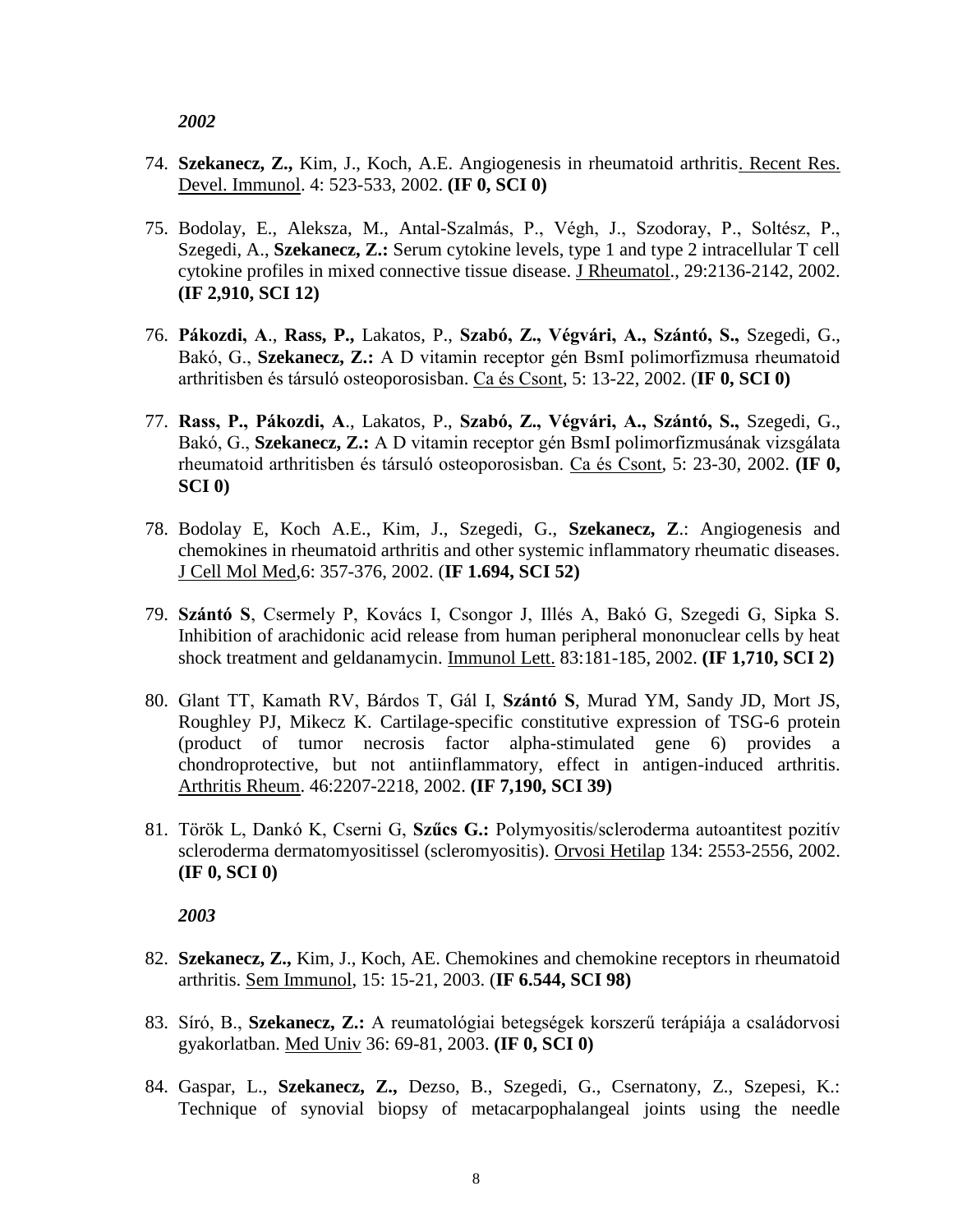arthroscope. Knee Surg Sports Traum Arthrosc, 11: 50-52, 2003. **(IF 1.262, SCI 2)**

- 85. Bodolay, E., Bettembuk, P., Balogh, Á., **Szekanecz, Z**.: Osteoporosis in mixed connective tissue disease. Clin Rheumatol, 22: 213-217, 2003. **(IF 0.850, SCI 1)**
- 86. Bodolay, E., **Szekanecz, Z.,** Csiki, Z., Ben, T., Kiss, E., Zeher, M., **Szűcs, G.,** Dankó, K., Szegedi, G.: Five-year follow-up of 665 Hungarian patients with undifferentiated connective tissue disease (UCTD). Clin Exp Rheumatol, 21: 313-320, 2003. (I**F 1,919, SCI 43)**
- 87. Novák, J., **Szekanecz, Z**., Sebesi, J., Takáts, A., Demeter, P., Bene, L., Sipka, S., Csiki, Z.: Elevated levels of anti-Helicobacter pylori antibodies in Henoch-Schönlein purpura. Autoimmunity, 36: 307-311, 2003. **(IF: 1.052, SCI 10).**
	- 88. Szekanecz, Z.: Korai arthritis. Magyar Immunol, 2: 16-20, 2003. **(IF 0, SCI 0)**
- 89. **Szekanecz, Z.** A celecoxib hatékonysága, tolerabilitása és gastrointestinalis biztonságossága osteoarthritisben és rheumatoid arthritisben. Osteologiai Közlemények, 2003/1: 1-2, 2003. **(IF 0, SCI 0)**
- 90. **Szekanecz, Z.** A celecoxib hatékonysága, tolerabilitása és gastrointestinalis biztonságossága osteoarthritisben és rheumatoid arthritisben. Lege Artis Medicinae (LAM), 13:42-43, 2003.(**IF 0, SCI 0)**
- 91. **Szekanecz, Z.** A celecoxib hatékonysága, tolerabilitása és gastrointestinalis biztonságossága osteoarthritisben és rheumatoid arthritisben. Tényeken Alapuló Orvoslás (TAO), 2003. **(IF 0, SCI 0)**
- 92. **Szekanecz, Z**.: Kérdések és válaszok a nem-szteroid gyulladáscsökentőkről és a COX-2 gátlókról. Háziorv Továbbk Szle (HTSz) 8: 6-10, 2003.**(IF 0, SCI 0)**
- 93. **Szekanecz, Z.:** A krónikus mozgásszervi kórképek epidemiológiája és kezelése: a nem szteroid gyulladásgátlók helye. Kardiológus II/2F Suppl: 5-10, 2003. **(IF 0, SCI 0)**
- 94. **Szekanecz, Z.:** A szelektiv COX-2 gátló és klasszikus nem szteroid gyulladásgátlók (NSAID-ok) összehasonlitó vizsgálatai. Kardiológus II/2F Suppl: 17-21, 2003. **(IF 0, SCI 0)**
- 95. Lakatos, P., Horváth, C., Marton, I., Poór, G., Holló, I., Bálint, G., Balogh, Á., Bors, JK., Forgács, S., Genti, G., Kiss, L., Somogyi, P., **Szekanecz, Z.,** Szekeres, L., Szűcs, J., Takács, I., Tamási, L.: Ajánlás az életkorral járó osteoporosis gyógyszeres kiezelésére. Ca Csont, 6: 88-93, 2003. **(IF 0, SCI 0)**
- 96. Fülöp C, **Szántó S**, Mukhopadhyay D, Bárdos T, Kamath RV, Rugg MS, Day AJ, Salustri A, Hascall VC, Glant TT, Mikecz K. Impaired cumulus mucification and female sterility in tumor necrosis factor-induced protein-6 deficient mice. Development. 130:2253-2261, 2003. **(IF 7,660, SCI 138)**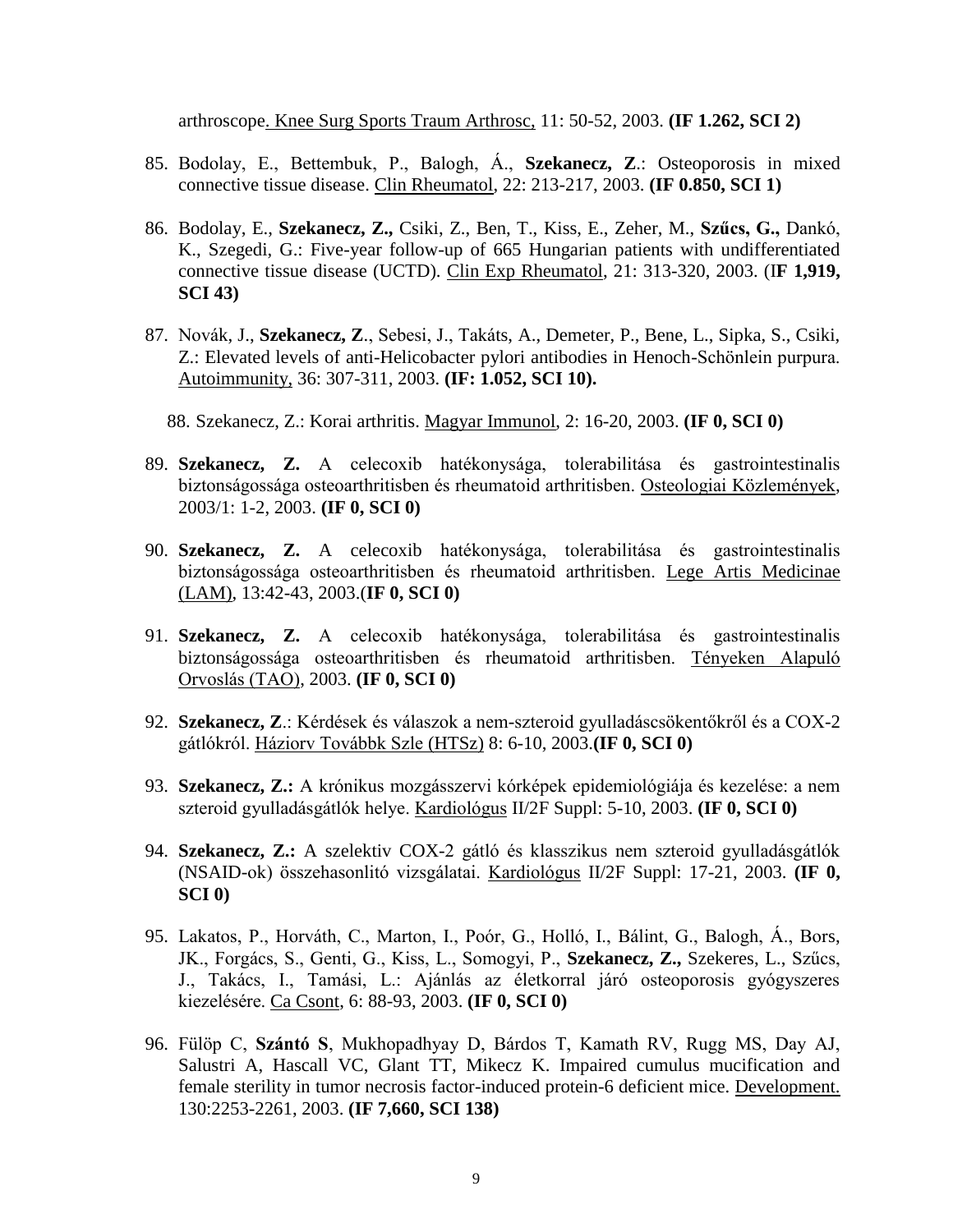- 97. Garai I, Csiki Z, **Szűcs G**, Varga J, Galuska L.: Visualizing the effect of pentoxifyllin infusion therapy on the circulation of the hand by Tc-99 MDTPA scintigraphy. Clin Nuclear Medicine 28: 611-612, 2003. **(IF: 0.737 SCI 0)**
- 98. Garai I, Galuska L, Varga J, **Szűcs G**, Csiki Z.: A kéz microcirculatio izotópos vizsgálatának jellegzetességei primer és szekunder Raynaud-syndromában. Magyar Immunológia 2: 27-31, 2003. **(IF 0, SCI 0)**
- 99. **Szamosi Sz, Szűcs G**, Zeher M, Szegedi Gy.: A macrophagaktivációs szindróma. Orvosi Hetilap 144: 1803-1808, 2003. **(IF 0, SCI 0)**
- 100.**Szűcs G, Szamosi Sz,** Aleksza M, Veres K, Szegedi Gy, Soltész P.: Plazmaferezis kezelés szisztémás sclerosisban. Orvosi Hetilap 144: 2213-2217, 2003. **(IF 0, SCI 0)**

- 101.Bodolay, E., Diószeghy, P., Demeter, J., Bányai, A., Csipő, I., Szegedi, G., **Szekanecz, Z.:** Meningitis in mixed connective tissue disease (MCTD) complicated with herpesvirus infection: a case report. Rheumatol Int, 24: 359-361, 2004. **(IF 1.038, SCI 1)**
- 102.Veres, K., Lakos, G., Kerényi, A., Szegedi, G., **Szekanecz, Z.,** Shoenfeld, Y., Soltész, P.: Antiphospholipid antibodies in acute coronary syndrome. Lupus, 13: 423-427, 2004. **(IF 2,400, SCI 19)**
- 103.Bodolay, E., Csipő, I., Gál, I., Sipka, S., Gyimesi, E., Szegedi, G., **Szekanecz, Z.:** Antiendothelial cells antibodies in mixed connective tissue disease: frequency and association with clinical symptoms. Clin Exp Rheumatol. 22: 409-415, 2004. **(IF 1,504, SCI 18)**
- 104.**Szekanecz, Z.:** A rheumatoid arthritis gyakorlati kérdései. Háziorv Továbbk Szle (HTSz) 9: 17-22, 2004. **(IF 0, SCI 0)**
- 105.**Szekanecz, Z.,** Koch, A.E.: Vascular endothelium and immune responses: implications for inflammation and angiogenesis. Rheum Dis Clin N Am 30: 97-114, 2004. **(IF: 2.776, SCI 27)**
- 106.**Szekanecz, Z.:** Biológiai terápia juvenilis idiopathiás arthritisben. Gyermekgyógyászat 55: 199-205, 2004. **(IF 0, SCI 0)**
- 107.**Szekanecz, Z.:** Gyógyszeres fájdalomcsillapítás a reumatológiában: a nem szteroid gyulladásgátlók helye. Hippocrates 6: 172-174, 2004. **(IF 0, SCI 0)**
- 108.Gáspár L, Dezső B, Csernátony Z, Gáspár L, Szabó J, **Szekanecz Z**, Szepesi K, Matesz K. Capsular neuronal elements and their relation to pain reduction and functional improvement following total hip replacement. Int Orthop, 28: 142-145, 2004. **(IF 0,584,**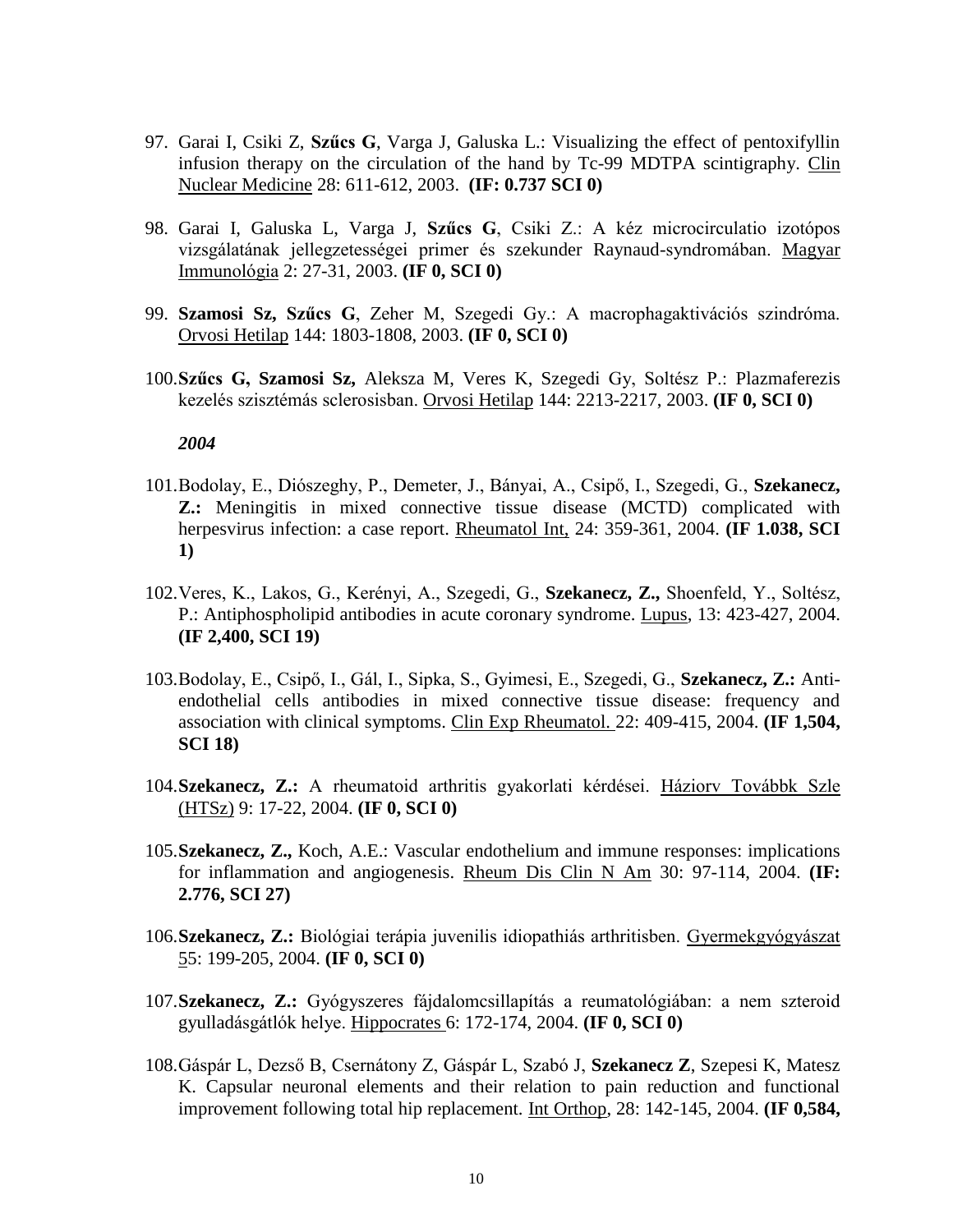- 109.**Szekanecz, Z.,** Koch, A.E.: Therapeutic inhibition of leukocyte recruitment in inflammatory diseases. Curr Opin Pharmacol, 4: 423-428, 2004. **(IF 4.593, SCI 33)**
- 110.Takács, I., **Pákozdi, A., Szekanecz, Z.,** Vágvölgyi, A., Dezső, B., Dévényi, K., Sápy, P.: Májresectio ritka parazitás fertőzés miatt. Visceralis típusú larva migrans szindróma. Orv Hetil, 145: 1333-1336, 2004. **(IF 0, SCI 0)**
- 111.Harangi M, Kaminski WE, Fleck M, Orso E, Zeher M, Kiss E, **Szekanecz Z.,** Zilahi, E., Marienhagen, J., Aslanidis, C, Paragh, G., Bolstad, AI., Schmitz G.: Homozygosity for the 168His variant of the minor histocompatibility antigen HA-1 is associated with reduced risk for primary Sjogren's syndrome. Eur J Immunol 35: 305-317, 2004**. (IF 5,005, SCI 13)**
- 112.Glant TT, Adarichev VA, Nesterovitch AB, **Szanto S**, Oswald JP, Jacobs JJ, Firneisz G, Zhang J, Finnegan A, Mikecz K. Disease-associated qualitative and quantitative trait loci in proteoglycan-induced arthritis and collagen-induced arthritis. Am J Med Sci. 327:188-195, 2004. **(IF 1,400, SCI 9)**
- 113.Hanyecz A, Berlo SE, **Szántó S**, Broeren CP, Mikecz K, Glant TT. Achievement of a synergistic adjuvant effect on arthritis induction by activation of innate immunity and forcing the immune response toward the Th1 phenotype. Arthritis Rheum. 50:1665- 1676, 2004. **(IF 7,190, SCI 40)**
- 114.**Szántó S**, Bárdos T, Szabó Z, David CS, Buzás EI, Mikecz K, Glant TT. Induction of arthritis in HLA-DR4-humanized and HLA-DQ8-humanized mice by human cartilage proteoglycan aggrecan but only in the presence of an appropriate (non-MHC) genetic background. Arthritis Rheum. 50:1984-1995, 2004. **(IF 7,190, SCI 18)**
- 115.**Szántó S**, Gál I, Gonda A, Glant TT, Mikecz K. Expression of L-selectin, but not CD44, is required for early neutrophil extravasation in antigen-induced arthritis. J Immunol. 172:6723-6734, 2004. **(IF 6,380, SCI 17)**
- 116.**Szántó S**, Bárdos T, Gál I, Glant TT, Mikecz K. Enhanced neutrophil extravasation and rapid progression of proteoglycan-induced arthritis in TSG-6-knockout mice. Arthritis Rheum. 50:3012-3022, 2004. **(IF 7,420, SCI 26)**
- 117.Torok L, Danko K, Cserni G, **Szűcs G**.: PM-SCL autoantibody positive scleroderma with polymyositis (mechanic's hand: clinical aid in the diagnosis). J Eur Acad Dermatol Venereol. 18: 356-359, 2004. **(IF: 1.401 SCI 6)**
- 118.Szegedi A, Surányi P, **Szűcs G,** Kiss M, Hunyadi J, Gaál J.: D-penicillamine-induced Pemphigus Vulgaris in a patient with Scleroderma-Rheumatoid Arthritis Overlap Syndrome. Acta Derm Venereol 84: 318-319, 2004. **(IF: 1.585 SCI 2)**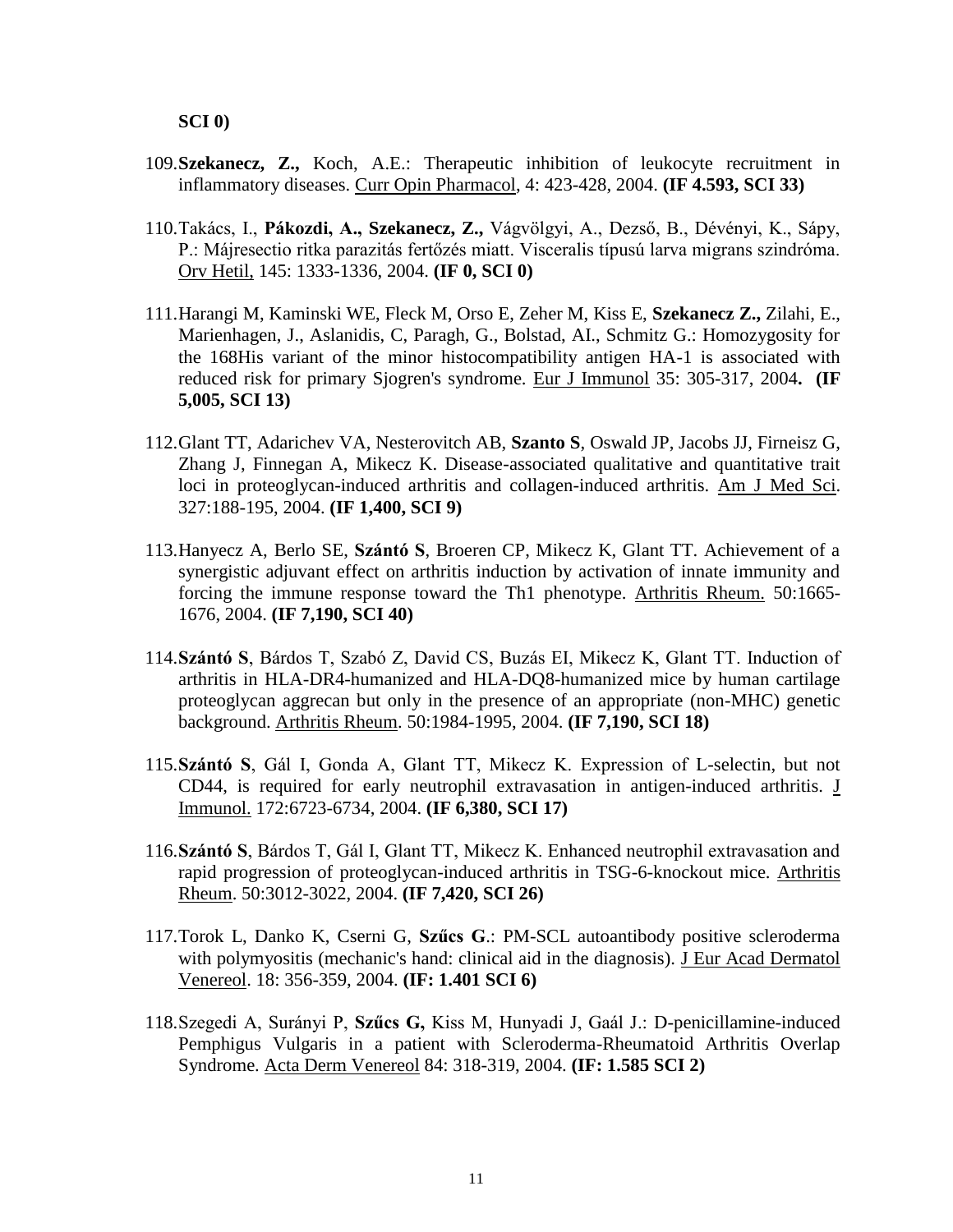- 119.**Szekanecz, Z.:** Az arthrosis okai és kezelése (kommentár). Orvostovábbképzô Szemle (OTsz), 12: 73-75, 2005. **(IF 0, SCI 0)**
- 120.**Szekanecz, Z.,** Koch, A.E.: Endothelial cells in inflammation and angiogenesis. Curr Drug Targets, 4: 319-323, 2005. **(IF 4,104, SCI 0)**
- 121.**Szekanecz, Z.** Adatok a meloxicam kardiovaszkuláris biztonságosságával kapcsolatban. Háziorv Továbbk Szle (HTSz) 10: 52-54, 2005. **(IF 0, SCI 0)**
- 122.**Szekanecz, Z.,** Gáspár, L., Koch, A.E.: Angiogenesis in rheumatoid arthritis. Front Biosci, 10: 1739-1753, 2005. **(IF 3.603, SCI 37)**
- 123.Bodolay, E., **Szekanecz, Z.,** Dévényi, K., Galuska, L., Csipő, I., Végh, J., Garai, I., Szegedi, G.: Evaluation of interstitial lung disease in mixed connective tissue disease (MCTD). Rheumatology (Oxford), 44: 656-661, 2005. **(IF 4,226, SCI 26)**
- 124.**Szabó, Z., Szántó, S., Végvári, A., Szekanecz, Z.,** Mikecz, K., Glant, TT.: Genetic control of experimental spondylarthropathy. Arthritis Rheum, 52: 2452-2460, 2005. **(IF 7,421, SCI 7)**
- 125.Kapitány, A., Zilahi, E., **Szántó, S., Szűcs, G., Szabó, Z., Végvári, A., Rass, P.,** Sipka, S., Szegedi, G., **Szekanecz, Z.:** Association of rheumatoid arthritis with HLA-DR1 and HLA-DR4 in Hungary. Ann NY Acad Sci, 1051: 263-270, 2005. **(IF 1.971, SCI 12)**
- 126.Bodolay, E., **Szekanecz, Z.,** Végh, J., Szegedi, G.: Mixed connective tissue disease: should the diagnosis be more restrictive ? - reply [letter]. Rheumatology (Oxford), 44: 1466-1467, 2005. **(IF 4,226, SCI 0)**
- 127.**Szántó, S.,** Gonda, A., Mikecz, K., Glant, T.T., **Szekanecz, Z.:** Állatkisérletes arthritismodellek. Magy Immunol, 4: 14-18, 2005. **(IF 0, SCI 0)**
- 128. **Szekanecz, Z.,** Balogh, Zs., Géher, P., Koó, É., Varjú, T.: Az ízületi gyulladások korszerű diagnosztikája és terápiája. Orvostovábbképzó Szemle (OTSz), 2005 Suppl: 11-17, 2005. **(IF 0, SCI 0)**
- 129.**Szekanecz, Z.:** Mizújs a reumatológiai terápiában 2005-2006. MRE Info 4: 20-21, 2005. **(IF 0, SCI 0)**
- 130.Zsilák S, Gál J, Hodinka L, Rajczy K, Balog A, Sipka S, Baráth S, Kapitány A, Zilahi E, **Szekanecz Z.:** HLA-DR genotypes in flamilial rheumatoid arthritis: increased frequency of protective and neutral alleles in a multicase family. J Rheumatol 32: 2299- 2302, 2005. **(IF 3.010, SCI 4)**
- 131.**Szántó S**. Rheumatoid arthritis. Granum 1:33-38, 2005. **(IF 0, SCI 0)**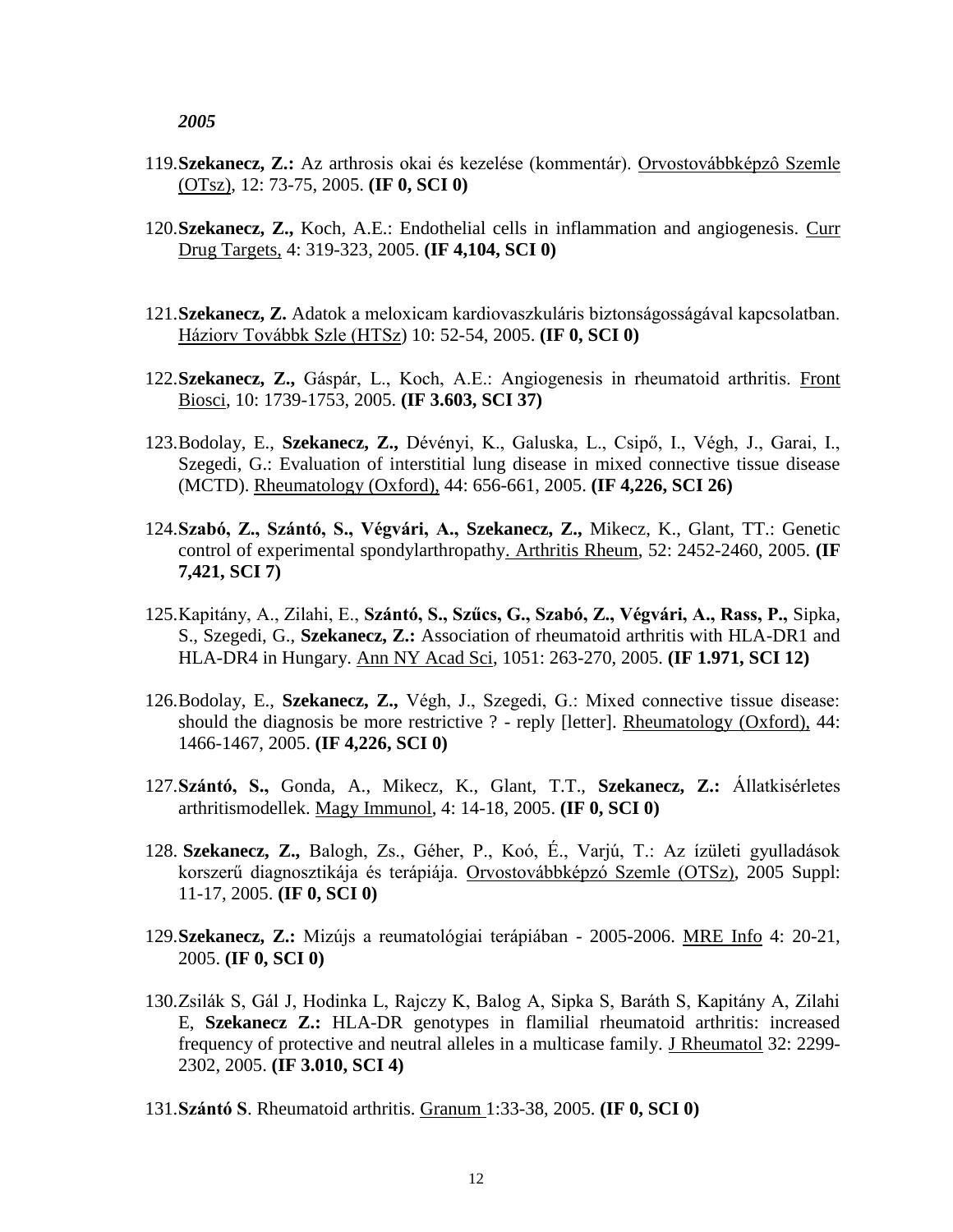- 132.Sipka S, Kovács I, **Szántó S**, Szegedi G, Brugós L, Bruckner G, József Szentmiklósi A. Adenosine inhibits the release of interleukin-1beta in activated human peripheral mononuclear cells. Cytokine. 31:258-263, 2005. **(IF 2,010, SCI 16)**
- 133.**Végvári A, Szabó Z, Szántó S**, Nesterovitch AB, Mikecz K, Glant TT, Adarichev VA. Two major interacting chromosome loci control disease susceptibility in murine model of spondyloarthropathy. J Immunol. 175:2475-2483, 2005. **(IF 6,380, SCI 9)**
- 134.Gonda A, Gál I, **Szántó S**, Sarraj B, Glant TT, Hunyadi J, Mikecz K. CD44, but not lselectin, is critically involved in leucocyte migration into the skin in a murine model of allergic dermatitis. Exp Dermatol. 14:700-708, 2005. **(IF 2,090, SCI 18)**
- 135.Gál I, Bajnok E, **Szántó S**, Sarraj B, Glant TT, Mikecz K. Visualization and in situ analysis of leukocyte trafficking into the ankle joint in a systemic murine model of rheumatoid arthritis. Arthritis Rheum. 52:3269-3278, 2005. **(IF 7,420, SCI 15)**
- 136.Szolnoki E., Németh T., Zeher M., Szilasi M., **Szűcs G**. Desquamativ interstitialis pneumonia előfordulása szisztémás sclerosisban. Medicina Thoracalis LVIII/1, 2005. **(IF 0, SCI 0).**
- 137.Csiki Z., Garai I., Varga J., **Szűcs G.,** Galajda Z., Andras C., Zeher M., Galuska L.: Microcirculation of the fingers in Raynaud's syndrome: (99m)Tc-DTPA imaging. Nuklearmed. 44: 29-32, 2005. **(IF: 2.980, SCI 4)**
- 138.**Szamosi S.,** Marodi L., Czirjak L., Ellenes Z., **Szűcs G.:** Juvenile Systemic Sclerosis: A Follow-up Study of Eight Patients. Ann. NY. Acad. Sci. 1051: 229-234, 2005. **(IF: 1.971 SCI 1)**
- 139.Ponyi A, Constantin T, Garami M, Andras C, Tallai B, **Vancsa A,** Gergely L, Danko K. Cancer-associated myositis, clinical features and prognostic signs. Ann NY Acad Sci 1051, 64-71, 2005. **(IF: 1.971 SCI 1)**
- 140.Ponyi A, Borgulya G, Constantin T, **Vancsa A,** Gergely L, Danko K. Functional outcome and quality of life in adult patients with idiopathic inflammatory myositis. Rheumatology (Oxford) 44, 83-88, 2005. **(IF 4,226, SCI X)**
- 141.Murad YM, **Szabo Z,** Ludanyi K, Glant TT, Molecular manipulation with the arthritogenic epitopes of the G1 domain of human cartilage proteoglycan aggrecan. Clin Exp Immunol 142, 303-311, 2005. **(X)**
- 142.Bardos T, **Szabo Z,** Czipri M, Vermes C, Tunyogi/Csapo M, Urban RM, Mikecz K, Glant TT. A longitudinal study on an autoimmune murine model of ankylosing spondylitis. Ann Rheum Dis 64, 981-987, 2005. **(IF X)**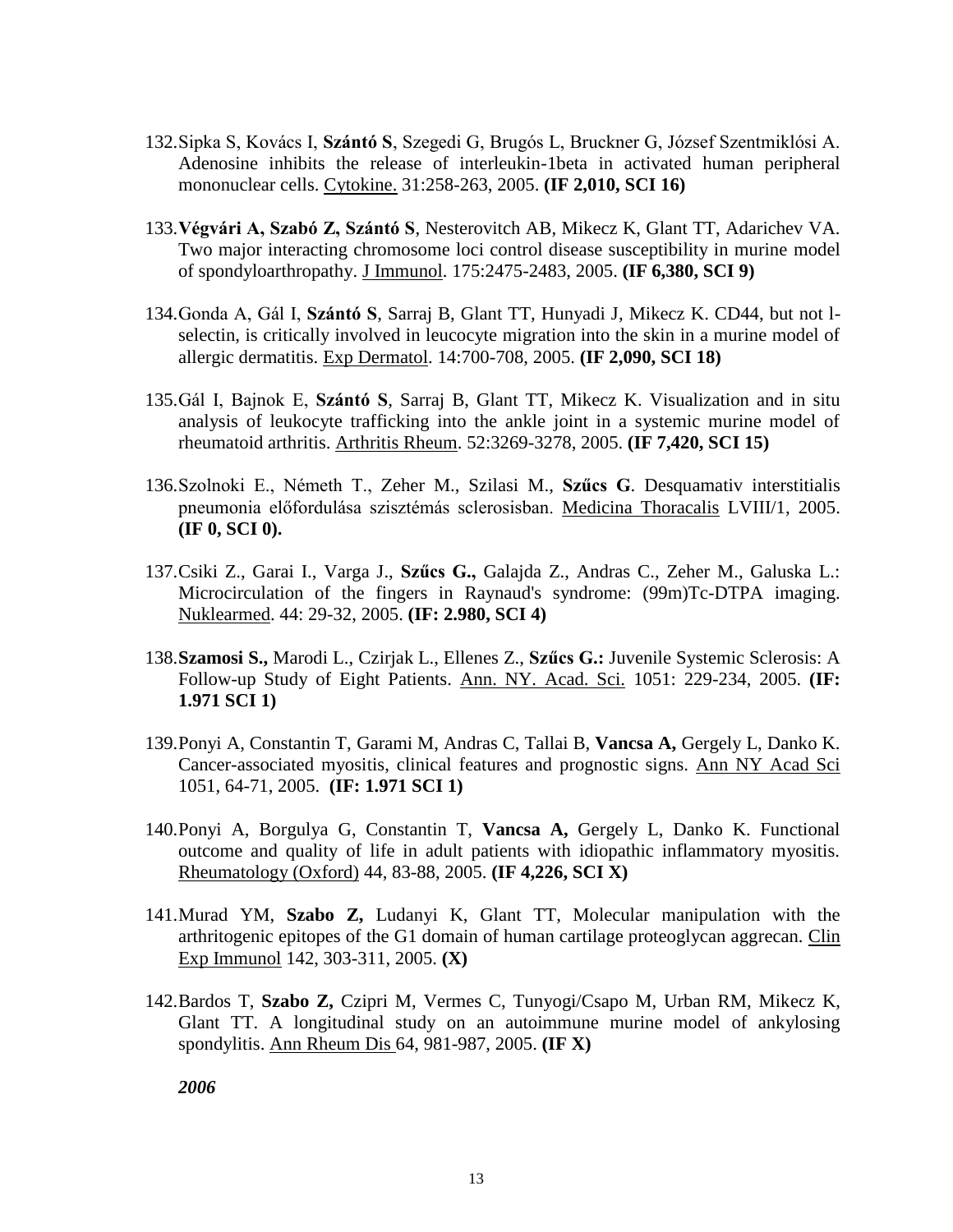- 143.Biró, E., **Szekanecz, Z.,** Czirják, L., Dankó, K., Kiss, E., Szabó, N.A., **Szücs, G**., Zeher, M., Bodolay, E., Szegedi, G., Bakó, G.: Association of systemic and thyroid autoimmune diseases. Clin Rheumatol, 25: 240-245, 2006. **(IF 1,261, SCI 45)**
- 144.**Szekanecz, Z., Szűcs, G., Szántó, S**., Koch, A.E. Chemokines in rheumatic diseases. Curr Drug Targ, 7: 91-102, 2006. **(IF 4,398, SCI 35)**
- 145.**Rass, P., Pákozdi, A.,** Lakatos, P., Zilahi, E., Sipka, S., Szegedi, G., **Szekanecz, Z.:** Vitamin D receptor gene polymorphism in rheumatoid arthritis and associated osteoporosis. Rheumatol Int., 26: 964-971, 2006. **(IF 1,477, SCI 14)**
- 146.**Szentpétery Á,** Balogh Á, Varjú T., **Szekanecz Z.:** A RANK-RANK ligand osteoprotegerin rendszer molekuláris hátter és klinikai jelentősége. Magy Immunol, 5:27-36, 2006. **(IF 0, SCI 0)**
- 147.András Cs., Szántó J., **Szekanecz Z.,** Csiki Z., Illés Á., Szekanecz É., Dankó K.: A reumatológiai paraneopláziák klinikai jelentősége. Magy Immunol, 5: 4-11, 2006. **(IF 0, SCI 0)**
- 148.Lakos G., **Soós L**, Fekete A, **Végvári A, Szabó Z**, **Szekanecz Z**.: A rheumatoid arthritis laboratóriumi diagnosztikája. Magyar Reumatol, 47: 86-96, 2006. **(IF 0, SCI 0)**
- 149.**Szekanecz Z**.: Biológiai terápia a reumatológiában: a családorvost érintő kérdések. Családorv Fórum, 2006/4: 18-24, 2006. **(IF 0, SCI 0)**
- 150.**Szamosi, S., Szekanecz, Z.,** Szegedi, G., **Szűcs, G.:** Gastrointestinal manifestations in systemic sclerosis. Rheumatol Int., 26: 1120-1124, 2006. **(IF 1,477, SCI 8)**
- 151.Szekanecz É., András Cs., Kiss E., Tamási L., Szántó J., **Szekanecz Z**.: Reumatológiai kórképek és tumorok: paraneoplasiás syndromák. Lege Artis Medicinae (LAM), 16: 749-756, 2006. **(IF 0, SCI 0)**
- 152.Szekanecz É., András Cs., Kiss E., Tamási L., Szántó J., **Szekanecz Z**.: Szisztémás autoimmun kórképekben és immunszuppresszív terápia következtében kialakuló szekunder tumorok. Magy Immunol, 5: 10-15, 2006. **(IF 0, SCI 0)**
- 153.**Szekanecz Z.,** Shoenfeld Y.: Lupus and cardiovascular disease: the facts. Lupus, 15 Suppl: 3-10, 2006. **(IF 2,366, SCI 8)**
- 154.**Szekanecz, Z., Szűcs, G., Szántó, S.,** Bakó, G.: A mozgásszervi betegségek időskori vonatkozásai. Magyar Belorv Arch, 59: 257-259, 2006. **(IF 0, SCI 0)**
- 155.Szekanecz É., András Cs., Sándor Z., Antal-Szalmás P., Szántó J., Tamási L., Kiss E., Szekanecz Z.: Malignancies and soluble tumor antigens in rheumatic diseases. Autoimmun Rev, 6: 42-47, 2006. **(IF 3.091, SCI 18)**
- 156.**Szekanecz Z.** Az ízületi gyulladások terápiája a háziorvosi gyakorlatban. Magyar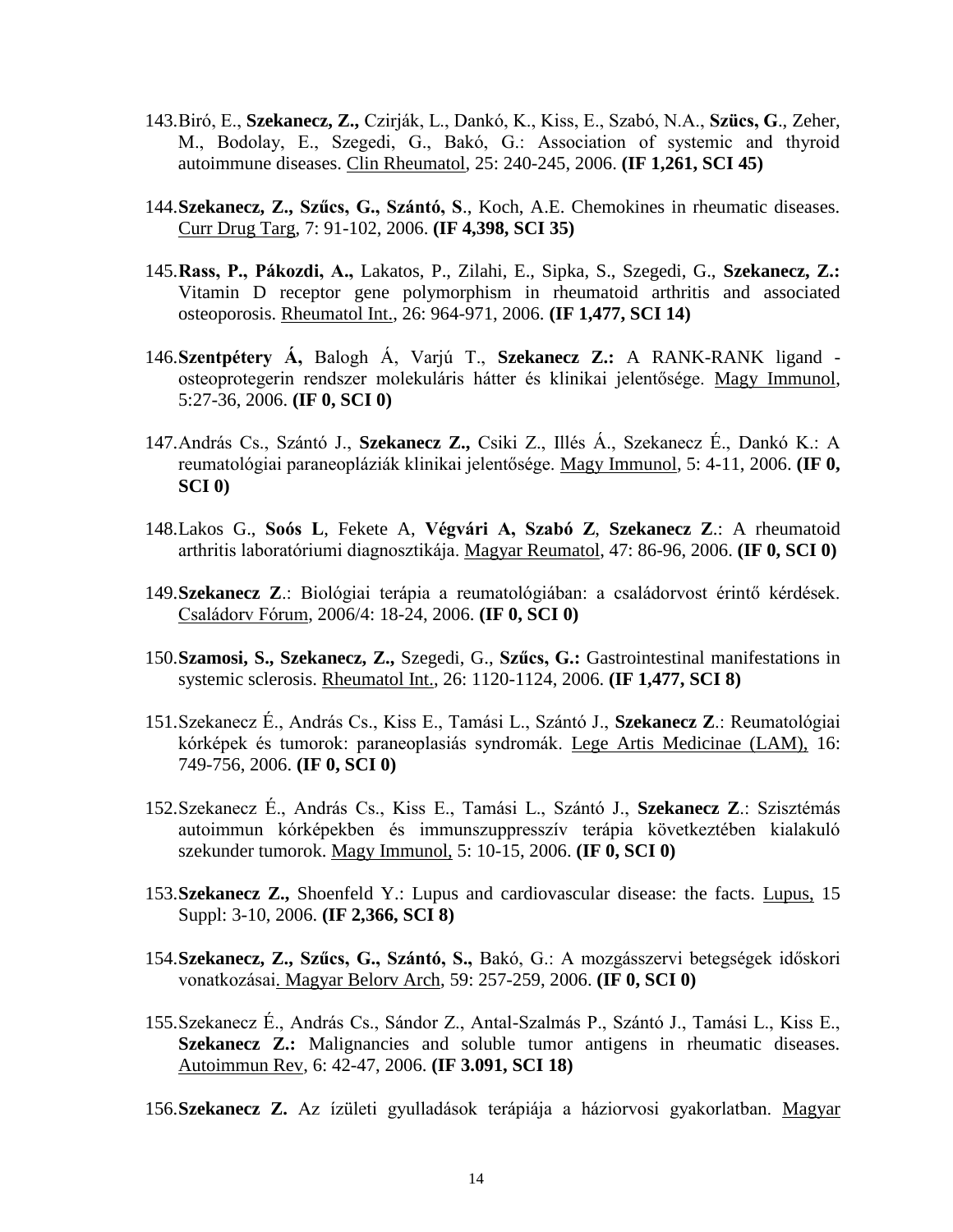Orvos, 14 (10): 33-37, 2006. **(IF 0, SCI 0)**

- 157.Tamási, L., **Szekanecz, Z.:** A biológiai terápia lehetőségei az arthritisek és a szisztémás autoimmun betegségek kezelésében. Orv Hetil, 148 (13 Suppl 1): 63-70, 2007. **(IF 0, SCI 0)**
- 158.Soltész P., **Szekanecz Z.,** Kiss E., Shoenfeld Y.: Cardiac manifestations in antiphospholipid syndrome. Autoimmun Rev, 6: 379-386, 2007. **(IF 3.091 SCI 21)**
- 159.**Szűcs G.,** Timár O., **Szekanecz Z.,** Dér H, Kerekes G., **Szamosi S.,** Shoenfeld Y, Szegedi G., Soltész P.: Endothelial dysfunction precedes atherosclerosis in systemic sclerosis: relevance for prevention of vascular complications. Rheumatology (Oxford), 46: 759-762, 2007. **(IF 4,045, SCI 32)**
- 160.**Szűcs G., Szekanecz Z.,** Zilahi E., Kapitány A., Baráth S., **Szamosi Sz., Végvári A., Szabó Z., Szántó S.,** Czirják L., Kiss CG. Systemic sclerosis-rheumatoid arthritis overlap syndrome: a unique combination of features suggests a distinct genetic, serological and clinical entity. Rheumatology (Oxford), 46: 989-993, 2007. **(IF 4,045, SCI 11)**
- 161.**Szekanecz, Z**.: Rheumatoid arthritis. Háziorv Továbbk Szle (HTSz) 12: 91- 96, 2007. **(IF 0, SCI 0)**
- 162.**Szekanecz Z,** Koch AE: Macrophages and their products in rheumatoid arthritis. Curr Opin Rheumatol, 19: 289-295, 2007. **(IF 4,805, SCI 77)**
- 163.**Szekanecz Z.,** Tamási L.: Biológiai terápia arthritisekben és szisztémás autoimmun kórképekben. Magy Immunol 6: 21-38, 2007. **(IF 0, SCI 0)**
- 164.Soltész P., Prohászka Z., Füst G., Dér H., Kerekes G., Szodoray P., Zeher M, **Szekanecz Z.:** A vasculopathiák autoimmun jellegzetességei. Orv Hetil, 148 (13 Suppl 1): 53-57, 2007. **(IF 0, SCI 0)**
- 165.**Simkovics, E.,** Gál, I., **Szekanecz, Z.:** Farmakogenetika és farmakogenomika a reumatológiában. Magyar Reumatol, 48: 20-29, 2007. **(IF 0, SCI 0)**
- 166.Péntek M., Poór Gy., Czirják L., Rojkovich B., **Szekanecz Z.,** Polgár A., Genti Gy., Kiss Cs.Gy., Sándor Zs., Májer I., Brodszky V., Kobelt G., Gulácsi, L.: Magyarországi rheumatoid arthritises betegek egészségi állapota, gondozása, egészségügyi igénybevétele és munkaképessége keresztmetszeti kérdőíves vizsgálat alapján. Magyar Reumatol, 48: 42-51, 2007. **(IF 0, SCI 0)**
- 167.Czirják L, **Pákozdi A.,** Kumánovics G., Varju C., **Szekanecz Z.,** Nagy Z., **Szűcs G.:** Survival and causes of death in 366 Hungarian patients with systemic sclerosis. Ann Rheum Dis 67: 59-63, 2008. [Epub: 2007 May 22] **(IF 6,411, SCI 31)**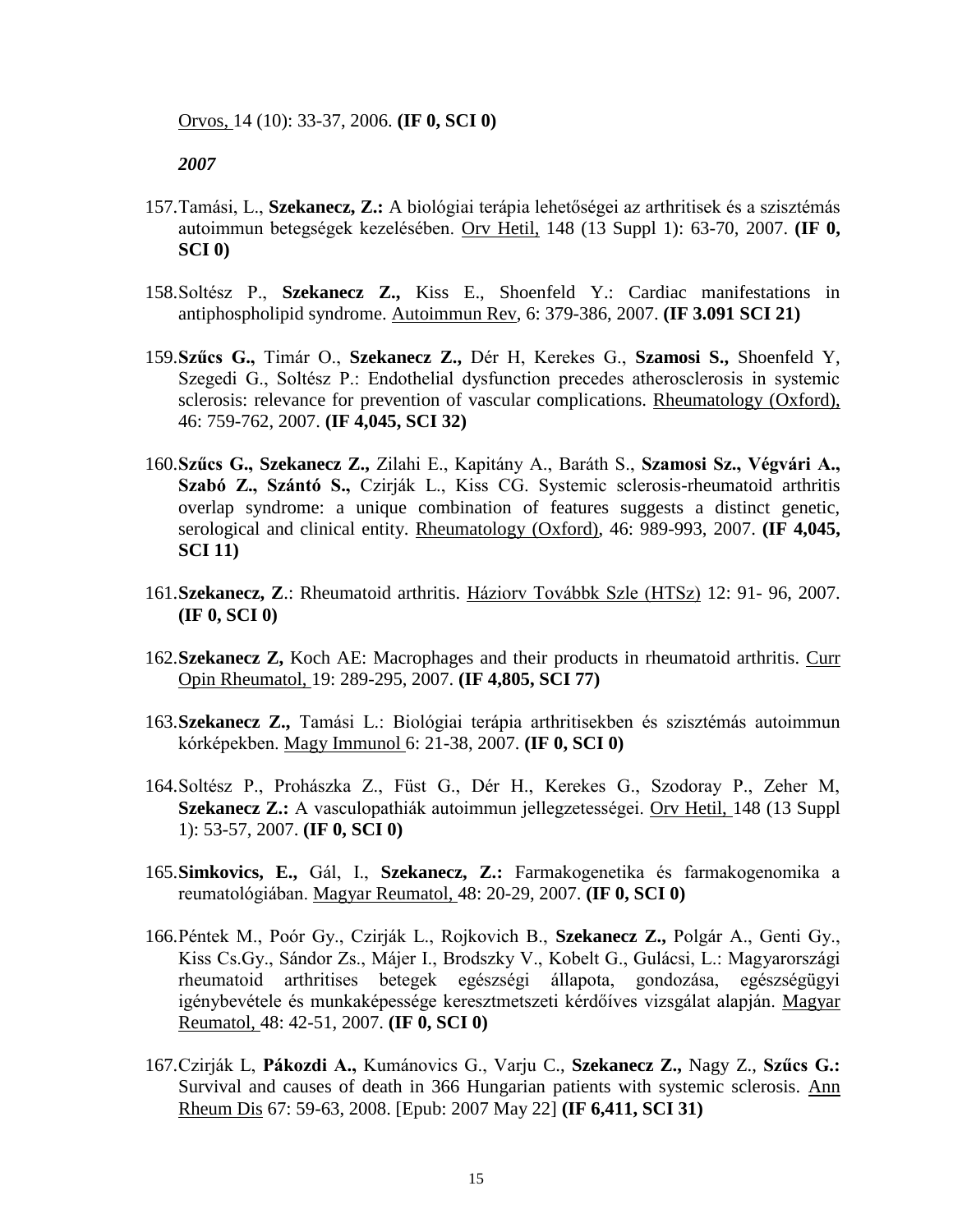- 168.**Szántó S.,** Koreny T, **Szekanecz Z.,** Mikecz K, Glant TT, Varga J.: Inhibition of indoleamine 2,3-dioxygenase-mediated tryptophan catabolism accelerates collageninduced arthritis in mice. Arthritis Res Ther, 9: R50, 2007. **(IF 4.035, SCI 19)**
- 169.Péntek M., Kobelt G., Czirják L., **Szekanecz Z.,** Poór G., Rojkovich B., Polgár A., Genti G., Kiss CG., Brodszky V., Májer I., Gulácsi L.: Costs of rheumatoid arthritis in Hungary. J Rheumatol 34: 1437-1438, 2007. **(IF 3.151, SCI 8)**
- 170.**Szekanecz, Z.\* ,** Kerekes G.\* , Dér, H., Sándor Z., **Szabó Z., Végvári A., Simkovics E., Soós L., Szentpétery Á., Besenyei T., Szűcs G., Szántó S.,** Szegedi G., Shoenfeld Y., Soltész P.: Accelerated atherosclerosis in rheumatoid arthritis. Ann NY Acad Sci, 1108: 349-358, 2007. ( \*Co-first authors with equal contribution). **(IF 1.731, SCI 36)**
- 171.Szekanecz É.\* , Sándor Z.\* , Antal-Szalmás P., **Soós L.,** Lakos G., **Besenyei T., Szentpétery Á., Simkovics E.**, Szántó J., Kiss E., Koch AE., **Szekanecz Z.:** Increased production of the soluble tumor-associated antigens CA19-9, CA125 and CA15-3 in rheumatoid arthritis: potential adhesion molecules in synovial inflammation ? Ann NY Acad Sci, 1108: 349-358, 2007. **(IF 1.731, SCI 8)** ( \*Co-first authors with equal contribution.)
- 172.**Szekanecz Z.:** Rituximab rheumatoid arthritisben (összefoglaló). Magy Immunol, 6: 36-41, 2007. **(IF 0, SCI 0)**
- 173.**Simkovics E., Besenyei T., Szabó Z., Szentpétery Á.,** Szodoray P., **Szűcs G., Szántó S.**, **Szekanecz Z.:** Első hazai tapasztalat a rheumatoid arthritis rituximab kezelésével. Magy Immunol, 6: 42-47, 2007. **(IF 0, SCI 0)**
- 174.Faragó B, Magyari L, Safrany E, Csongei V, Jaromi L, Horvatovich K, Sipeky C, Maasz A, Radics J, Gyetvai A, **Szekanecz Z.,** Czirjak L, Melegh B.: Functional variants of interleukin-23 receptor gene confer risk for rheumatoid arthritis but not for systemic sclerosis. Ann Rheum Dis, 67: 248-250, 2008. [Epub: 2007 Jul 2]. **(IF 6.411, SCI 31)**
- 175.Veres, K., Papp, K., Lakos, G., Szomják, E., Szegedi, G., **Szekanecz, Z.,** Soltész, P.: Association of HELLP syndrome with primary antiphospholipid syndrome – a case report. Clin Rheumatol, 27: 111-113, 2008. [Epub: 2007 Aug 8] **(IF 1,644, SCI 4)**
- 176.**Soós L., Szekanecz Z., Szabó Z.,** Fekete A., Zeher M., Horváth IF., Dankó K., Kapitány A., **Végvári A**., Sipka S., Szegedi G., Lakos G.: Clinical evaluation of antimutated citrullinated vimentin by ELISA in rheumatoid arthritis. J Rheumatol, 34: 1658-1663, 2007. **(IF 3.151, SCI 31)**
- 177.Orbach H, Zandman-Goddard G, Amital H, Barak V, **Szekanecz Z., Szucs G.,** Danko K., Nagy E., Csepany T., Carvalho JF, Doria A, Shoenfeld Y.: Novel biomarkers in autoimmune diseases: prolactin, ferritin, vitamin D and TPA levels in autoimmune diseases. Ann NY Acad Sci 1109: 385-400, 2007. **(IF 1.930, SCI 44)**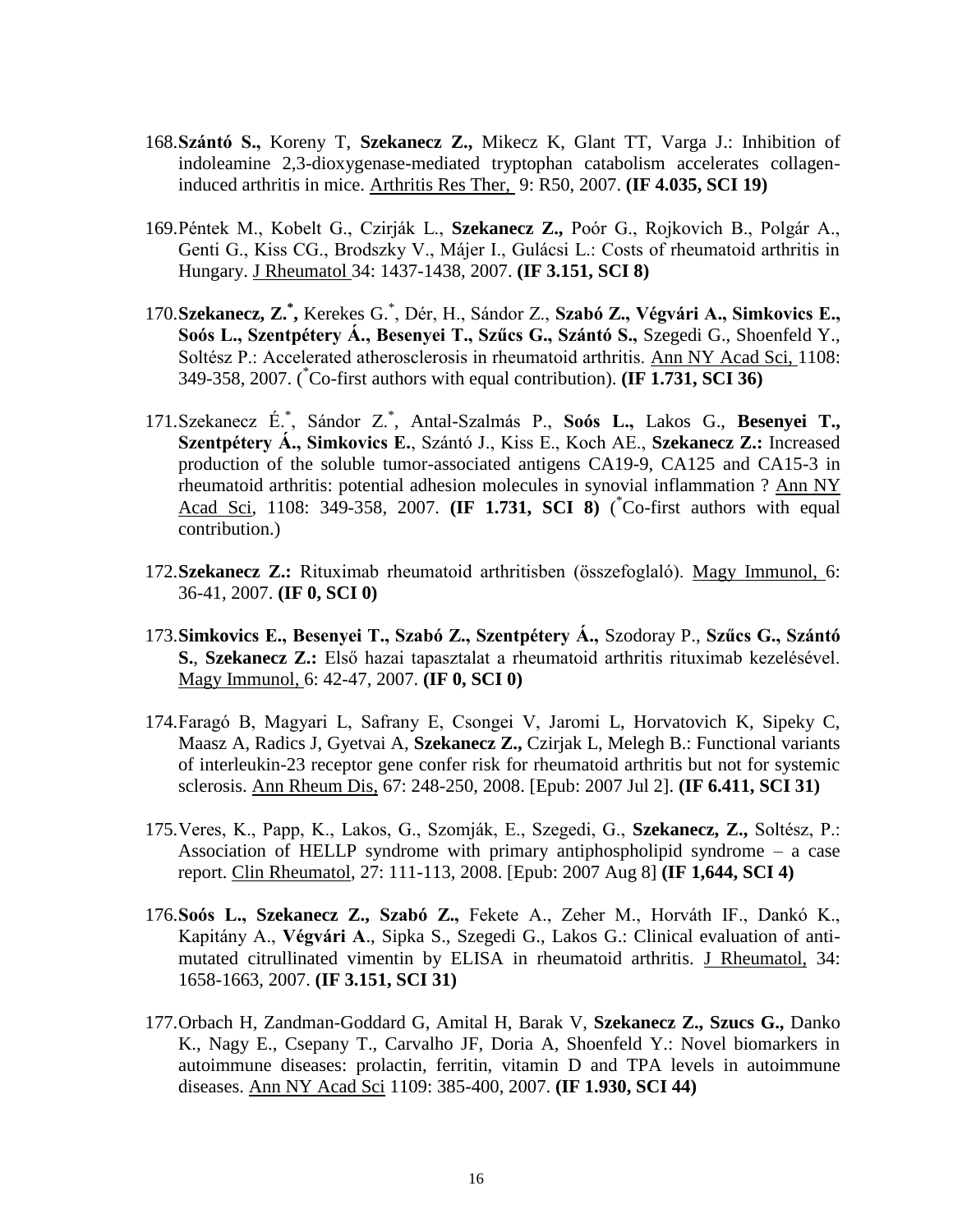- 178.**Szántó S., Szűcs G., Szamosi Sz., Besenyei T.,** Nagy Á., **Szekanecz Z**.: Rheumatoid arthritises betegek adalimumab (Humira) kezelésével szerzett kezdeti tapasztalataink. Magyar Reumatol, 48: 98-104, 2007. **(IF 0, SCI 0)**
- 179.Centola M., **Szekanecz Z.,** Kiss E., Zeher M., Szegedi G., Nakken B., Szodoray P.: Gene expression profiles of systemic lupus erythematosus and rheumatoid arthritis. Expert Rev Clin Immunol, 3: 797-806, 2007 **(IF 0, SCI 0)**
- 180.Némethné Gyurcsik Z., András A., Cseri J, **Szántó S, Szabó Z, Végvári A., Szekanecz Z.:** A légzésfunkció javításának fizioterápiás módszerei spondylitis ankylopoeticában. Magyar Reumatol, 48: 177-183, 2007. **(IF 0, SCI 0)**
- 181.Fekete A., **Soós L., Szekanecz Z., Szabó Z.,** Szodoray P., Baráth S., Lakos G.: Disturbances in B and T cell homeostasis in rheumatoid arthritis: suggested relationships with antigen-driven immune responses. J Autoimmun, 29: 154-163, 2007. **(IF 3.391, SCI 16)**
- 182.Brodszky V., Czirják L., Géher P., Hodinka L., Kárpáti K., Péntek M., Poór Gy., **Szekanecz Z.,** Gulácsi L.: A rituximab szerepe a rheumatoid arthritis kezelésében: irodalmi áttekintés. Orv Hetil, 148: 1883-1893, 2007. **(IF 0, SCI 0)**
- 183.**Szekanecz Z.,** Koch AE.: Analysis of inflammatory leukocyte and endothelial chemotactic activity. Methods Mol Med 135: 359-364, 2007. **(IF 0, SCI 0)**
- 184.Soltész P., Veres K., Dér H., Szomják E., Kerekes G., Sándor Zs., Dezső B., Dévényi K, **Szekanecz Z.:** Catastrophic antiphospholipid syndrome (Asherson's syndrome) associated with cytokeratin  $7^+$  endometrial cancer. Isr Med Assoc J (IMAJ), 9: 891-893, 2007. **(IF 0,577, SCI 0)**
- 185.**Szekanecz Z,** Koch AE: Mechanisms of disease: angiogenesis in inflammatory diseases. Nature Clin Pract Rheumatol, 3: 635-643, 2007. **(IF 3.812, SCI 43)**
- 186.Sipka S, Kovács I, **Szántó S**, Szegedi G, Brugós L, Bruckner G, Szentmiklósi AJ. Adenosine inhibits the release of arachidonic acid and its metabolites (AAM) in activated human peripheral mononuclear cells. Inflamm Res. 56:468-472, 2007. **(IF 1,500, SCI 1)**
- 187.**Szántó S.** Adalimumab kezelés gyulladásos reumatológiai kórképekben. Magyar Immunológia. 6: 4-9, 2007. **(IF 0, SCI 0)**
- 188.Csipo I, Barath S, Kiss E, **Szűcs G**, Szegedi Gy, Kavai M: Determination of ligand binding capacity of soluble FcgammaRII and III in sera of patients with SLE. Autoimmunity, 40: 165-168, 2007. **(IF: 2.887 SCI 0)**
- 189.**Szűcs G**. Korai arthritisek. Orvosi Hetilap 22:1011-1015, 2007. **(IF 0, SCI 0)**

190.**Váncsa A,** Ponyi A, Constantin T, Zeher M, Danko K. Pregnancy outcome in idiopathic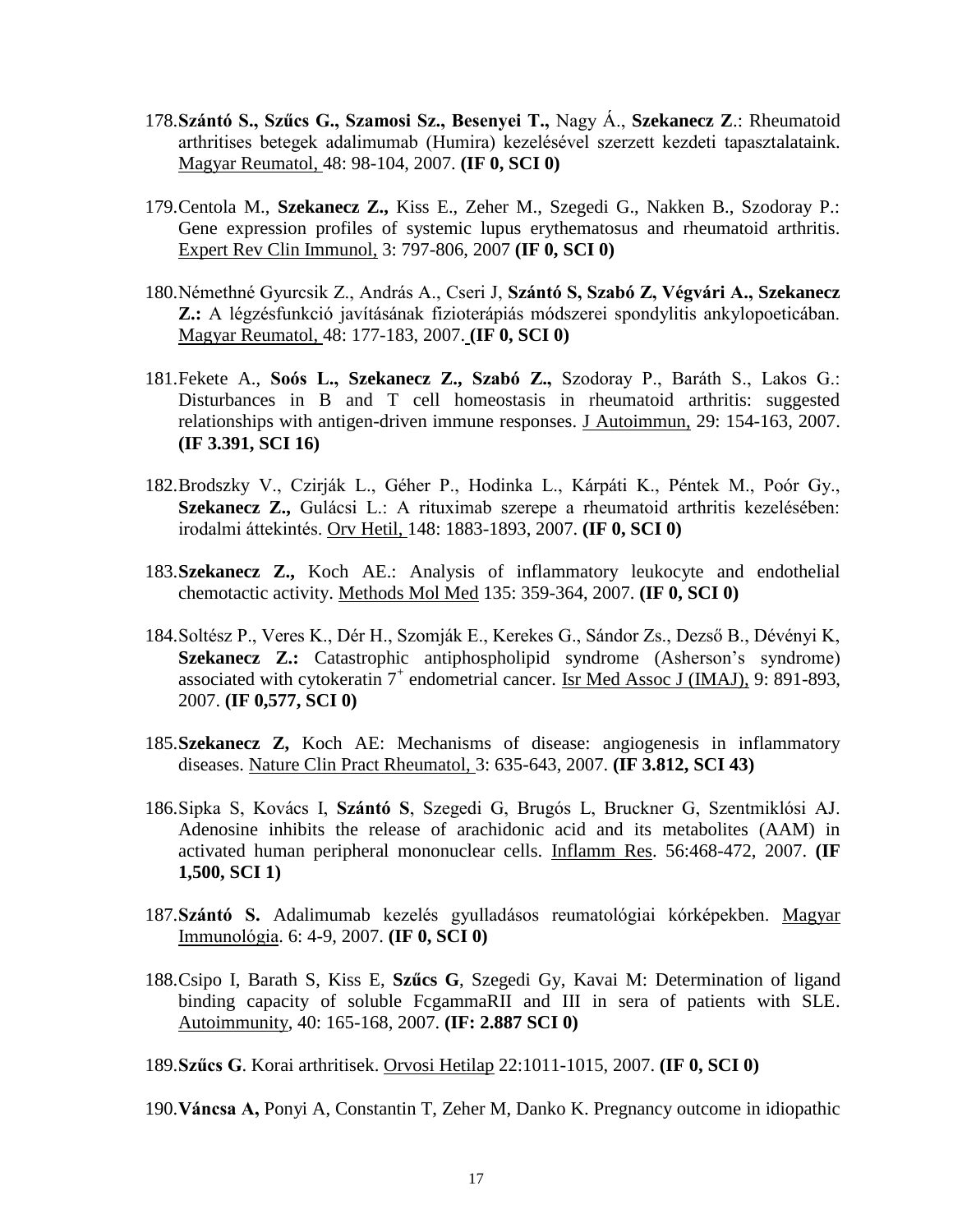inflammatory myopathy. Rheumatol Int 27, 435/439, 2007. **(X)**

- 191.Kapitány A., **Szabó Z.,** Lakos G., Aleksza M., **Végvári A., Soós L**., Karányi Z., Sipka S., Szegedi G., **Szekanecz Z.:** Associations between serum anti-CCP antibody, rheumatoid factor levels and HLA-DR4 expression in Hungarian patients with rheumatoid arthritis. Isr Med Assoc J (IMAJ), 10: 32-36, 2008. **(IF 0,577, SCI 2)**
- 192.**Szekanecz Z.\* , Soós L.\* , Szabó Z.,** Fekete A., Kapitány A., **Végvári, A.,** Sipka, S., **Szűcs G., Szántó S.,** Lakos, G.: Anti-citrullinated protein antibodies in rheumatoid arthritis: as good as it gets? Clin Rev Allergy Immunol, 34: 26-31, 2008. (\*Co-first authors with equal contribution.) **(IF 2.077, SCI 15)**
- 193.**Szűcs G, Szekanecz Z.** Bázisterápiás szerek összehasonlitása rheumatoid arthritisben. Magy Immunol 7:50-51, 2008. **(IF 0, SCI 0)**
- 194.Kerekes G\* ., **Szekanecz Z\* .,** Dér H, Sándor Z., Lakos G., Muszbek L., Csipő I., Sipka S., Seres I., Paragh G., Kappelmayer J., Szomják E., Veres K., Szegedi G., Shoenfeld Y., Soltész P.: Endothelial dysfunction and atherosclerosis in rheumatoid arthritis: a multiparametric analysis using imaging techniques and laboratory markers of inflammation and autoimmunity. J Rheumatol 35: 398-406, 2008. (\*Co-first authors: equal contribution.) **(IF 3.151, SCI 48)**
- 195.Péntek M, **Szekanecz Z,** Czirják L, Poór G, Rojkovich B, Polgár A, Genti G, Kiss CG, Sándor Z, Májer I, Brodszky V, Gulácsi L. A betegségprogresszió hatása az egészségi állapotra, életminőségre és költségekre rheumatoid arthritisben Magyarországon. Orv Hetil 149: 733-741, 2008. **(IF 0, SCI 0)**
- 196. Szekanecz **Z** "Simply the BeSt". Magy Immunol 7:52-54, 2008. **(IF 0, SCI 0)**
- 197.Timár O, Soltész P, **Szamosi S,** Dér H, Szántó S, **Szekanecz Z., Szűcs G.:** Increased arterial stiffness as the marker of vascular involvement in systemic sclerosis. J Rheumatol, 35: 1329-1333, 2008. **(IF 3.151, SCI 15)**
- 198.Szekanecz É., **Szamosi S**., Gergely L, Keszthelyi P, **Szekanecz Z, Szücs G.:** Incidence of lymphoma in systemic sclerosis: a retrospective analysis of 218 Hungarian patients with systemic sclerosis. Clin Rheumatol, 27: 1163-1166, 2008. **(IF 1.644, SCI 5)**
- 199.Gaál J, Varga J, **Szekanecz Z,** Kurkó J, Ficzere A, Bodolay E, Bender T. Balneotherapy in elderly patients: Effect on pain from degenerative knee and spine conditions and on quality of life. Isr Med Assoc J (IMAJ), 10: 365-369, 2008. **(IF 0,577, SCI 7)**
- 200.**Szekanecz Z.** Variációk egy témáRA. Magy Reumatol 49: 83-95, 2008. **(IF 0, SCI 0)**
- 201.Váróczy L, Illés Á, Kiss E, **Szekanecz Z,** Soltész P, Sipka S, Kiss A, Udvardy M, Szegedi G, Zeher M: Nagydózisú kemoterápia után alkalmazott CD34+ őssejt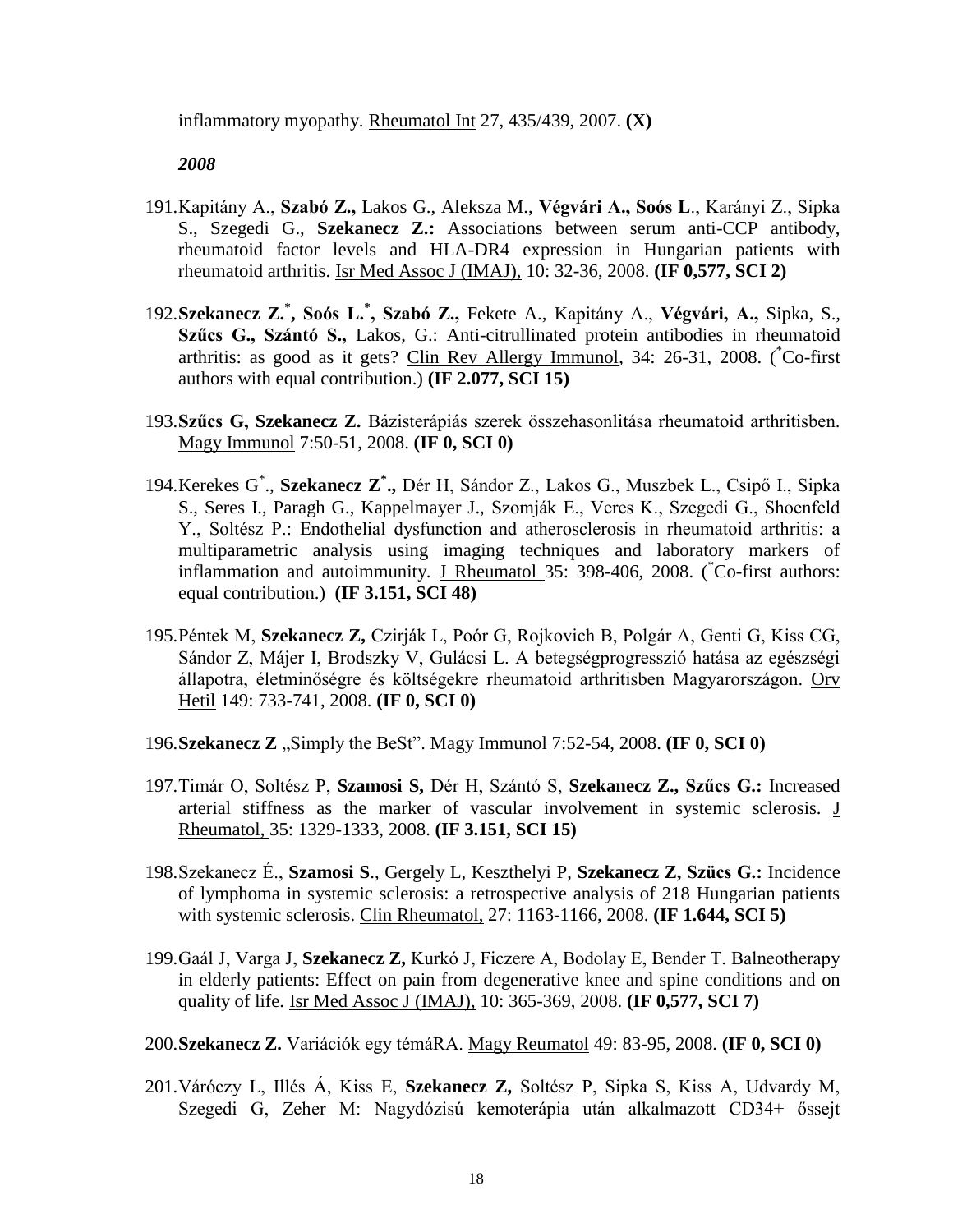transzplantáció a súlyos refrakter poliszisztémás autoimmun betegségek kezelésében – első hazai tapasztalatok. Orv Hetil 149: 1405-1412, 2008. **(IF 0, SCI 0)**

- 202.**Szekanecz Z.** Pro-inflammatory cytokines in atherosclerosis (editorial). Isr Med Assoc J (IMAJ), 10: 529-530, 2008. **(IF 0,577, SCI 10)**
- 203.Lakos G., **Soós L.,** Fekete A., Szabó Z., Zeher M., Horváth IF, Dankó K., Kapitány A., Gyetvai Á., Szegedi G., **Szekanecz, Z.:** Anti-cyclic citrullinated peptide antibody isotypes in rheumatoid arthritis: association with disease duration, rheumatoid factor production and the presence of shared epitope. Clin Exp Rheumatol, 26: 253-260, 2008. **(IF 2.270, SCI 7)**
- 204.Szekanecz É, **Szücs G, Szekanecz Z,** Tarr T, Antal-Szalmás P, **Szamosi S**, Szántó J, Kiss E.: Tumor-associated antigens in systemic sclerosis and systemic lupus erythematosus: associations with organ manifestations, immunolaboratory markers and disease activity indices. J Autoimmun 31: 372-376, 2008. **(IF 3.391, SCI 6)**
- 205.**Szekanecz Z,** Lakos G: Rheumatoid arthritis diagnosis with anti-MCV ELISA by Orgentec Diagnostika. Expert Opin Medical Diagn 2: 1083-1090, 2008. **(IF 0, SCI 0)**
- 206.Szekanecz Z, Koch AE. Vascular involvement in rheumatic diseases: "vascular rheumatology". Arthritis Res Ther, 10: 224, 2008. **(IF 4.035, SCI 38)**
- 207.**Besenyei T, Végvári A, Szabó Z, Szekanecz Z.:** Az endothelsejtek, leukocita migráció, chemokinek és angiogenezis jelentősége gyulladásos reumatológiai kórképekben. Magy Immunol, 2008/1-2: 4-21, 2008. **(IF 0, SCI 0)**
- 208.**Szekanecz Z.** A methotrexat monoterápia és az etanercept-methotrexat kezelés összehasonlítása aktív, korai középsúlyos-súlyos rheumatoid arthritisben. A COMET vizsgálat. Magy Immunol 2008/3:39-43, 2008. **(IF 0, SCI 0)**
- 209.**Szántó S.,** Aleksza M., Mihály E., Lakos G., **Szabó Z., Végvári A.,** Sipka S., **Szekanecz Z.:** Intracytoplasmic cytokine expression and T cell subset distribution in the peripheral blood of patients with ankylosing spondylitis. J Rheumatol, 35: 2372-2375, 2008. **(IF 3.151, SCI 4)**
- 210.Szekanecz É, **Szűcs G,** Kiss E, **Szabó Z, Szántó S**, Tarr T, **Szekanecz Z.:** Szekunder malignus tumorok előfordulása rheumatoid arthritisben. Lege Artis Med (LAM), 18: 886-892, 2008. **(IF 0, SCI 0)**
- 211.**Szekanecz Z,** Koch AE. Targeting angiogenesis in rheumatoid arthritis. Curr Rheumatol Rev, 4: 298-303, 2008. (**IF 0, SCI 0)**
- 212.Glant TT, **Szántó S**, **Vegvari A, Szabo Z**, Kis-Toth K, Mikecz K, Adarichev VA. Two loci on chromosome 15 control experimentally induced arthritis through the differential regulation of IL-6 and lymphocyte proliferation. J Immunol. 181:1307-1314, 2008. **(IF 6,000, SCI 1)**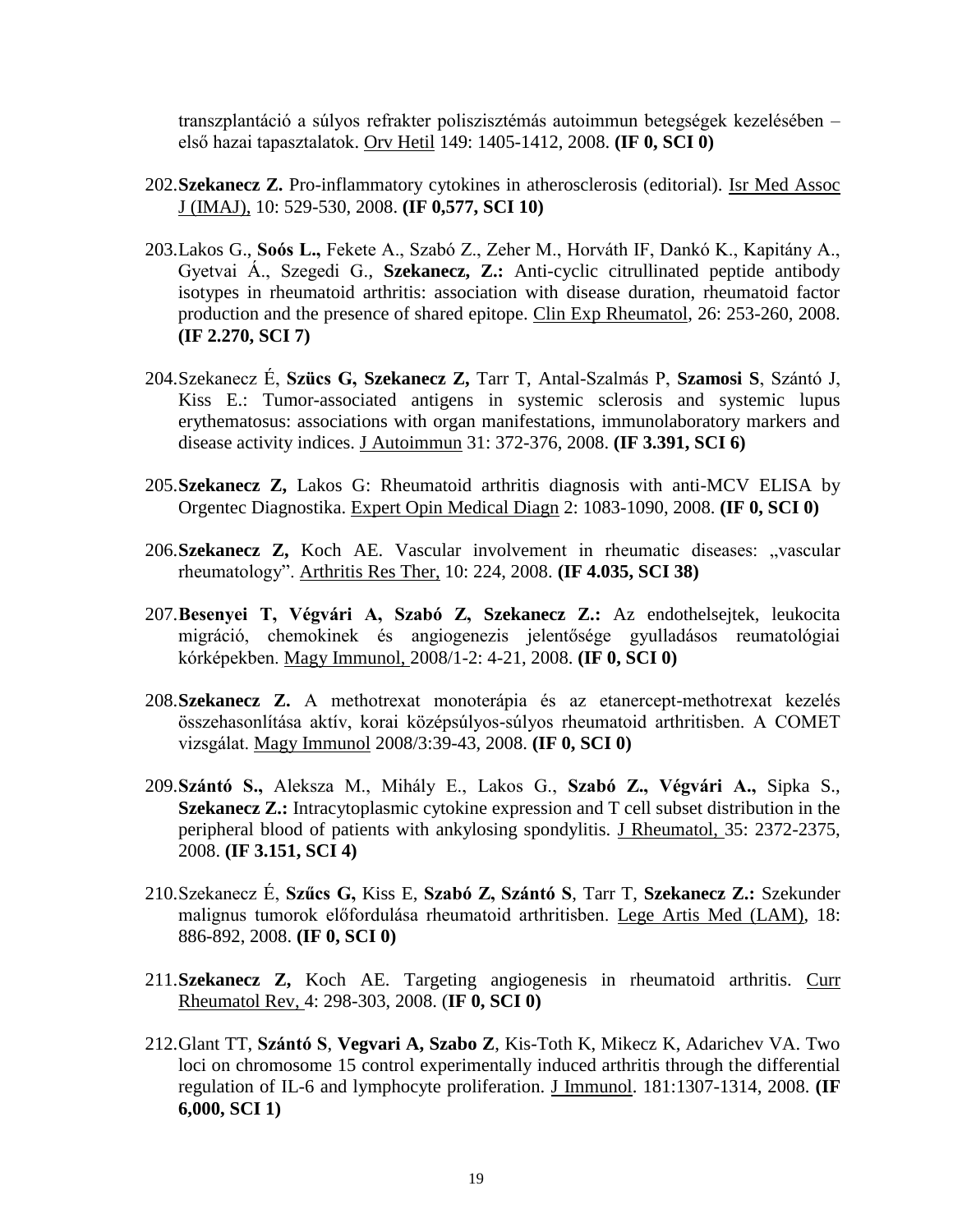- 213.**Szántó S**, Szemészeti és bőrgyógyászati eltérések spondylarthropathiakban. Háziorvos Továbbképző Szemle. 5:304-308, 2008. **(IF 0, SCI 0)**
- 214[.Simon Z](http://www.ncbi.nlm.nih.gov/sites/entrez?Db=pubmed&Cmd=Search&Term=%22Simon%20Z%22%5BAuthor%5D&itool=EntrezSystem2.PEntrez.Pubmed.Pubmed_ResultsPanel.Pubmed_RVAbstractPlus), [Tarr T](http://www.ncbi.nlm.nih.gov/sites/entrez?Db=pubmed&Cmd=Search&Term=%22Tarr%20T%22%5BAuthor%5D&itool=EntrezSystem2.PEntrez.Pubmed.Pubmed_ResultsPanel.Pubmed_RVAbstractPlus), [Tóth L](http://www.ncbi.nlm.nih.gov/sites/entrez?Db=pubmed&Cmd=Search&Term=%22T%C3%B3th%20L%22%5BAuthor%5D&itool=EntrezSystem2.PEntrez.Pubmed.Pubmed_ResultsPanel.Pubmed_RVAbstractPlus), **[Szűcs G](http://www.ncbi.nlm.nih.gov/sites/entrez?Db=pubmed&Cmd=Search&Term=%22Sz%C5%B1cs%20G%22%5BAuthor%5D&itool=EntrezSystem2.PEntrez.Pubmed.Pubmed_ResultsPanel.Pubmed_RVAbstractPlus)**, [Illés A.](http://www.ncbi.nlm.nih.gov/sites/entrez?Db=pubmed&Cmd=Search&Term=%22Ill%C3%A9s%20A%22%5BAuthor%5D&itool=EntrezSystem2.PEntrez.Pubmed.Pubmed_ResultsPanel.Pubmed_RVAbstractPlus) Cutaneous vasculitis as an initiating paraneoplastic symptom in Hodgkin lymphoma. Rheumatol Int 28:719-723, 2008. **(IF: 1.27 SCI 3)**
- 215.**Szűcs G**.: Szemészeti és bőrgyógyászati manifesztációk szisztémás autoimmun kórképekben. Háziorvos Továbbképző Szemle 13: 309-313, 2008. **(IF 0, SCI 0)**
- 216.**Szűcs G**. Anaemia autoimmun betegségekben. Webdoki Továbbképző Füzetek 2008/2: 14-17, 2008. **(IF 0, SCI 0)**
- 217[.Akhmetshina A,](http://www.ncbi.nlm.nih.gov/sites/entrez?Db=pubmed&Cmd=Search&Term=%22Akhmetshina%20A%22%5BAuthor%5D&itool=EntrezSystem2.PEntrez.Pubmed.Pubmed_ResultsPanel.Pubmed_DiscoveryPanel.Pubmed_RVAbstractPlus) [Dees C,](http://www.ncbi.nlm.nih.gov/sites/entrez?Db=pubmed&Cmd=Search&Term=%22Dees%20C%22%5BAuthor%5D&itool=EntrezSystem2.PEntrez.Pubmed.Pubmed_ResultsPanel.Pubmed_DiscoveryPanel.Pubmed_RVAbstractPlus) [Pileckyte M,](http://www.ncbi.nlm.nih.gov/sites/entrez?Db=pubmed&Cmd=Search&Term=%22Pileckyte%20M%22%5BAuthor%5D&itool=EntrezSystem2.PEntrez.Pubmed.Pubmed_ResultsPanel.Pubmed_DiscoveryPanel.Pubmed_RVAbstractPlus) **[Szűcs G](http://www.ncbi.nlm.nih.gov/sites/entrez?Db=pubmed&Cmd=Search&Term=%22Szucs%20G%22%5BAuthor%5D&itool=EntrezSystem2.PEntrez.Pubmed.Pubmed_ResultsPanel.Pubmed_DiscoveryPanel.Pubmed_RVAbstractPlus)**, [Spriewald BM,](http://www.ncbi.nlm.nih.gov/sites/entrez?Db=pubmed&Cmd=Search&Term=%22Spriewald%20BM%22%5BAuthor%5D&itool=EntrezSystem2.PEntrez.Pubmed.Pubmed_ResultsPanel.Pubmed_DiscoveryPanel.Pubmed_RVAbstractPlus) [Zwerina J,](http://www.ncbi.nlm.nih.gov/sites/entrez?Db=pubmed&Cmd=Search&Term=%22Zwerina%20J%22%5BAuthor%5D&itool=EntrezSystem2.PEntrez.Pubmed.Pubmed_ResultsPanel.Pubmed_DiscoveryPanel.Pubmed_RVAbstractPlus) [Distler O,](http://www.ncbi.nlm.nih.gov/sites/entrez?Db=pubmed&Cmd=Search&Term=%22Distler%20O%22%5BAuthor%5D&itool=EntrezSystem2.PEntrez.Pubmed.Pubmed_ResultsPanel.Pubmed_DiscoveryPanel.Pubmed_RVAbstractPlus) [Schett G,](http://www.ncbi.nlm.nih.gov/sites/entrez?Db=pubmed&Cmd=Search&Term=%22Schett%20G%22%5BAuthor%5D&itool=EntrezSystem2.PEntrez.Pubmed.Pubmed_ResultsPanel.Pubmed_DiscoveryPanel.Pubmed_RVAbstractPlus) [Distler JH.](http://www.ncbi.nlm.nih.gov/sites/entrez?Db=pubmed&Cmd=Search&Term=%22Distler%20JH%22%5BAuthor%5D&itool=EntrezSystem2.PEntrez.Pubmed.Pubmed_ResultsPanel.Pubmed_DiscoveryPanel.Pubmed_RVAbstractPlus) Rho-associated kinases are crucial for myofibroblast differentiation and production of extracellular matrix in scleroderma fibroblasts. Arthritis Rheum. 58:2553-2564, 2008. **(IF:7,667 SCI 22)**
- 218.**Vancsa A,** Danko K. Zarvanytestes myositis. Orv Hetil 149, 1413-1418, 2008. **(IF 0, SCI 0)**
- 219.Adarichev VA, **Vegvari A, Szabo Z,** Kis-Toth K, Mikecz K, Glant TT. Congenic strains displaying similar clinical phenotype of arthritis represent different immunologic models of inflammation. Genes Immun 9, 591-601, 2008. **(IF XX)**

- 220.**Szekanecz, Z.,** Aleksza, M., Antal-Szalmás, P., Soltész, P., Veres, K., **Szántó, S., Szabó, Z., Végvári, A., Szamosi, S.**, Lakos, G., Sipka, S., Szegedi, G., Varga, J., **Szűcs G.** Combined plasmapheresis and high-dose intravenous immunoglobulin treatment in systemic sclerosis for 12 months: follow-up of immunopathological and clinical effects. Clin Rheumatol 28: 347-350, 2009. **(IF 1.668, SCI 3)**
- 221.**Szamosi, S.,** Csiki, Z., Szomják, E., Szolnoki, E., Szőke, G., **Szekanecz, Z.,** Szegedi, G., **Szűcs, G:** Plasma homocysteine levels, the prevalence of tetrahydrofolate reductase gene C677T polymorphism and macrovascular disorders in systemic sclerosis: risk factors for accelerated macrovascular damage ? Clin Rev Allergy Immunol, 36: 145- 149, 2009. **(IF 2.597, SCI 4)**
- 222.Farago B, Talian GC, Komlosi K, Nagy G, Berki T, Gyetvai A, **Szekanecz Z**, Nyarady Z, Kiss CG, Nemeth P, Czirjak L, Melegh B.: Protein tyrosine phosphatase gene C1858T allele confers risk for rheumatoid arthritis in Hungarian subjects. Rheumatol Int 29: 793-796, 2009 [Epub 2008 Nov 26] **(IF 1.493, SCI 7)**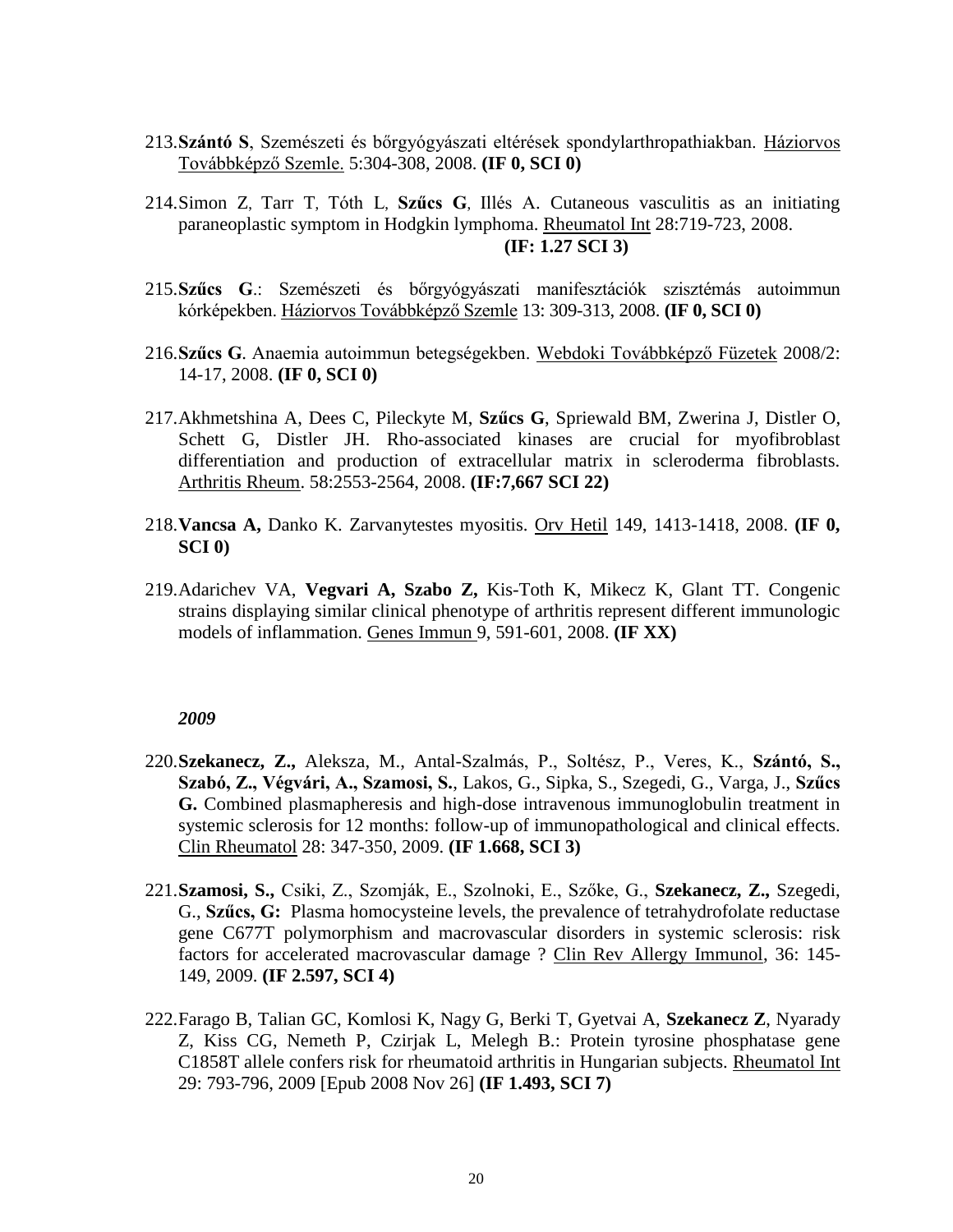- 223.**Szekanecz Z,** Koch AE: Angiogenesis and its targeting in rheumatoid arthritis. Vasc Pharmacol, 51: 1-7, 2009 [Epub 2009 Feb 12] **(IF 2.044, SCI 9)**
- 224.Soltész P, Dér H, Kerekes G, Szodoray P, **Szücs G,** Dankó K, Shoenfeld Y, Szegedi G, **Szekanecz Z.:** A comparative study of arterial stiffness, flow-mediated vasodilation of the bracial artery and the thickness of carotid artery intima-media in patients with systemic autoimmune diseases. Clin Rheumatol, 28: 655-662, 2009 [Epub 2009 Feb 18] **(IF 1.668, SCI 18)**
- 225.Szekanecz É., **Szekanecz Z.,** Kiss E., Keszthelyi P., Szűcs G.: Szekunder malignus tumorok szisztémás sclerosisban. Magyar Reumatol, 50: 4-9, 2009.. **(IF 0, SCI 0)**
- 226.Karosi T, **Szekanecz Z,** Sziklai I: Otosclerosis: an autoimmune disease? Autoimmun Rev, 9: 95-101 (Epub 2009 Mar 21) **(IF 6.368, SCI 2)**
- 227.Kerekes G, Soltész P, Dér H, Veres K, **Szabó Z, Végvári A,** Szegedi G, Shoenfeld Y, **Szekanecz Z.:** Effects of rituximab treatment on endothelial dysfunction, carotid atherosclerosis and lipid profile in rheumatoid arthritis. Clin Rheumatol 28: 705-710, 2009 [Epub 25 Mar 2009] **(IF 1.668, SCI 16)**
- 228.**Szántó S, Szekanecz Z.:** A spondylitis ankylopoetica (SPA) korszerű kezelésének gyakorlati kérdései. Lege Artis Med (LAM), 19: 113-118, 2009. **(IF 0, SCI 0)**
- 229.**Szekanecz Z, Pákozdi A, Szentpétery Á, Besenyei T,** Koch AE. Chemokines and angiogenesis in rheumatoid arthritis. Front Biosci (Elite Ed), 1:44-51, 2009. **(IF 3.736, SCI 0)**
- 230.Szodoray P, **Szabó Z,** Kapitány A, Gyetvai Á, Lakos G, **Szántó S, Szücs G, Szekanecz Z.** Anti-citrullinated protein/peptide autoantibodies in association with genetic and environmental factors as indicators of disease outcome in rheumatoid arthritis. Autoimmun Rev, 9: 140.143, 2010. (Epub 2009 May 7) **(IF 6.368, SCI 17)**
- 231.**Szekanecz Z.** Adalimumab előrehaladott és korai rheumatoid arthritisben. Orv Hetil, 150: 1329-1330, 2009. **(IF 0, SCI 0)**
- 232.**Végvári A, Szabó Z, Szántó S,** Glant TT, Mikecz K, **Szekanecz Z**: The genetic background of ankylosing spondylitis. Joint Bone Spine, 76: 623-626, 2009 [Epub 2009 Jun 19] **(IF 2.250, SCI 2)**
- 233.**Szekanecz Z.** Adalimumab arthritis psoriaticában. Orv Hetil 150: 1423, 2009. **(IF 0, SCI 0)**
- 234.**Kurkó J, Szekanecz Z,** Bender T, Ficzere A. A balneoterápia és az iszapkezelés klinikai és immunológiai hatásai arhritisekben. Magyar Reumatol, 50: 100-105, 2009. **(IF 0, SCI 0)**
- 235.Kerekes G, Soltész P, Dér H, Veres K, **Szabó Z, Végvári A**, Shoenfeld Y, **Szekanecz**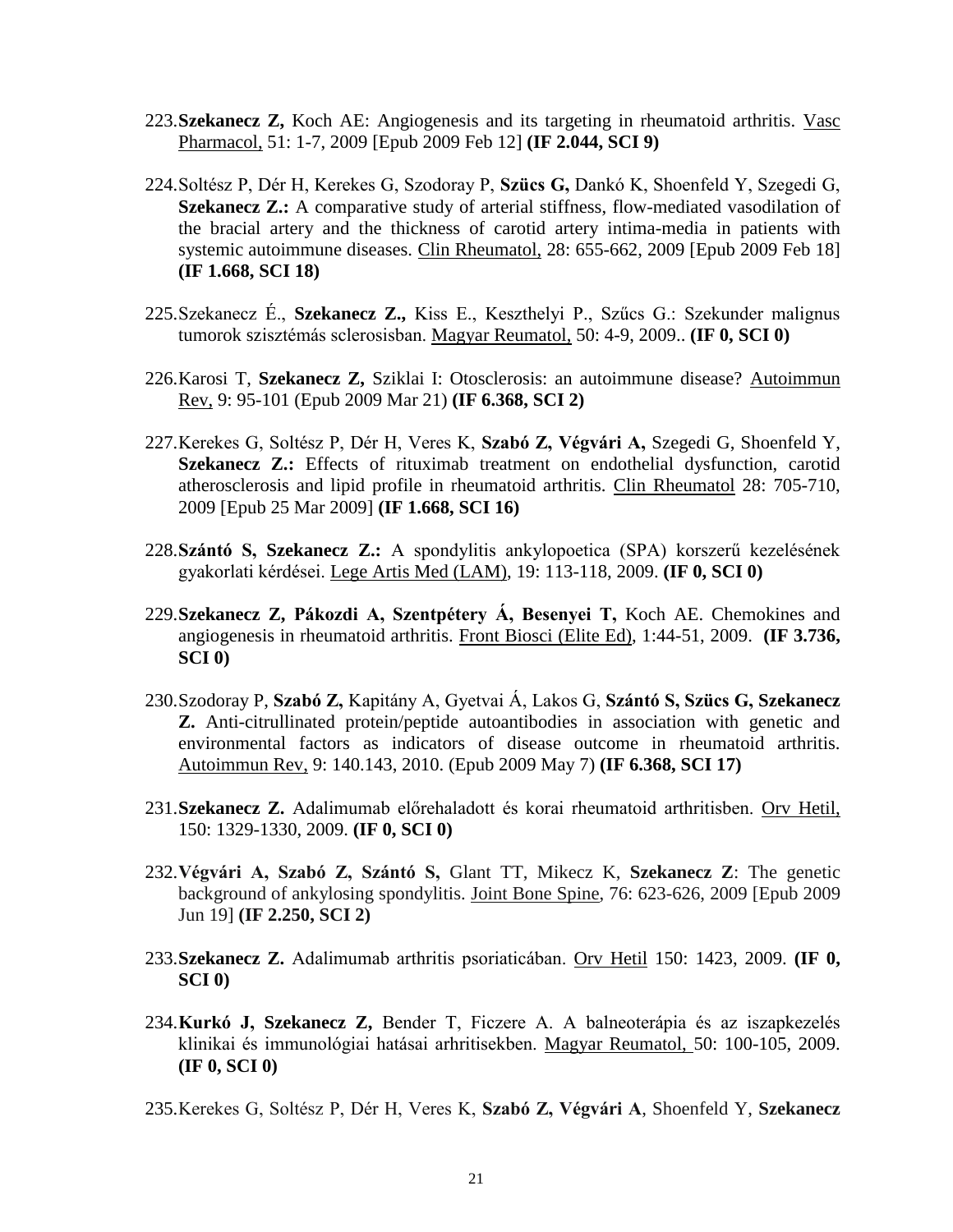**Z.:** Effects of biologics on vascular function and atherosclerosis associated with rheumatoid arthritis. Ann NY Acad Sci, 1173: 814-821, 2009. **(IF 2.670, SCI 11)**

- 236.Szántó M, **Szántó S, Szekanecz Z.:** A háziorvos lehetőségei a korai arthritisek és spondylitisek diagnosztikájában és kezelésében. I. A rheumatoid arthritis. Családorvosi Fórum 2009/7: 39-40, 2009. **(IF 0, SCI 0)**
- 237.Peters MJ, Symmons DP, McCarey D, Dijkmans BA, Nicola P, Kvien TK, McInnes IB, Haentzschel H, Gonzalez-Gay MA, Provan S, Semb AG, Sidiropoulos P, Kitas G, Smulders YM, Soubrier MJ, **Szekanecz Z,** Sattar NG, Nurmohamed MT. EULAR evidence-based recommendations for cardiovascular risk management in patients with rheumatoid arthritis and other forms of inflammatory arthritis. Ann Rheum Dis 69: 325- 331, 2010 (Epub 2009 Sep 22) **(IF 8.111, SCI 91)**
- 238.**Soós L,** Lakos G, Kapitány A, Fekete A, Gyetvai Á, Gergely P jr, Pazár B, **Szabó Z, Váncsa A,** Poór Gy, **Szekanecz Z.** A citrullinált fehérje elleni antitestek (ACPA) pathogenetikai, diagnosztikus és prognosztikai jelentősége. Immunológiai Szemle, 1- 2:4-12, 2009. **(IF 0, SCI 0)**
- 239.**Szekanecz Z, Besenyei T,** Paragh G, Koch AE. Angiogenesis in rheumatoid arthritis. Autoimmunity 42: 563-573, 2009. **(IF 2.813, SCI 13)**
- 240.Szántó M, **Szántó S, Szekanecz Z.:** A háziorvos lehetőségei a korai arthritisek és spondylitisek diagnosztikájában és kezelésében. II. Spondylitis ankylopoetica és arthritis psoriatica. Családorvosi Fórum 2009/8: 38-41, 2009. **(IF 0, SCI 0)**
- 241.**Szekanecz Z.,** Kerekes G., Soltész P. Vascular effects of biologic agents in RA and spondyloarthropathies. Nature Rev Rheumatol (Nat Clin Pract Rheumatol) 5: 677-684, 2009. [ Epub 2009 Nov 10] (**IF 5.714, SCI 9)**
- 242.**Szekanecz Z.** A biológiai terápia új indikációi a reumatológiában . Magyar Családorvosok Lapja, 2009/7: 2-9, 2009. **(IF 0, SCI 0)**
- 243.Gyetvai Á, **Szekanecz Z, Soós L, Szabó Z,** Fekete A, Kapitány A, Teodorescu M, Sipka S, Lakos G. New classification of HLA-DRB1 alleles in rheumatoid arthritis: Different association patterns for rheumatoid arthritis-specific autoantibodies. Rheumatology (Oxford), 49: 25-33, 2010 [Epub 2009 Nov 17] (I**F 4.236, SCI 5)**
- 244.**Pákozdi A, Besenyei T**, Paragh G, Koch AE, **Szekanecz Z**. Endothelial progenitor cells in arthritis-associated vasculogenesis and atherosclerosis (editorial). Joint Bone Spine, 76: 581-583, 2009. **(IF 2.250, SCI 3)**
- 245.Pazár B, Sáfrány E, Gergely P, **Szántó S, Szekanecz Z,** Poór G: Association of ARTS1 gene polymorphisms with ankylosing spondylitis in the Hungarian population: The rs27044 variant is associated with HLA-B<sup>\*</sup>2705 subtype in Hungarian patients with ankylosing spondylitis. J Rheumatol 37: 379-384, 2010. (Epub 2009 Dec 23) **(IF 3.854, SCI 6)**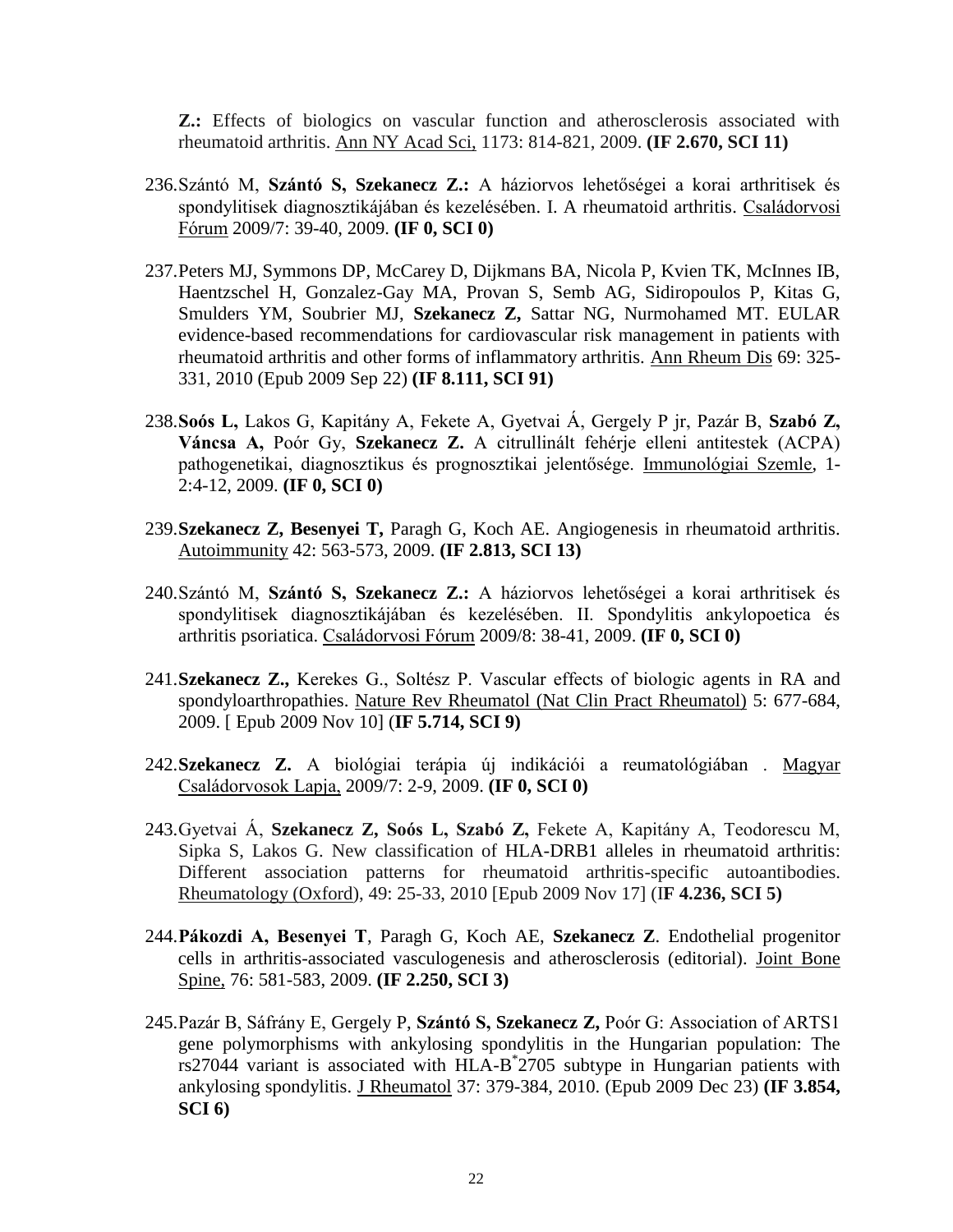- 246.**Szekanecz Z, Besenyei T**, Paragh G, Koch AE. New insights in synovial angiogenesis. Joint Bone Spine, 77:13-19, 2010. [Epub 2009 Dec 17] **(IF 2.250, SCI 7)**
- 247.**Szekanecz Z:** Parenteralis methotrexat alkalmazása rheumatoid arthritisben. Immunol Szemle I/3-4: 19-22, 2009. **(IF 0, SCI 0)**
- 248.Brodszky V, Bálint P, Géher P, Hodinka L, Horváth G, Koó E, Péntek M, Polgár A, Seszták M, **Szántó S**, Ujfalussy I, Gulácsi L. Disease burden of psoriatic arthritis compared to rheumatoid arthritis, Hungarian experiment. Rheumatol Int. 30: 199-205, 2009. **(IF 1,49, SCI 3)**
- 249.**Szántó S.** Spondylitis ankylopoetica. Orvostovábbképző Szemle. 2009 (Suppl): 9-14, 2009. **(IF 0, SCI 0)**
- 250.**Szűcs G.** Leflunomid és biológiai terápia együttadása rheumatoid arthritisben. Lege Artis Medicinae, 19: 383-388, 2009. **(IF 0, SCI 0)**
- 251.**Szűcs G**: A szisztémás sclerosis modern terápiája. Lege Artis Medicinae, 19:: 473-479, 2009. **(IF 0, SCI 0)**
- 252.**Szűcs G**.: A szisztémás sclerosis kezelésének irányelvei. Immunológiai Szemle I (1-2): 35-44, 2009. **(IF 0, SCI 0)**
- 253.**Szűcs G**. Humira kezelés juvenilis idiopáthiás arthritisben. Magyar Családorvosok Lapja 2009/9:56, 2009. **(IF 0, SCI 0)**
- 254.**Szamosi Sz., Szűcs G**. Nagy dózisú intravénás immunglobulin terápia szisztémás autoimmun betegségekben. Immunológiai Szemle I. (3-4.): 5-9, 2009. **(IF 0, SCI 0)**
- $255.$ **Szűcs G**. TNF- $\alpha$ -gátló kezelés methotrexat vagy leflunomid kombinációban rheumatoid arthritisben – "real life" tapasztalatok. Magyar Reumatológia 50:203-206, 2009. **(IF 0, SCI 0)**
- 256.**Váncsa A,** Csipo I, Németh J, Dévényi K, Gergely L, Dankó K. Characteristics of interstitial lung disease in SS-A positive/Jo-1 positive inflammatory myopathy patients. Rheumatol Int 29: 989-994, 2009. (Epub 2009 Mar 6) **(X)**

- 257.**Szekanecz Z, Végvári A, Szabó Z**, Koch AE. Chemokines and chemokine receptors in arthritis. Front Biosci (Schol Ed) 2: 153-167, 2010. **(IF 3.736, SCI 0)**
- 258.**Szekanecz Z, Besenyei T, Szentpétery Á**, Koch AE. Angiogenesis and vasculogenesis in rheumatoid arthritis. Curr Opin Rheumatol 22: 299-306, 2010. (Epub 2010 Mar 18) **(IF 4.600, SCI 15)**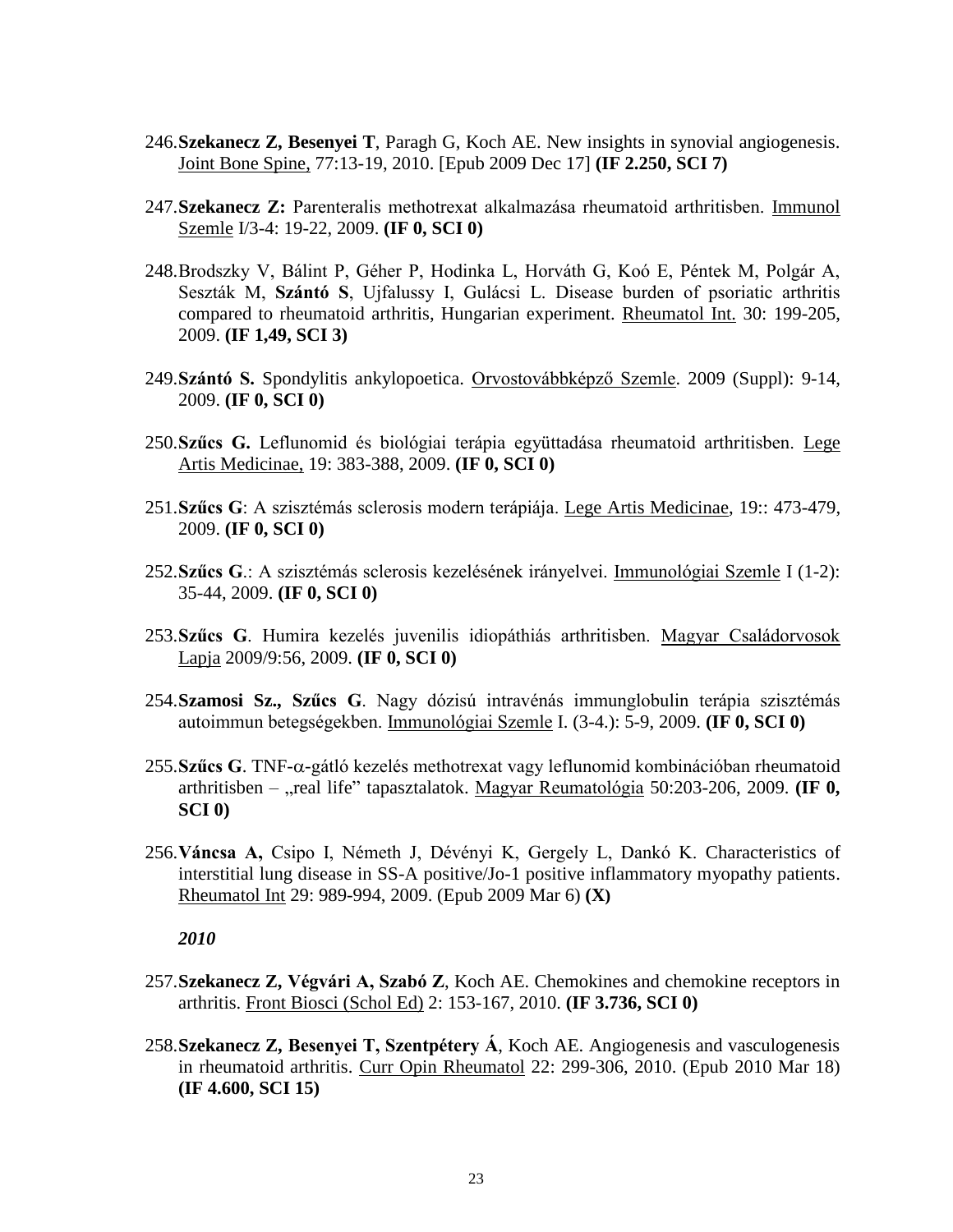- 259.**Szekanecz Z,** Koch AE. Vasculogenesis in rheumatoid arthritis (editorial). Arthritis Res Ther, 12: 110, 2010. **(IF 4,271, SCI 0)**
- 260.Némethné Gyurcsik Zs, Cseri J, **Szántó S, Szekanecz Z.:** Az ízületvédelem biomechanikai alapjai és gyakorlati jelentősége arthritisekben. Magyar Reumatol 51: 26-35, 2010. **(IF 0, SCI 0)**
- 261.Meskó B, Poliska S, Szegedi A, **Szekanecz Z,** Palatka K, Papp M, Nagy L. Peripheral blood gene expression patterns discriminate between chronic inflammatory diseases and identify novel targets. BMC Med Genomics 3: 15, 2010 [Epub 2010 May 5] **(IF 2.661, SCI 7)**
- 262.**Szekanecz Z,** Szekanecz É, Bakó G, Shoenfeld Y. Malignancies in autoimmune rheumatic diseases – a mini-review. Gerontology 57: 3-10, 2011. [Epub 2010 May 7] **(IF 1.661, SCI 3)**.
- 263.Amital H, **Szekanecz Z, Szücs G,** Dankó K, Nagy E, Csépány T, Kiss E, Rovensky J, Tuchynova A, Kozakova D, Doria A, Corocher N, Agmon-Levin N, Barak V, Orbach H, Zandman-Goddard G, Shoenfeld Y. Serum concentrations of 25-OH-vitamin D in patients with systemic lupus erythematosus (SLE) are inversely related to disease activity: is it time to routinely supplement patients with SLE with vitamin D? Ann Rheum Dis 69: 1155-1157 (Epub 2010 May 3), 2010 **(IF 8.111, SCI 30)**
- 264.**Szekanecz Z.** MÁTRIX– a matematikán és mozin túl. Immunol Szemle II/1: 11-15, 2010. **(IF 0, SCI 0)**
- 265.Pap L, Gomez I, Pap L jr, Szabó A, **Szekanecz Z**. Development of natural calcium- and phosphate-donating microparticles and a new iontophoretic apparatus for the topical treatment of local osteoporosis. Preliminary in vitro and in vivo studies. Joint Bone Spine 77: 426-431, 2010. [Epub 2010 May 13] **(IF 2.250, SCI 1)**
- 266.Jaskowski TD, Hill HR, Russo KP, Lakos G, **Szekanecz Z,** Teodorescu M. Relationship between rheumatoid factor isotypes and IgG anti-cyclic citrullinated peptide antibodies. J Rheumatol 37: 1582-1588, 2010. [Epub 2010 Jun 1] **(IF 3,854, SCI 0)**
- 267.**Szekanecz Z.** Célzott terápia a reumatológiában. MOTESZ Magazin, 18: 31-44, 2010. **(IF 0, SCI 0)**
- 268.Avouac J, Walker U, Tyndall A, Kahan A, Matucci-Cerinic M, Allanore Y; EUSTAR, Miniati I, Muller A, Iannone F, Distler O, Becvar R, Sierakowsky S, Kowal-Bielecka O, Coelho P, Cabane J, Cutolo M, Shoenfeld Y, Valentini G, Rovensky J, Riemekasten G, Vlachoyiannopoulos P, Caporali R, Jiri S, Inanc M, Zimmermann Gorska I, Carreira P, Novak S, Czirjak L, Oliveira Ramos F, Jendro M, Chizzolini C, Kucharz EJ, Richter J, Cozzi F, Rozman B, Mallia CM, Gabrielli A, Farge D, Kiener HP, Schöffel D, Airo P, Wollheim F, Martinovic D, Trotta F, Jablonska S, Reich K, Bombardieri S, Siakka P, Pellerito R, Bambara LM, Morovic-Vergles J, Denton C, Hinrichs R, Van den Hoogen F, Damjanov N, Kötter I, Ortiz V, Heitmann S, Krasowska D, Seidel M, Hasler P, Van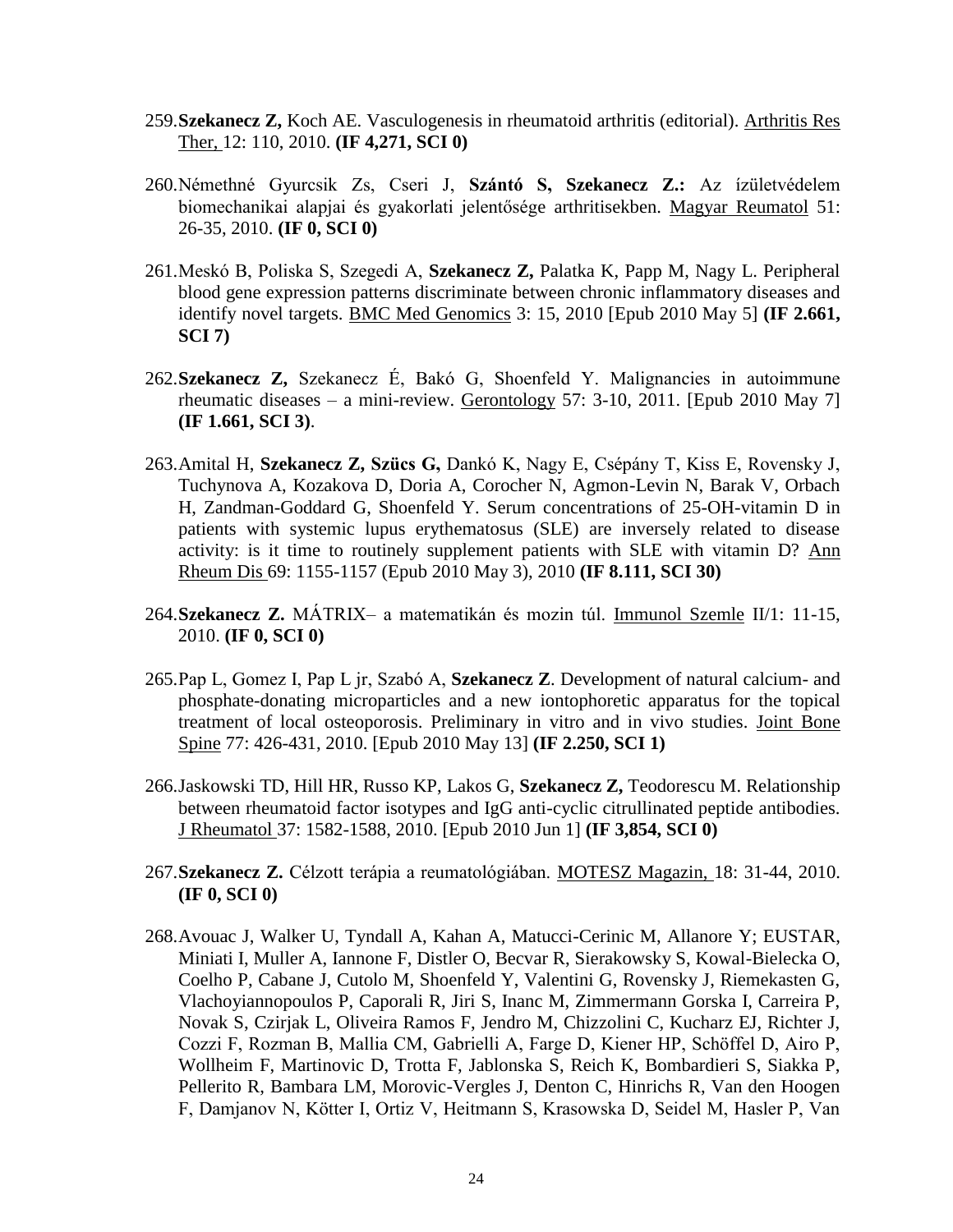Laar JM, Kaltwasser JP, Foeldvari I, Juan Mas A, Bajocchi G, Wislowska M, Pereira Da Silva JA, Jacobsen S, Worm M, Graniger W, Kuhn A, Stankovic A, Cossutta R, Majdan M, Damjanovska Rajcevska L, Tikly M, Nasonov EL, Steinbrink K, Herrick A, Müller-Ladner U, Dinc A, Scorza R, Sondergaard K, Indiveri F, Nielsen H, **Szekanecz Z**, Silver RM, Antivalle M, Espinosa IB, García de la Pena Lefebvre P, Midtvedt O, Launay D, Valesini F, Tuvik P, Ionescu RM, Del Papa N, Pinto S, Wigley F, Mihai C, Sinziana Capranu M, Sunderkötter C, Jun JB, Alhasani S, Distler JH, Ton E, Soukup T, Seibold J, Zeni S, Nash P, Mouthon L, De Keyser F, Duruöz MT, Cantatore FP, Strauss G, von Mülhen CA, Pozzi MR, Eyerich K, Szechinski J, Keiserman M, Houssiau FA, Román-Ivorra JA, Krummel-Lorenz B, Aringer M, Westhovens R, Bellisai F, Mayer M, Stoeckl F, Uprus M, Volpe A, Buslau M, Yavuz S, Granel B, Valderílio Feijó A, Del Galdo F, Popa S, Zenone T, Ricardo Machado X, Pileckyte M, Stebbings S, Mathieu A, Tulli A, Tourinho T, Souza R, Acayaba de Toledo R, Stamp L, Solanki K, Veale D, Francisco Marques Neto J, Bagnato GF, Loyo E, Toloza S, Li M, Ahmed Abdel Atty Mohamed W, Cobankara V, Olas J, Salsano F, Oksel F, Tanaseanu CM, Foti R, Ancuta C, Vonk M, Caramashi P, Beretta L, Balbir A, Chiàla A, Pasalic Simic K, Ghio M, Stamenkovic B, Rednic S, Host N, Pellerito R, Hachulla E, Furst DE. Characteristics of joint involvement and relationships with systemic inflammation in systemic sclerosis: results from the EULAR Scleroderma Trial and Research Group (EUSTAR) database. [J](javascript:AL_get(this,%20)  [Rheumatol.](javascript:AL_get(this,%20) 37:1488-1501 (Epub 2010 Jun 15). **(IF 3,854, SCI 0)**

- 269.Kemény-Beke Á, Gesztelyi R, Bodnár N, Zsuga J, Kerekes G, Zsuga M, Biri B, Kéki S, Szodoray P, Berta A, **Szekanecz Z, Szántó S.** Increased production of asymmetric dimethylarginine (ADMA) in ankylosing spondylitis: association with other clinical and laboratory parameters. Joint Bone Spine 78: 184-187, 2011. [Epub 2010 Jul 8] **(IF 2.250, SCI 0)**
- 270.**Szekanecz Z,** Poór Gy. A rheumatoid arthritis kezelése a célértékek alapján. Magyar Reumatol 51: 68-71, 2010. **(IF 0, SCI 0)**
- 271.**Szekanecz Z,** Kerekes G, Soltész P. A biológiai terápia hatásai az érrendszerre rheumatoid arthritisben. Magyar Reumatol 51: 82-87, 2010. **(IF 0, SCI 0)**
- 272.Gerlag DM, Hollis S, Layton M, Vencovsky J, **Szekanecz Z,** Braddock M, Tak PP, and ESCAPE study investigators. Preclinical and clinical investigation of a CCR5 antagonist, AZD5672, in patients with rheumatoid arthritis receiving methotrexate. Arthritis Rheum 62: 3154-3160, 2010. [Epub 2010 Jul 26] **(IF 7.332, SCI 4)**
- 273.**Szekanecz Z, Szántó S, Szabó Z, Váncsa A, Szamosi S, Bodnár N, Szücs G**. Biologics – beyond the joints. Autoimmun Rev 9: 820-824, 2010. [Epub 2010 Jul 25] **(IF 6.368, SCI 5)**
- 274.Veres K, Szodoray P, **Szekanecz Z,** Lakos G, Kiss E, Laczik R, Sipka S, Bodolay E, Zeher M, Muszbek L, Szegedi G, Soltész P. Clinical and immunoserological characteristics of the transition from primary to secondary antiphospholipid syndrome. Lupus 19: 1520-1526, 2010. [Epub 2010 Aug 4] **(IF 2.586, SCI 0)**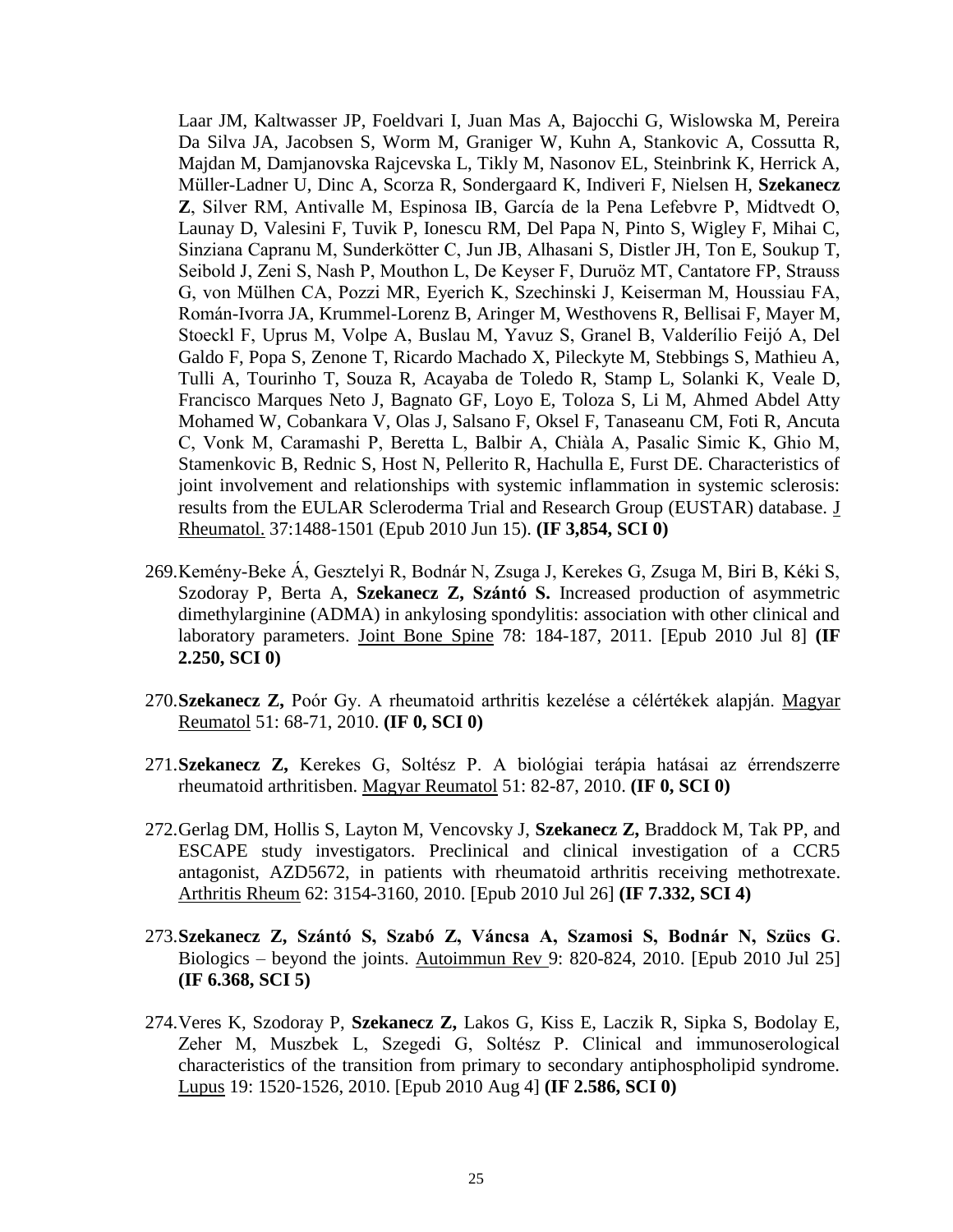- 275.**Szekanecz Z,** Soltész P, Kerekes Gy, **Szücs G, Szántó S,** Timár O, Dér H, Bodolay E, Kiss E, Zeher M, **Bodnár N, Szamosi S, Szabó Z, Váncsa A,** Szegedi Gy. Akcelerált atherosclerosis és vasculopathiák autoimmun-reumatológiai betegségekben. Immunol Szemle II/2: 4-14, 2010. **(IF 0, SCI 0)**
- 276.**Szekanecz Z.** Óda a TNF-alfához… . Immunol Szemle II/2: 19-23, 2010. **(IF 0, SCI 0)**
- 277.**Szekanecz Z.** Ajánlás a felnőttkori ANCA-asszociált vasculitisek kezelésére. Immunol Szemle II/2: 24-26, 2010. **(IF 0, SCI 0)**
- 278.**Szekanecz Z.**, Poór Gy. A rheumatoid arthritis kezelése a célértékek alapján Immunol Szemle II/2: 27-31, 2010. **(IF 0, SCI 0)**
- 279.Váróczy L, **Szamosi S,** Illés Á, Kiss A, Szegedi G, **Szekanecz Z,** Zeher M**.** Autológ őssejttranszplantáció rheumatoid arthritisben (esetismertetések). Immunol Szemle II/2: 32-33, 2010. **(IF 0, SCI 0)**
- 280.Kemény-Beke Á, Módis L, Facskó A, **Szekanecz Z, Szántó S, Bodnár N,** Gesztelyi R, Zsuga J, Szodoray P, Berta A. Safety of etanercept therapy in ankylosing spondylitis patients undergoing phacoemulsification surgery. Rheumatology 49: 2220-2221, 2010. [Epub 2010 Sep 9] **(IF 4.236, SCI 0)**
- 281. Szamosi S, Szekanecz Z. Interleukin-6: a "másik" pluripotens citokin. Immunol Szle II/3: 61-64, 2010. **(IF 0, SCI 0)**
- 282.**Szentpétery Á, Balogh E, Gulyás K, Horváth Á,** Juhász B, **Szekanecz Z.** Az anti-RANK ligand antitest denosumab törésmegelőző hatása postmenopausalis osteoporosisban a FREEDOM vizsgálat alapján. Immunol Szle II/4:67-70, 2010. **(IF 0, SCI 0)**
- 283.**Szekanecz, Z**.: Derékfájás evidenciáktól a napi gyakorlatig. Háziorv Továbbk Szle (HTSz) 15: 410-416, 2010. **(IF 0, SCI 0)**
- 284.**Szekanecz Z.** A csontritkulás felismerésének, megelőzésének és kezelésének elvei: a csontépítés és –bontás egyensúlyának fenntartása. Hippocrates 2010/3: 123-125, 2010. **(IF 0, SCI 0)**
- 285.Karosi T, **Csomor P, Szekanecz Z**, Sziklai I. Az otosclerosis etiopatogenezise. Fül-Orr-Gégegyógyászat 56: 142-155, 2010. **(IF 0, SCI 0)**
- 286.**Szamosi Sz, Szabó Z, Váncsa A, Bodnár N, Szűcs G, Szántó S, Szekanecz Z.**  Tocilizumab terápiával szerzett tapasztalataink. Immunol Szemle 2 (5): 15-19, 2010. **(IF 0, SCI 0)**
- 287.**Váncsa A, Szabó Z, Szamosi Sz, Bodnár N,** Gergely L, **Szűcs G, Szántó S, Szekanecz Z**. Rituximab terápiával szerzett hosszú távú tapasztalataink rheumatoid arthritises beteganyagunkban. Immunol Szemle 2 (5): 21-26, 2010. **(IF 0, SCI 0)**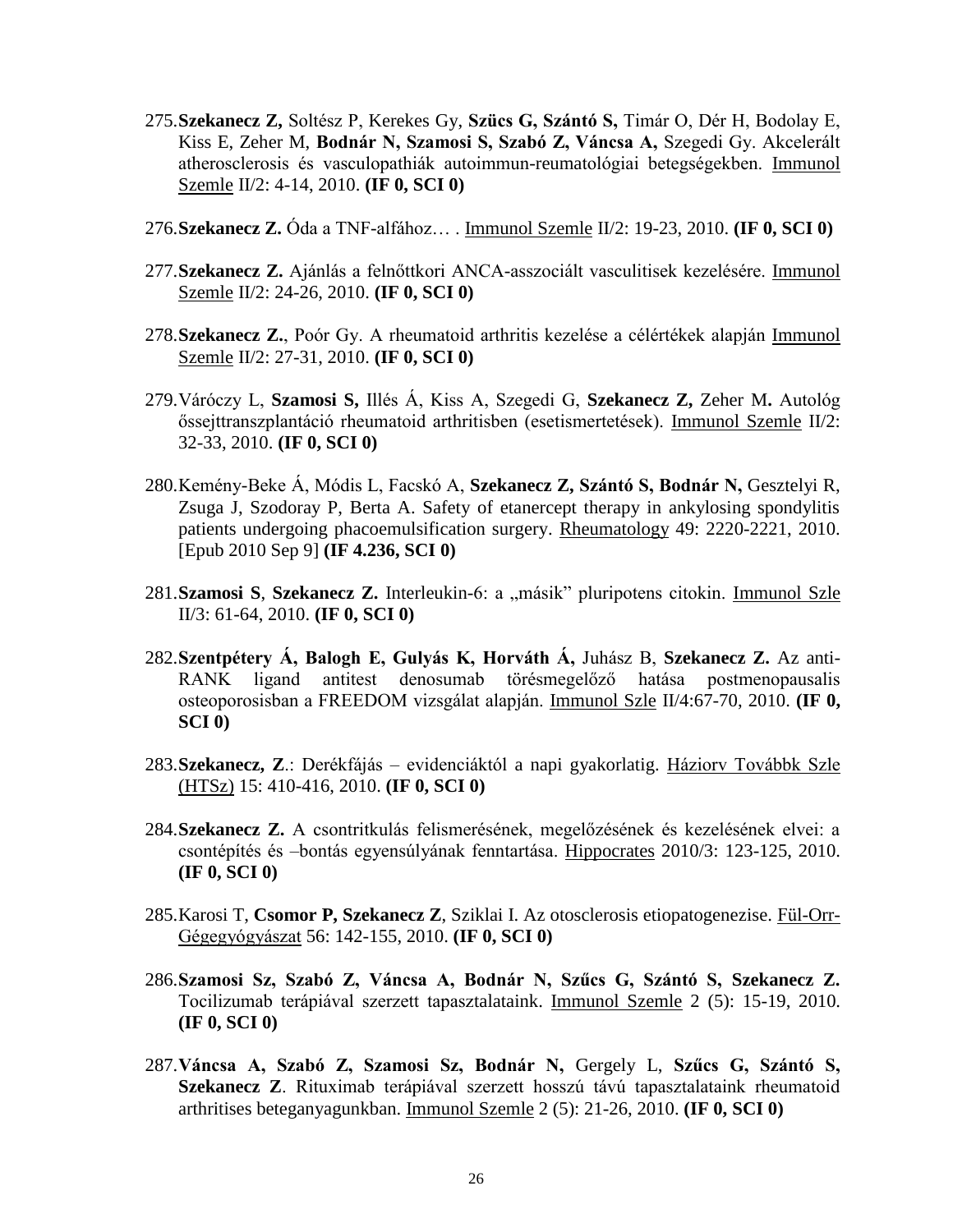- 288.**Szekanecz Z,** Koch AE. Vascular endothelial growth factor as an activity marker in rheumatoid arthritis. Int J Clin Rheumatol 5 (3): 287, 289, 2010. **(IF 0, SCI 0)**
- 289.Brodszky V, Péntek M, Bálint PV, Géher P, Hajdu O, Hodinka L, Horváth G, Koó E, Polgár A, Seszták M, **Szántó S**, Ujfalussy I, Gulácsi L. Comparison of the Psoriatic Arthritis Quality of Life (PsAQoL) questionnaire, the functional status (HAQ) and utility (EQ-5D) measures in psoriatic arthritis: results from a cross-sectional survey. Scand J Rheumatol. 39:303-309, 2010. **(IF 2,50, SCI 1)**
- 290.Akhmetshina A, Beer J, Polzer K, Englbrecht M, Palumbo K, Dees C, Busch N, Zwerina J, **Szucs G**, Gusinde J, Nevskaya T, Distler O, Kerjaschki D, Schett G, Distler JH [Decreased lymphatic vessel counts in systemic sclerosis -](http://www.ncbi.nlm.nih.gov/pubmed/20155824) Association with fingertip [ulcers.](http://www.ncbi.nlm.nih.gov/pubmed/20155824) Arthritis Rheum. 62(5): 1513-1522, 2010. **(IF:7,332 SCI 2)**
- 291.Tyndall AJ, Bannert B, Vonk M, Airò P, Cozzi F, Carreira PE, Bancel DF, Allanore Y, Müller-Ladner U, Distler O, Iannone F, Pellerito R, Pileckyte M, Miniati I, Ananieva L, Gurman AB, Damjanov N, Mueller A, Valentini G, Riemekasten G, Tikly M, Hummers L, Henriques MJ, Caramaschi P, Scheja A, Rozman B, Ton E, Kumánovics G, Coleiro B, Feierl E, **Szucs G**, Von Mühlen CA, Riccieri V, Novak S, Chizzolini C, Kotulska A, Denton C, Coelho PC, Kötter I, Simsek I, de la Pena Lefebvre PG, Hachulla E, Seibold JR, Rednic S, Stork J, Morovic-Vergles J, Walker UA. Causes and risk factors for death in systemic sclerosis: a study from the EULAR Scleroderma Trials and Research (EUSTAR) database. Ann Rheum Dis. 69:1809-1815, 2010. **(IF:8.111 SCI 11)**
- 292.Módis L, Szalai E, **Szekanecz Z, Szűcs G, Szamosi Sz, Váncsa A**, Berta A. A könny ozmolaritásának vizsgálata Sjögren-szindrómában TearLab ozmométerrel. Szemészet 147: (3-4):138-142, 2010. **(IF 0, SCI 0)**
- 293.**Váncsa A,** Szodoray P, Kovács J, Kapitány A, Gergely L, Dankó K. The association of common variable immune deficiency with idiopathic inflammatory myopathies. Joint Bone Spine 77: 620-622, 2010. (Epub 2010 Sep 17) **IF 2,250, SCI 0)**
- 294.**Váncsa A,** Gergely L, Ponyi A, Lakos G, Németh J, Szodoray P, Dankó K. Myositisspecific and myositis-associated antibodies in overlap myositis in comparison to primary dermatopolymyositis. Joint Bone Spine 77: 125-130, 2010. (Epub 2010 Feb 25) **IF 2,250, SCI 0)**

295.Orbach H, Zandman-Goddard G, Boaz M, Agmon-Levin N, Amital H, **Szekanecz Z, Szucs G,** Rovensky J, Kiss E, Doria A, Ghirardello A, Gomez-Arbesu J, Stojanovich L, Ingegnoli F, Meroni PL, Rozman B, Blank M, Shoenfeld Y. Prolactin and autoimmunity: hyperprolactinemia correlates with serositis and anemia in SLE patients. Clin Rev Allerg Immu 2011 Feb 3 [Epub] **(IF 3,435, SCI 0)**

296.Soltész P\* , Kerekes G\* , Dér H, **Szűcs G, Szántó S,** Kiss E, Bodolay E, Zeher M, Timár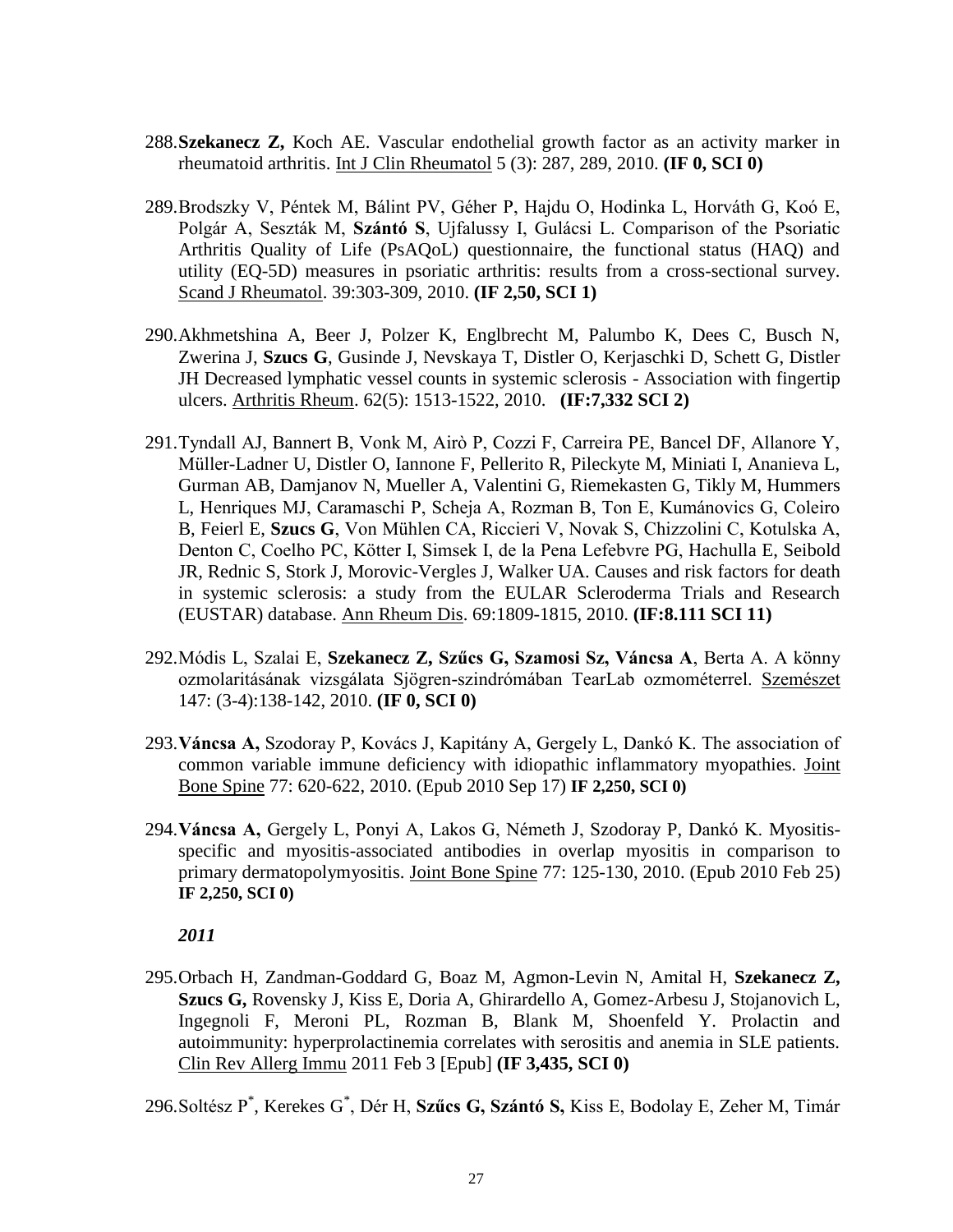O, Szodoray P, Shoenfeld Y, Szegedi G, **Szekanecz Z.** Comparative assessment of vascular function in autoimmune rheumatic diseases: considerations for prevention and treatment. Autoimmun Rev 10: 416-425, 2011 [Epub 2011 Jan 31] ( $\overline{C}$ O-first authors with equal contribution) **(IF 6,556, SCI 2)**.

- 297.Kivity S, Agmon-Levin N, Zisappl M, Shapira Y, Nagy EV, Dankó K, **Szekanecz Z,**  Langevitz P, Shoenfeld Y. Vitamin D and autoimmune thyroid diseases. Cell Mol Immunol 8: 243-247, 2011. [Epub 2011 Jan 31] **(IF 2,026, SCI 1)**
- 298.**Bodnár N**, Kerekes G, Seres I, Paragh G, Kappelmayer J, Némethné ZG, Szegedi G, Shoenfeld Y, Sipka S, Soltész P, **Szekanecz Z, Szántó S.** Assessment of subclinical vascular disease associated with ankylosing spondylitis. J Rheumatol 38: 723-729, 2011. [Epub 2011 Jan 15] **(IF 3,551, SCI 2)**
- 299.Arnson Y, Amital H, Agmon-Levin N, Alon D, Sanchez-Castanon M, Lopez Hoyos M, Matucci-Cerinic M, **Szücs G,** Shapira Y, **Szekanecz Z,** Shoenfeld Y. Serum 25-OH vitamin D concentrations are linked with various clinical aspects in patients with systemic sclerosis: A retrospective cohort study and review of the literature. Autoimmun Rev 10: 490-494, 2011. [Epub 2011 Feb 12] **(IF 6,556, SCI 2)**.
- 300.Doria A, Sarzi-Puttini P, **Szekanecz Z.** CORA Controversies in Rheumatology and Autoimmunity, March 10-12 2011, Florence, Italy. Clin Exp Rheumatol 29: 149-216, 2011.[Epub 2011 Feb 23] **(IF 2.358, SCI 0)**
- 301.Zandman-Goddard G, Orbach H, Agmon-Levin N, Boaz M, Amital H, **Szekanecz Z, Szücs G,** Rovensky J, Kiss E, Corocher N, Doria A, Stojanovich L, Meroni PL, Rozman B, Gomez-Arbesu J, Blank M, Shoenfeld Y. Hyperferritinemia is associated with serologic antiphospholipid syndrome in SLE patients. Clin Rev Allerg Immu 2011 Mar 11 [Epub] **(IF 3,435, SCI 0)**
- 302.Bálint G, Barabás K, Zeitler Z, Bakos J, Pethes Á, Nagy E, Lakatos T, Bálint PV, **Szekanecz Z.** Ex vivo softlaser treatment inhibits the synovial expression of vimentin and α-enolase, potential autoantigens in rheumatoid arthritis. Phys Ther 91: 665-674, 2011. [Epub 2011 Mar 24] **(IF 2,645, SCI 0)**
- 303.Da Costa R, Szyper-Kravitz M, **Szekanecz Z,** Csépány T, Dankó K, Shapira Y, Agmon-Levin N, Shoenfeld Y. Ferritin and prolactin levels in multiple sclerosis. Isr Med Assoc J (IMAJ) 13: 91-95, 2011. **(IF 0,953, SCI 1)**
- 304.Baksay B, Dér A, **Szekanecz Z, Szántó S**, Kovács A. Coexistence of ankylosing spondylitis and rheumatoid arthritis in a female patient. Clin Rheumatol 30: 1119-1122, 2011 [Epub 2011 Apr 20] **(IF 1.687, SCI 1)**
- 305.Laczik R, Szodoray P, Veres K, Szomják E, Csipő I, Sipka S jr, Shoenfeld Y, **Szekanecz Z,** Soltész P. Assessment of IgG antibodies to oxidized LDL in patients with acute coronary syndrome. Lupus 20: 730-735, 2011. [Epub 2011 Apr 19] **(IF 2,600, SCI 0)**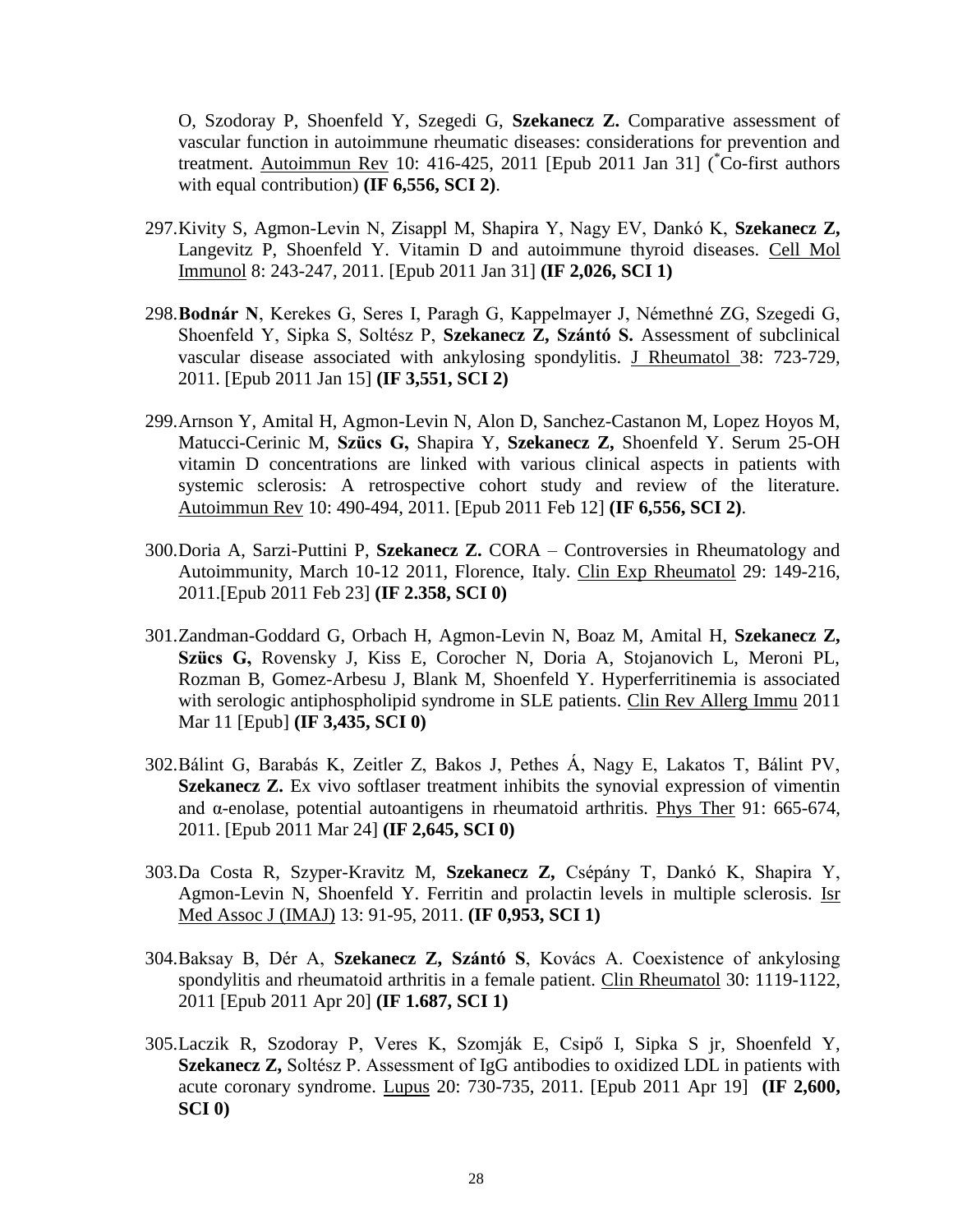- 306.**Szekanecz Z.** Szerkesztőségi közlemény: Adjuváns-indukált autoimmun (ASIA, Shoenfeld-) szindróma. Immunol Szemle 3 (1): 4-8, 2011. **(IF 0, SCI 0)**
- 307.Bodoki L, **Szekanecz Z.** A biológiai terápia és a progressziv multifokális leukoencephalopathia (PMLE) összefüggései rheumatoid arthritisben: a JC virus szerepe. Immunol Szemle 3 (1): 9-17, 2011. **(IF 0, SCI 0)**
- 308.**Bodnár N, Szabó Z, Gulyás K, Szamosi Sz, Váncsa A, Szűcs G, Szekanecz Z, Szántó S.** A spondylitis ankylopoetica TNF-gátló kezelésével szerzett gyakorlati tapasztalataink. Magy Reumatol 52: 40-47, 2011. **(IF 0, SCI 0)**
- 309.Kerekes G, Soltész P, **Szücs G, Szamosi S,** Dér H, **Szabó Z,** Csáthy L, **Váncsa A,** Szegedi G, **Szekanecz Z.** Effects of adalimumab treatment on vascular disease associated with early rheumatoid arthritis. Isr Med Assoc J (IMAJ) 13: 147-152, 2011. **(IF 0,953, SCI 0)**
- 310.Nakken B, Munthe LA, Konttinen YT, Sandberg AK, **Szekanecz Z,** Alex P, Szodoray P. B-cells and their targeting in rheumatoid arthritis-current concepts and future perspectives. Autoimmun Rev 2011 Jul 14 [Epub] **(IF 6.556, SCI 1)**
- 311.**Szekanecz Z,** Shoenfeld Y. Fibromyalgia, krónikus fáradtság szindróma és rokon kórképek: ASIA betegség, mint új patogenetikai és terápiás megközelítés. Magyar Reumatol 52: 85-90, 2011. **(IF 0, SCI 0)**
- 312.**Besenyei T,** Gyetvai Á, **Szabó Z,** Fekete A, Kapitány A, Szodoray P, Laki J, Sipka S, Szegedi G, Lakos G, **Szekanecz Z:** Associations of HLA-shared epitope, anticitrullinated peptide antibodies and lifestyle-related factors in Hungarian patients with rheumatoid arthritis. Data from the first Central-Eastern European cohort. Joint Bone Spine 2011 Jul 4 [Epub]. **(IF 2.460, SCI 0)**
- 313.**Bodnár N**, **Szekanecz Z,** Prohászka Z, Kemény-Beke Á, Némethné Gyurcsik Z, Lakos G, Sipka S, **Szántó S.** Anti-mutated citrullinated vimentin (anti-MCV) and anti-65 kDa heat shock protein (anti-hsp65): new biomarkers in ankylosing spondylitis. Joint Bone Spine 2011 Jun 15 [Epub] **(IF 2.460, SCI 0)**
- 314.**Váncsa A**, Tóth B, **Szekanecz Z.** Btk gene mutation in two non-identical twins with Xlinked agammaglobulinemia associated with polyarticular juvenile idiopathic arthritis. Isr Med Assoc J (IMAJ) 13: 579-580, 2011. **(IF 0,953, SCI 0)**
- 315.**Szekanecz Z.** Új támadáspontok a biológiai terápiában. Reuma Híradó 2011/1:8-9, 2011, **(IF 0, SCI 0)**
- 316.**Szekanecz Z,** Koch AE, Tak PP. Chemokine and chemokine receptor blockade in arthritis. Neth J Med 69: 356-366, 2011. **(IF 1.842, SCI 0)**
- 317.Gomez I, Szabó A, Pap L, Pap L jr, **Szekanecz Z.** In vivo calcium and phosphate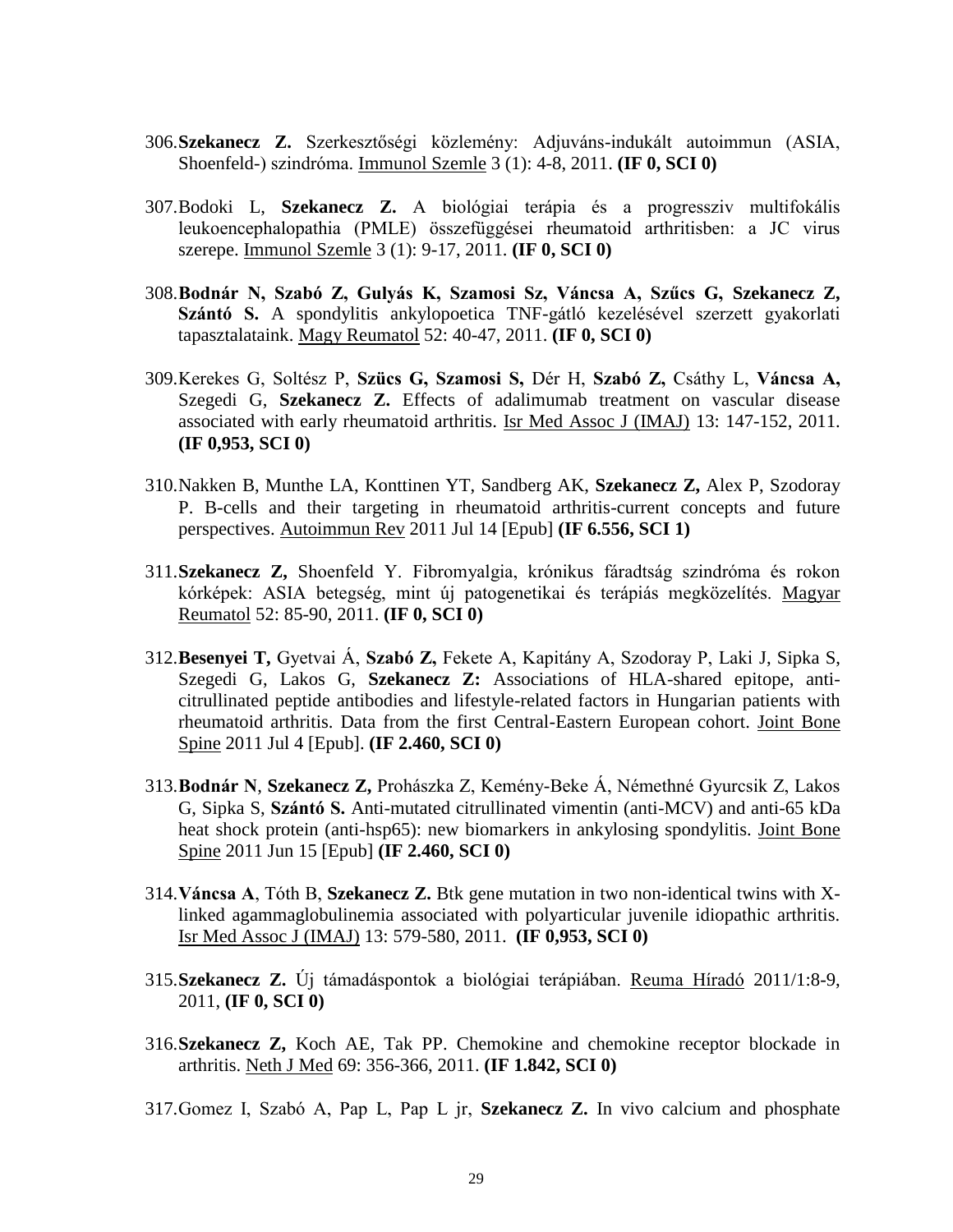iontophoresis for the topical treatment of osteoporosis. Phys Ther 92: 289-297, 2012. (Epub 2011 Nov 3) **(IF 2.645, SCI 0)**

- 318.Doria A, Putterman C, Sarzi-Puttini P, **Szekanecz Z,** Shoenfeld Y. Controversies in rheumatism and autoimmunity. Autoimmun Rev 11: 555-557, 2012 (Epub 2011 Oct 25) **(IF 6.556, SCI 0)**
- 319.**Szekanecz Z.** Farmakogenomika és biológiai terápia. Figyelő 1/3:4-6, 2011. **(IF 0, SCI 0)**
- 320.Péntek M, Rojkovich B, Czirják L, Géher P, Keszthelyi P, Kovács A, Kovács L, Náfrádi L, Szanyó F, **Szekanecz Z,** Tamási L, Ujfalussy I, Varju T, Gulácsi L és a BARAT kutatócsoport: Biologikumok Alkalmazása Rheumatoid Arthritisben – Terápiafelmérés (BARAT vizsgalat) biológiai terápiát kezdő betegek klinikai és egészségügyi szolgáltatások igénybevételének jellemzői. Immunol Szemle 3 (4): 36-48, 2011. **(IF 0, SCI 0)**
- 321.**Szekanecz Z** (szerk.) Biológiai terápia tematikus blokk. Háziorv Továbbképző Szle (HTSz) 16 (9): 462-477, 2011. **(IF 0, SCI 0)**
- 322.**Szabó Z,** Czirják L, Drescher E, Géher P, Keszthelyi P, Náfrádi L, Rojkovich B, **Szekanecz Z** és a MaRAret vizsgálók. Ismételt rituximab-kezelések hatékonyságának értékelése rheumatoid arthritises betegekben, akik megelőzően nem megfelelően reagáltak TNF-gátló kezelésre (MaRAret). Magyar Reumatol 52: 218-223, 2011. **(IF 0, SCI 0)**
- 323.**Szentpétery Á, Váncsa A, Szabó Z, Szekanecz Z.** A RANK-RANK ligandosteoprotegerin rendszer pathogenetikai és klinikai jelentősége rheumatoid arthritisben. LAM KID 2011/3: 15-20, 2011. **(IF 0, SCI 0)**
- 324.Némethné Gyurcsik Z, András A, **Bodnár N, Szekanecz Z, Szántó S.** Improvement of pain intensity, spine stiffness and mobility during a controlled individualized physiotherapy program in ankylosing spondylitis. Rheumatol Int 32: 3931-3936, 2012 (Epub 2011 Dec 25) **(IF 1,431, SCI 0)**
- 325.Dougados M, Braun J, **Szanto S**, Combe B, Elbaz M, Geher P, Thabut G, Leblanc V, Logeart I. Efficacy of etanercept on rheumatic signs and pulmonary function tests in advanced ankylosing spondylitis: results of a randomised double-blind placebocontrolled study (SPINE). Ann Rheum Dis. 70:799-804, 2011. **(IF 9,08, SCI 3)**
- 326.Nesterovitch AB, **Szanto S**, Gonda A, Bardos T, Kis-Toth K, Adarichev VA, Olasz K, Ghassemi-Najad S, Hoffman MD, Tharp MD, Mikecz K, Glant TT. Spontaneous insertion of a b2 element in the ptpn6 gene drives a systemic autoinflammatory disease in mice resembling neutrophilic dermatosis in humans. Am J Pathol. 178:1701-1714, 2011. **(IF 5,22, SCI 1)**
- 327.Harangi M, Kovács T, Rákóczi E, Rejtő L, Mikó L, Tóth L, **Szűcs G**, Galuska L,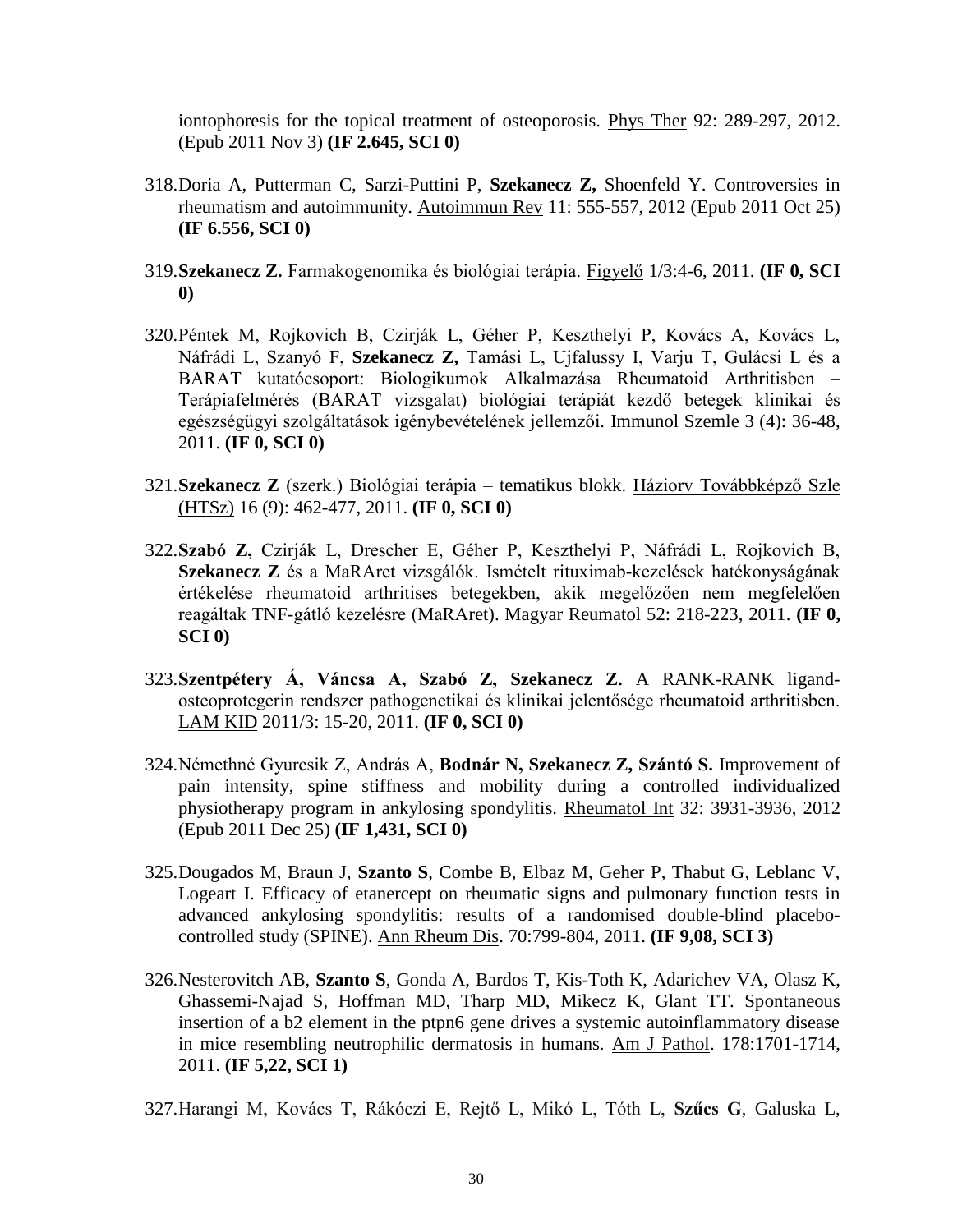Paragh G. Malignancy or Inflammation? A Case Report of a Young Man with Fever of Unknown Origin. Pathol Oncol Res 17: 409-413, 2011. **(IF:1.483 SCI:0)**

- 328.**Szűcs G**. Infliximab: 12 év tapasztalatai rheumatoid arthritisben. Orvostovábbképző Szemle (Suppl) 2011/11: 37-42, 2011. **(IF 0, SCI 0)**
- 329.**Szamosi Sz. Szűcs G**. A szisztémás sclerosis célzott terápiája. Immunológiai Szemle, III (Suppl): 56-60, 2011. **(IF 0, SCI 0)**
- 330.**Szűcs G**. Biológiai terápiák mellett fellépő autoimmunszerű jelenségek és az infekciók kapcsolata. Figyelő 4, 5-8, 2011. **(IF 0, SCI 0)**
- 331.Gergely L, **Váncsa A,** Miltényi Z, Simon Z, Baráth S, Illés Á. Pretreatment T lymphocyte numbers are contributing to the prognostic significance of absolute lymphocyte numbers in B-cell non-Hodgkins lymphomas. Pathol Oncol Res 17: 249- 255, 2011. (Epub 2010 Sep 15) **(X)**

- 332.**Szekanecz Z.** Bevezetés a célzott terápiába. Immunol Szemle 3 (Suppl): 4-9, 2012. **(IF 0, SCI 0)**
- 333.Kerekes G, Soltész P, Nurmohamed MT, Gonzalez-Gay MA, Turiel M, **Végh E,** Shoenfeld Y, McInnes I, **Szekanecz Z.** Validated methods for assessment of subclinical atherosclerosis in rheumatology. Nat Rev Rheumatol 8:224-234, 2012 (Epub 2012 Feb 21) **(IF 6,448, SCI 0)**
- 334. **Csomor P,** Liktor B, Liktor B, **Szekanecz Z,** Sziklai I, Karosi T. Expression of bone morphogenetic proteins 2, 4, 5 and 7 correlates with histological activity of otosclerosis. Acta Oto-Laryngol 132: 624-631, 2012 (Epub 2012 Mar 4) **(IF 1,200, SCI 0)**
- 335.Szilasi M, Mátyus J, File I, **Szűcs G,** Rákóczi É, Pfliegler G, **Szabó Z, Végh E, Szekanecz Z.** Association of ANCA-associated vasculitis-rheumatoid arthritis overlap syndrome in four patients: rituximab may be the right choice? Autoimmunity 45: 304- 309, 2012 (Epub 2012 March 26) **(IF 2,138, SCI 0)**
- 336.Nakken B, Alex P, Munthe L, **Szekanecz Z,** Szodoray P. Immune-regulatory mechanisms in systemic autoimmune and rheumatic diseases (editorial). Clin Dev Immunol 2012:957151, 2012 (Epub 2012 Mar 7) **(IF 2.263, SCI 0)**
- 337.Mesko B, Poliska S, **Szamosi S, Szekanecz Z,** Podani J, Nagy L. Combination of peripheral blood gene expression profiles and clinical parameters predicts response for tocilizumab (anti-IL-6 receptor) treatment in rheumatoid arthritis. J Rheumatol 39: 916- 928, 2012 (Epub 2012 Apr 1) **(IF 3,551, SCI 0)**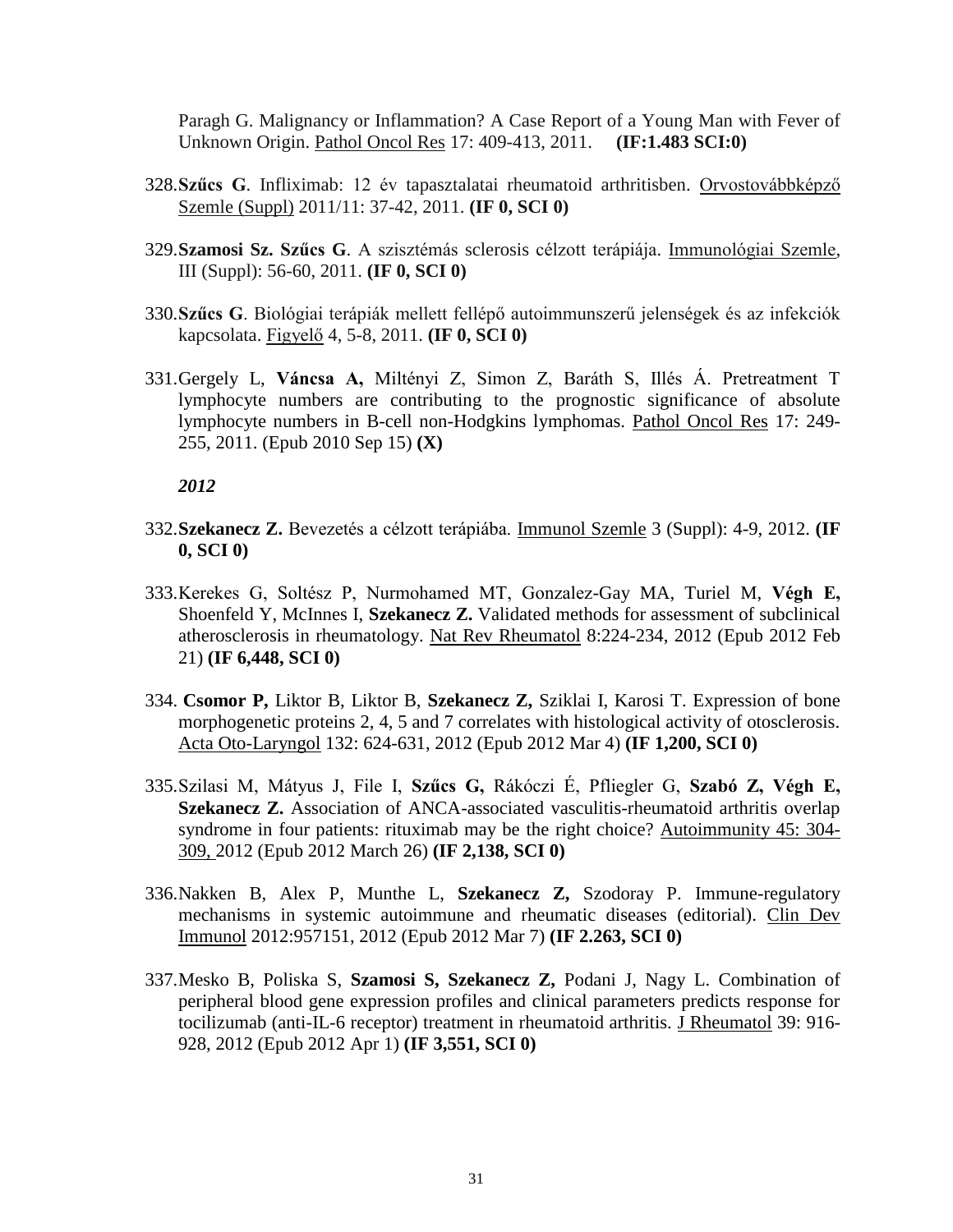- 338.Szekanecz É, **Szamosi S, Horváth Á, Németh Á,** Juhász B, Szántó J, **Szűcs G, Szekanecz Z.** Malignancies associated with systemic sclerosis. Autoimmun Rev 11: 852-855, 2012 (Epub 2012 Mar 5) **(IF 6,556, SCI 0)**
- 339.Szalai E, Berta A, **Szekanecz Z, Szűcs G,** Módis L jr. Evaluation of tear osmolarity in non-Sjögren and Sjögren syndrome dry eye patients with the TearLab system. Cornea 31: 867-871, 2012 (Epub 2012 May 10) **(IF 1,762, SCI 0)**
- 340.**Szekanecz Z.** ACPA szeropozitív és szeronegatív rheumatoid arthritis: ugyanazon érem két oldala. Figyelő 2 (1): 1-3, 2012. **(IF 0, SCI 0)**
- 341.**Németh Á, Horváth Á, Szekanecz Z, Szűcs G, Szamosi Sz**. Terhesség szisztémás sclerosisban. Immunol Szemle 4 (1):12-15, 2012. **(IF 0, SCI 0)**
- 342.**Szekanecz Z.** Vascular rheumatology: atherosclerosis and cardiovascular disease in arthritis. Rheumatologia (Bratislava) 1/2012:27-34, 2012. **(IF 0, SCI 0)**
- 343.Barabás K, Zeitler Z, Bakos J, Bálint G, Pethes Á, Nagy E, Lakatos T, Böröcz I, Kékesi AK, Tanos E, Horváth J, **Szekanecz Z.** Lézerkezelés hatása a citoszolfehérjék kifejeződésére osteoarthritises synoviumban. Immunol Szle 4 (1):16-24, 2012. **(IF 0, SCI 0)**
- 344.**Szekanecz Z.** A derékfájás gyógyszeres terápiája. Gyógyszerész Továbbképzés 6: 9-11, 2012. **(IF 0, SCI 0)**
- 345.**Szekanecz Z.** Tocilizumab: agresszív, egészpályás támadás a rheumatoid arthritis ellen…Immunol Szemle 4 (2): 21-28, 2012. **(IF 0, SCI 0)**
- 346.Liktor B, **Szekanecz Z,** Karosi T. Perspectives of pharmacological treatment in otosclerosis. Eur Arch Otorhinolaryngol 270: 793-804, 2013 (Epub 2012 Jul 29) **(IF 1.287, SCI 0)**
- 347.**Szekanecz Z, Végh E, Váncsa A, Szamosi S, Szabó Z, Bodnár N, Szücs G, Szántó S,** Soltész P, Kerekes G. Vascular rheumatology: atherosclerosis and cardiovascular disease in arthritis. Reumatologia (Warsaw) 50: 336-344, 2012 **(IF 0)**
- 348.**Szekanecz Z,** Paragh G. Hyperuricaemia: a köszvényes arthritisen túl. Magyar Reumatol 53: 70-77, 2012. **(IF 0)**
- 349.**Szekanecz Z.** Alarmírozó tünetek rheumatoid arthritisben, amikor a reumatológiai konzílium nem várhat. Magyar Orvos 20 (10): 6-10, 2012 **(IF 0)**
- 350.**Szekanecz Z.** A protonpumpagátló (PPI) védelem szükségessége nem szteroid gyulladásgátlók alkalmazásakor. Orvostovábbk Szemle 2012/10 Különszám: 1-7, 2012 **(IF 0)**
- 351.Szabó M, Safrany E, Pazar B, Melegh BI, Kisfali P, Poor G, Figler M, **Szekanecz Z,**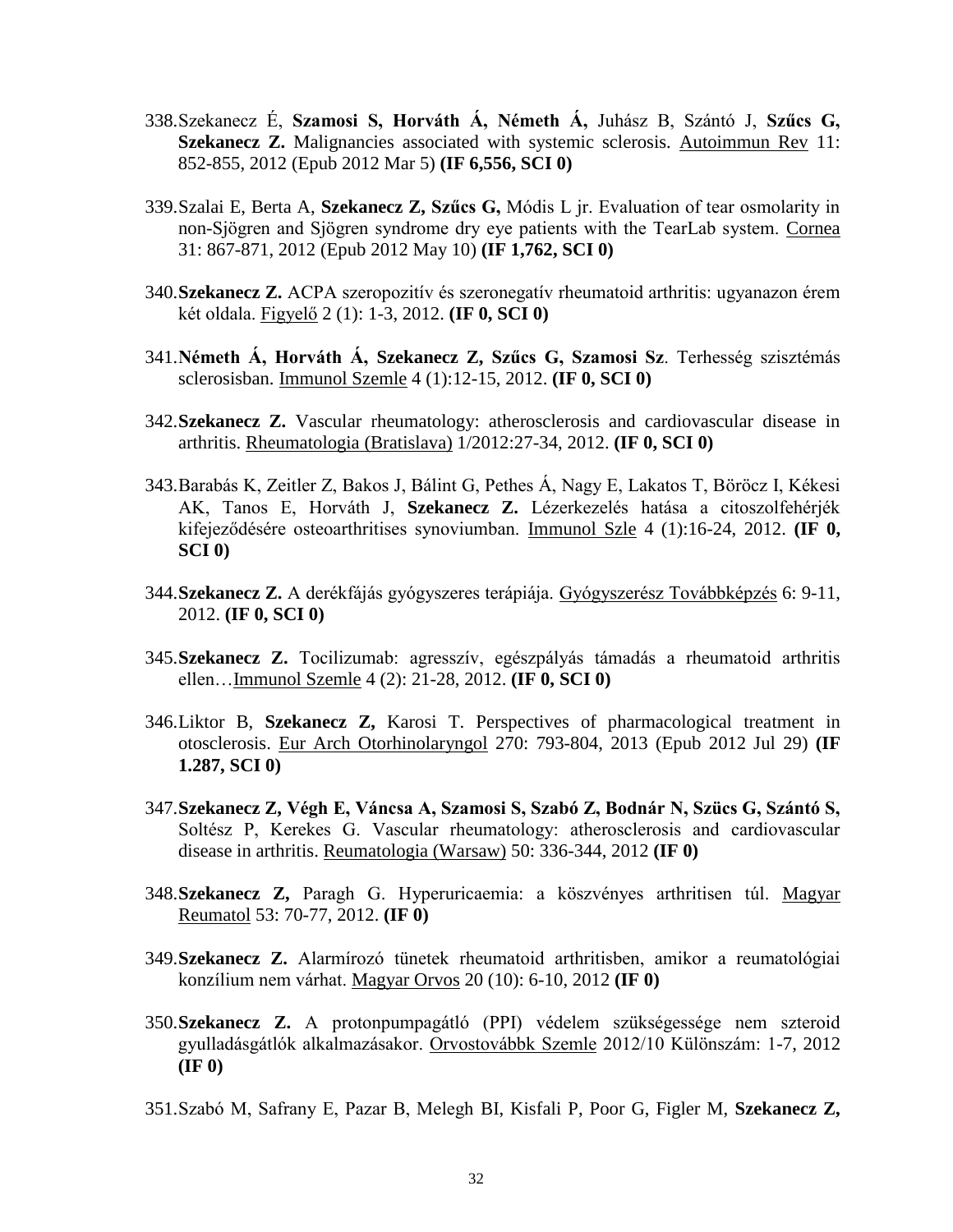Czirjak L, Melegh B. Marked diversity of IL23R gene haplotype variants in rheumatoid arthritis comparing with Crohn's disease and ankylosing spondylitis. Mol Biol Rep 40: 359-363, 2013 (Epub 2012 Oct 10) **(IF 2,929)**

- 352.Gonzalez-Gay MA, **Szekanecz Z,** Popa CD, Dessein P. Atherosclerosis in rheumatoid arthritis. Mediators Inflamm 2012:489608, 2012 (Epub 2012 Oct 17)**(IF 3,263)**
- 353.**Besenyei T,** Kádár A, Tryniszewska B, **Kurkó J,** Rauch TA, Glant TT, Mikecz K, **Szekanecz Z.** Non-MHC risk alleles in rheumatoid arthritis and in syntenic chromosome regions of corresponding animal models. Clin Dev Immunol 2012:284751, 2012 (Epub 2012 Dec 6) **(IF 2,263, SCI 0)**
- 354.**Szekanecz Z.** A célzott terápiák csonthatásai. LAM KID 2: 24-31, 2012. **(IF 0)**
- 355.**Szekanecz Z.** A debreceni gyógyfürdők rövid története. MediArt 2012/1: 22-23, 2012. **(IF 0)**
- 356.**Szekanecz Z.** Methotrexat: a több jobb… Immunol Szemle 2012/4: 15-20, 2012. **(IF 0)**
- 357.**Szekanecz Z**, **Váncsa A, Soós B, Szabó Z, Szamosi Sz, Bodnár N, Gulyás K, Horváth Á, Németh Á, Gaál V, Pethő Zs, Szűcs G, Szántó S.** Biológiai terápia váltások rheumatoid arthritisben – a személyre szabott orvoslás útján. Immunol Szemle 2012/4: 29-39, 2012. **(IF 0)**
- 358.Laczik R, Galajda Z, Dér H, Végh J, Kerekes G, **Szekanecz Z,** Soltész P, Szomják E. Cardiac manifestations in a young man with Takayasu arteritis associated with antiphospholipid syndrome. Isr Med Assoc J (IMAJ) 14: 768-770, 2012. **(IF 1.018)**
- 359.Dougados M, Braun J, **Szanto S**, Combe B, Geher P, Leblanc V, Logeart I. Nonsteroidal antiinflammatory drug intake according to the Assessment of SpondyloArthritis International Society Score in clinical trials evaluating tumor necrosis factor blockers: example of etanercept in advanced ankylosing spondylitis. Arthritis Care Res (Hoboken). 64:290-294, 2012. **(IF 4,74, SCI 0)**
- 360.Dougados M, Braun J, **Szanto S,** Combe B, Geher P, Leblanc V, Logeart I. Continuous efficacy of etanercept in severe and advanced ankylosing spondylitis: results from a 12 week open-label extension of the SPINE study. Rheumatology (Oxford) 51: 1687-1696, 2012. (Epub 2012 May 30) **(X)**

- 361.**Kurkó J, Besenyei T,** Laki J, Glant TT, Mikecz K, **Szekanecz Z**. Genetics of rheumatoid arthritis – a comprehensive review. Clin Rev Allergy Immunol 2013 Jan 5 (Epub) **(IF 3,677, SCI 0)**
- 362.**Szekanecz Z.** Biohasonló gyógyszerek a reumatológiában a klinikus dilemmái. Orvostovábbképző Szle (OTSz) 20 (2): 71-77, 2013. **(IF 0)**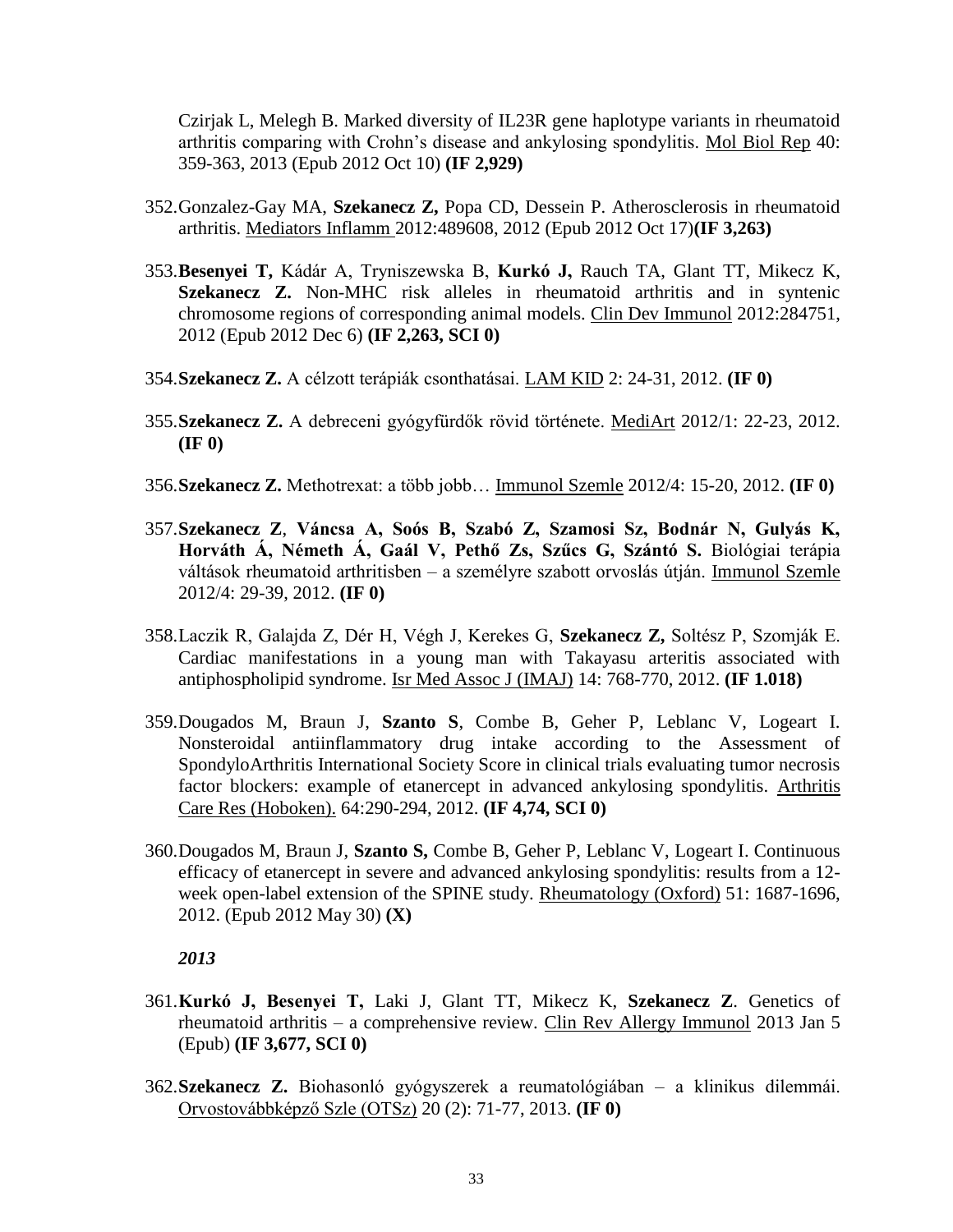363.**Szekanecz Z.** Személyre szabott orvoslás a reumatológiában. Orv Hetil 154: 483-496, 2013. **(IF 0)**

## **In press**

- 364.**Szekanecz Z, Szabó Z,** Zeher M, **Soós L,** Dankó K, Horváth I, Lakos G. Superior performance of the CCP3.1 test compared to CCP2 and MCV in the rheumatoid factor negative RA population. Immunol Res, in press **(IF 3,026)**
- 365.**Szekanecz Z,** Meskó B, Poliska S, **Váncsa A, Szamosi S, Végh E, Simkovics E,** Laki J, **Kurkó J, Besenyei T,** Mikecz K, Glant TT, Nagy L. Pharmacogenetics and pharmacogenomics in rheumatology. Immunol Res, in press **(IF 3,026)**
- 366.**Soós B, Kurkó J, Besenyei T, Szabó Z, Szántó S,** Meskó B, Póliska Sz, Nagy L, Laki J, Glant T, Mikecz K, **Szekanecz Z.** A rheumatoid arthritis genetikája és genomikája. Pathogenetikai vonatkozások. Magyar Reumatol in press.
- 367.**Soós B,** Meskó B, Póliska Sz, **Váncsa A, Szamosi Sz, Végh E, Simkovics E,** Nagy L, **Szekanecz Z**. A rheumatoid arthritis genetikája és genomikája. Farmakogenetika és farmakogenomika. Immunol Szemle in press.
- 368.**Váncsa A, Szabó Z, Szamosi S, Bodnár N, Végh E,** Gergely L, **Szűcs G, Szántó S, Szekanecz Z.** Long-term effects of rituximab on B-cell counts and autoantibody production in rheumatoid arthritis: use of high-sensitivity flow-cytometry for more sensitive assessment of B-cell depletion. J Rheumatol in press

## **Klinikai vizsgálatok, boardok résztvevőjeként**

- 369.Smolen JS, Keystone EC, Emery P, Breedveld FC, Betteridge N, Burmester GR, Dougados M, Ferraccioli G, Jaeger U, Klareskog L, Kvien TK, Martin-Mola E, Pavelka K and The Working Group on the Rituximab Consensus Statement (tagja: **Szekanecz Z**): Consensus statement on the use of rituximab in patients with rheumatoid arthritis. Ann Rheum Dis, 66: 143-150, 2007. **(IF 6.411)**
- 370.Smolen JS, Beaulieu A, Rubbert-Roth A, Ramos-Remus C, Rovensky J, Alecock E, Woodworth T, Alten R and OPTION study investigators (tagja: **Szekanecz, Z):** Effect of interleukin-6 receptor inhibition with tocilizumab in patients with rheumatoid arthritis (OPTION study): a double-blind, placebo-controlled, randomised trial. Lancet 371: 987-997, 2008. **(IF 25,800)**
- 371.Rubbert-Roth A, Tak PP, Zerbini C, Tremblay JL, Carreno L, Armstrong G, Collinson N, Shaw TM and MIRROR Trial investigators (tagja: **Szekanecz, Z):** Efficacy and safety of various repeat treatment dosing regimens of rituximab in patients with active rheumatoid arthritis: results of a Phase III randomized study (MIRROR). Rheumatology (Oxford) 49: 1683-1693, 2010. [Epub 2010 May 12]. **(IF 4,171)**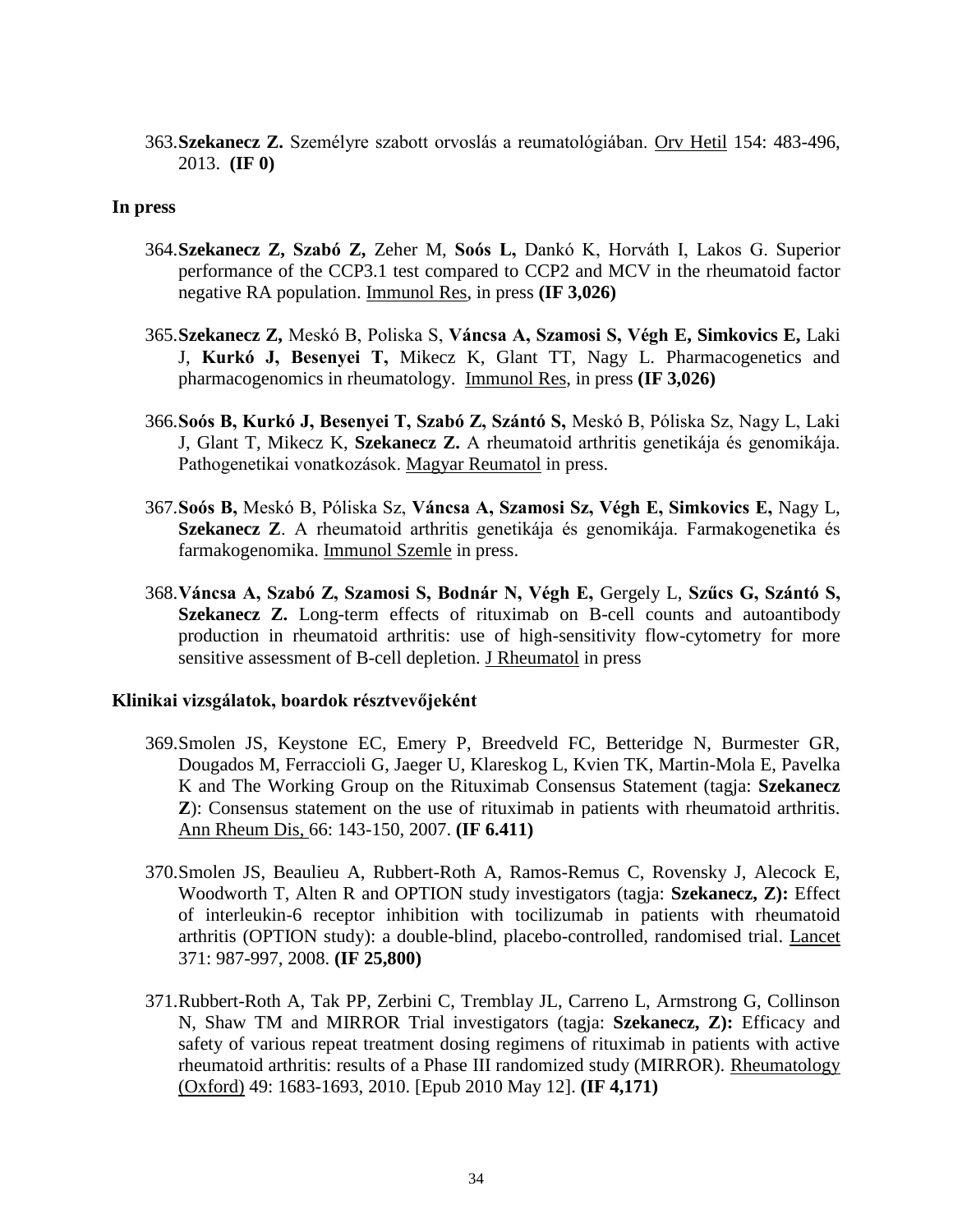- 372.Hudson M, Baron M, Lo E, Weinfeld J, Furst DE, Khanna D (International Scleroderma Renal Crisis Study Investigators. tagja: **Szucs G**): An International, Web-Based, Prospective Cohort Study to Determine Whether the Use of ACE Inhibitors prior to the Onset of Scleroderma Renal Crisis Is Associated with Worse Outcomes—Methodology and Preliminary Results. Int J Rheumatol 2010, 1-7, 2010.
- 373.Baranauskaite A, Raffayová H, Kungurov NV, Kubanova A, Venalis A, Helmle L, Srinivasan S, Nasonov E, Vastesaeger N and RESPOND investigators (tagja: **Szekanecz Z**). Infliximab plus methotrexate is superior to methotrexate alone in the treatment of psoriatic arthritis in methotrexate-naive patients: the RESPOND study. Ann Rheum Dis 71: 541-8, 2012. **(IF 9,082)**
- 374.Meier FM, Frommer KW, Dinser R, Walker UA, Czirjak L, Denton CP, Allanore Y, Distler O, Riemekasten G, Valentini G, Müller-Ladner U, EUSTAR Co-authors (tagja: Szekanecz Z). Update on the profile of the EUSTAR cohort: an analysis of the EULAR Scleroderma Trials and Research group database. An Rheum Dis 71: 1355-1360, 2012. **(IF 9,082)**

# **2. Könyvek**

- 1. **Szekanecz, Z.:** Reumatoid artritisz. SpringMed Kiadó, Budapest, 2005.
- 2. **Szekanecz, Z.,** Surányi, P., Tamási, L.: Rheumatoid arthritis. Sanofi-Aventis kiadás, 2006.
- 3. **Szekanecz Z,** Czirják L.: Immunológiai útmutató 2008. Medition Kiadó, 2008.
- 4. **Szekanecz, Z.:** Reumatoid artritisz. Második, átdolgozott kiadás. SpringMed Kiadó, Budapest, 2008.
- 5. Szegedi A, **Szekanecz Z.:** Kérdezz-felelek: psoriasis és arthritis psoriatica. SpringMed Kiadó, Budapest, 2009.
- 6. **Szekanecz Z (szerk).** Gyógyszeres terápia a reumatológiában. Medicina, Budapest, 2009.
- 7. Szűcs G, **Szekanecz Z.:** Kérdezz-felelek: Autoimmun betegségek. SpringMed Kiadó, Budapest, 2010.
- 8. **Szekanecz Z,** Surányi P: Reumatoid artritiszes betegek kézikönyve. SpringMed Kiadó, Budapest, 2010.
- 9. **Szántó S,** Géher P. Kérdések és válaszok a Bechterew kórról. SpringMed Kiadó, Budapest, 2010.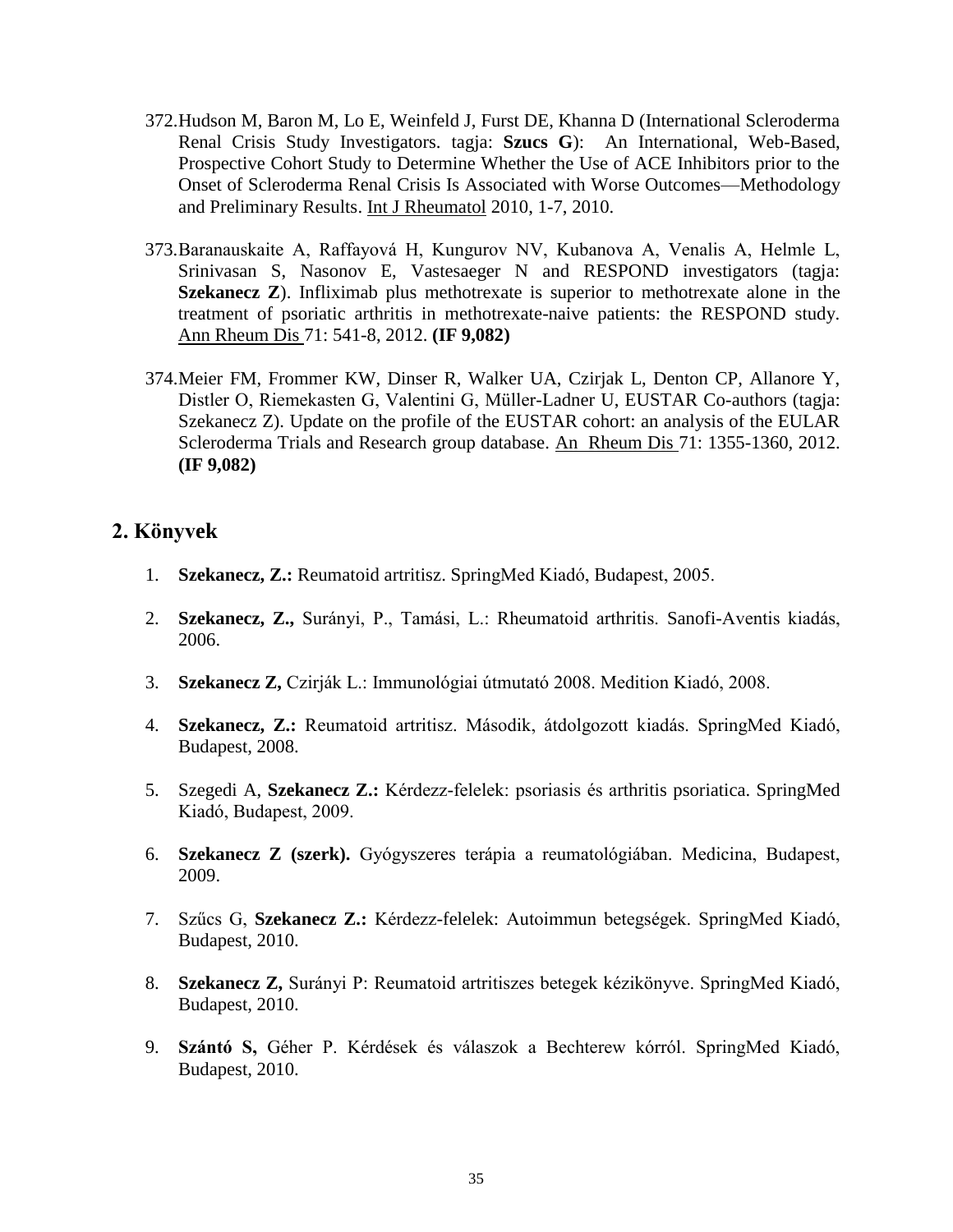10. **Szekanecz Z** (szerk): Reumatológia (egyetemi jegyzet). SpringMed Kiadó, Budapest, 2011.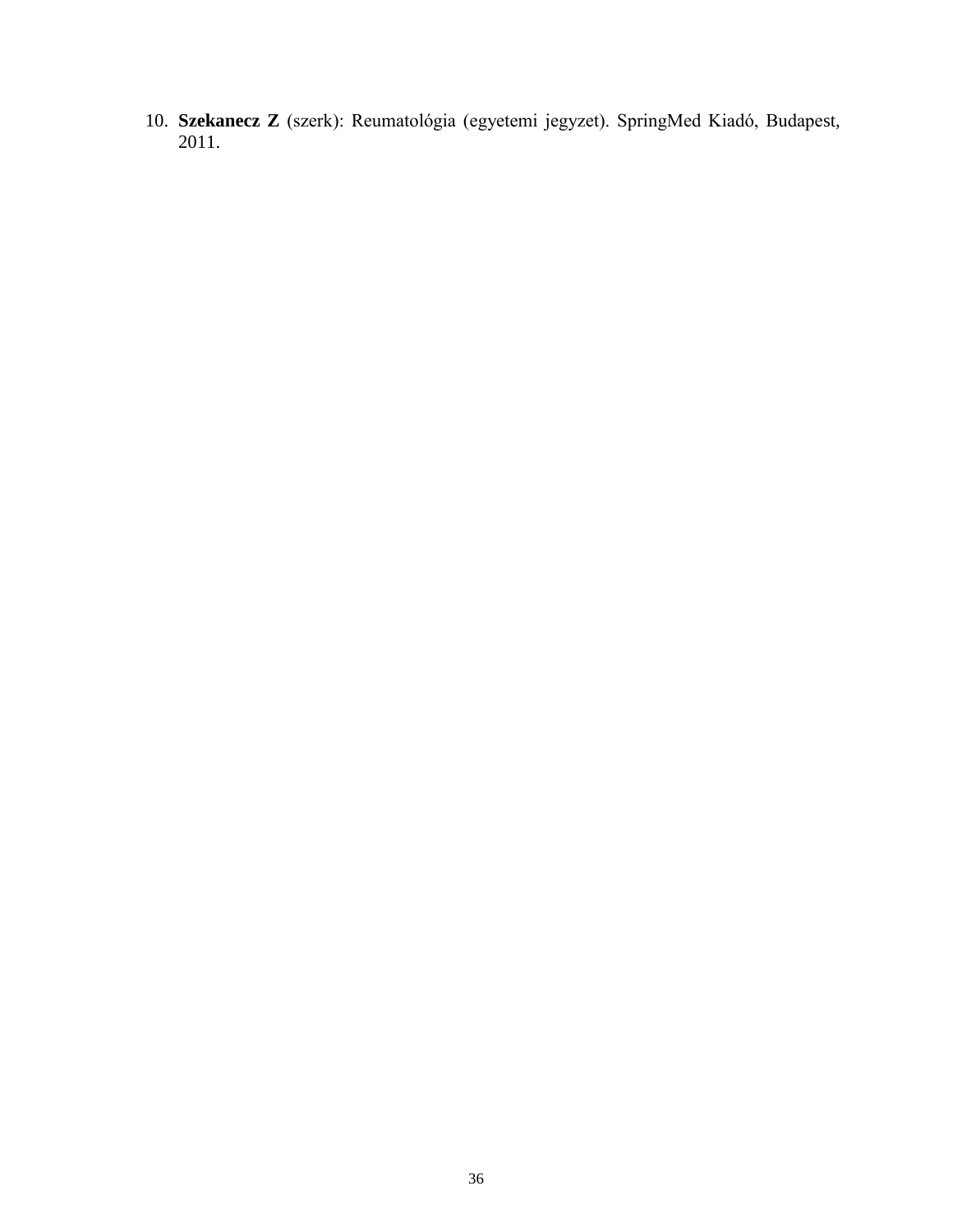# **3. Könyvfejezetek:**

- 1. **Szűcs G.** Autoimmun betegségek laboratóriumi vonatkozásai: A vasculitis és az immunológiai elváltozások. In: Klinikai Immunológia III. Módszerek - B/4. (Szerk. Füst Gy, Merétey K, Rajnavölgyi É.), Tempus ITC, 1993.
- 2. Koch, A.E., **Szekanecz, Z**., Haines, G.K., Harlow, L.A., Shah, M.R., Fong, T., Fu, R., Lin, S. J.-W.: Distribution of endothelial antigens in rheumatoid, osteoarthritic and normal synovia. In: Leukocyte Typing V: White Cell Differentiation Antigens (Schlossman, S., Boumsell, L., Gilks, W., Harlan, J., Kishimoto, T., Morimoto, C., Ritz, J., Shaw, S., Silverstein, R., Springer, T., Tedder, T., Todd, R., eds.), Volume 2, Oxford University Press, Oxford, New York, Tokyo, pp 1805-1807, 1995.
- 3. Koch, A.E., **Szekanecz, Z.,** Haines, G.K., Harlow, L.A., Shah, M.R., Fong, T., Fu, R., Lin, S. J.-W.: Immunohistochemical characterization of myeloid antigens in arthritic and normal synovial tissues. In: Leukocyte Typing V: White Cell Differentiation Antigens (Schlossman, S., Boumsell, L., Gilks, W., Harlan, J., Kishimoto, T., Morimoto, C., Ritz, J., Shaw, S., Silverstein, R., Springer, T., Tedder, T., Todd, R., eds.), Volume 1, Oxford University Press, Oxford, New York, Tokyo, pp 1010-1013, 1995.
- 4. **Szűcs G.** Vasculitisek. In: Klinikai Immunológia (Szerk: Szegedi Gy., Zeher M, Bakó Gy), Springer, Budapest, pp 212-220, 1998.
- 5. **Szekanecz, Z.,** Koch, A.E.: Adhesion molecules: potent inducers of endothelial cell chemotaxis. In: Tissue Engineering of Prosthetic Vascular Grafts (Zilla, P.P. and Greisler, H.P., eds.), RG Landes Co., Austin, pp 271-277, 1999.
- 6. **Szekanecz, Z.:** Adheziv folyamatok a csontmatrixban: az integrinek szerepe. In: A kalciumháztartás és a csontszövet anyagcserebetegségei (Lakatos, P., ed), Medicina, Budapest, pp 40-46, 1999.
- 7. **Szekanecz, Z**., Koch, A.E.: Angiogenesis in rheumatoid arthritis. In: Angiogenesis in Health and Disease (Rubanyi, G.M., ed), Marcel Dekker Inc., New York, pp 429-450, 1999.
- 8. **Szűcs G.** Vasculitisek. In: Nephrológia (Szerk. Kakuk György), Medicina, Budapest, 1999.
- 9. **Szekanecz, Z.,** Koch, A.E.: Cytokines. In: Textbook of Rheumatology, 6th Edition (Ruddy, S., Harris jr., E.D., Sledge, C.B., Budd, R.C., Sergent, J.S., eds), Chapter II.20., W.B. Saunders, Philadelphia, pp 275-290, 2001.
- 10. **Szekanecz, Z.,** Koch, A.E.: Inflammation: cells, cytokines and other mediators.In: Textbook of Internal Medicine, 4th Edition, (Humes HD, DuPont HL, Gardner LB, Griffin JW, Harris jr ED, Hazzard WR, King jr TE, Loriaux DL, Nabel EG, Todd III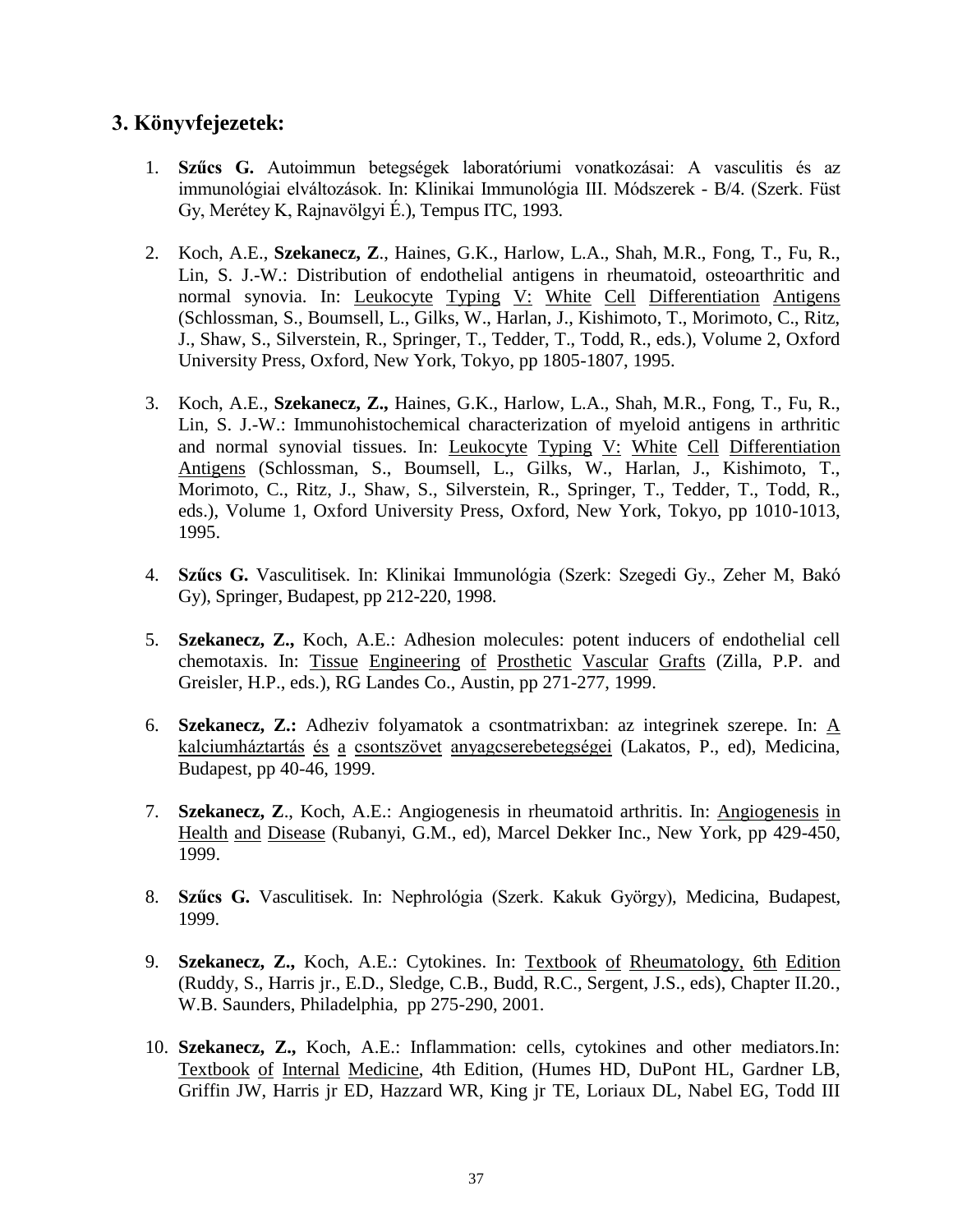RF, Traber PG, eds), Chapter 6, Lippincott, Williams and Wilkins, Philadelphia, pp 22- 25, 2000.

- 11. **Szekanecz, Z.,** Koch, A.E.: Biology of endothelial cells In: Vasculitis, (Bridges, S.L., Ball, G.V., eds.), Oxford University Press, pp 19-33, 2002.
- 12. **Szekanecz Z.:** Az osteoporosis terápiája. In: Farmakoterápia, 2. kiadás (Bakó Gy ed.), Medicina, Budapest, pp 214-224, 2003.
- 13. **Szekanecz, Z.:** A rheumatoid arthritis pathogenezise. In: Reumatológia (Gömör, B., ed.), Medicina, Budapest, pp 144-146, 2001.
- 14. **Szekanecz, Z.:** A csontok, az izületek és az izmok betegségei. In: Klinikai alapismeretek fogorvos- és gyógyszerészhallgatóknak (Boda, Z., Bakó, Gy, eds), Medicina, Budapest, pp 331-350, 2001.
- 15. **Szűcs G:** Szisztémásc sclerosis, Raynaud szindróma. In: Klinikai alapismeretek fogorvos- és gyógyszerészhallgatóknak (Boda, Z., Bakó, Gy, eds), Medicina, Budapest, pp 372-375, 2001.
- 16. **Szűcs G:** Wegener granulomatosis, polyarteritis nodosa. In: Klinikai alapismeretek fogorvos- és gyógyszerészhallgatóknak (Boda, Z., Bakó, Gy, eds), Medicina, Budapest, pp 380-385, 2001.
- 17. **Szekanecz, Z.,** Koch, A.E.: Immunoperoxidase histochemistry for the detection of cellular adhesion molecule, cytokine and chemokine expression in the arthritic synovium. In: Inflammation Protocols (Winyard P.G., Willoughby D.A., eds), Humana Press, Totowa, NJ, pp 283-290, 2003.
- 18. **Szekanecz, Z.,** Kim, J., Koch, A.E. Chemokines. In: Targeted Therapies in Rheumatology (Smolen, J.S., Lipsky, P.E., eds), Martin Dunitz, London, New York, pp 345-358, 2003.
- 19. **Szekanecz, Z. (**szerk). Reumatológia és immunológia. In: Betegség enciklopédia (Kornya, L., ed.), Springer, Budapest. pp 1031-1105, 2002.
- 20. **Szűcs G.** Nephrológia: Henoch-Schönlein nephropathia. In: Betegség enciklopédia (Kornya, L., ed.), Springer, Budapest. pp 644-645, 2002.
- 21. **Szűcs G.** Nephrológia: Sclerodermás vese. In: Betegség enciklopédia (Kornya, L., ed.), Springer, Budapest. pp 693-694, 2002.
- 22. **Szekanecz, Z.:** A rheumatoid arthritis gyógyszeres kezelése. In: Pharmindex Zsebkönyv: Reumatológia. MediMedia, pp 27-32, 2002.
- 23. **Szekanecz, Z.:** A rheumatoid arthritis gyógyszeres kezelése. In: Pharmindex Zsebkönyv: Reumatológia. MediMedia, pp 27-36, 2003.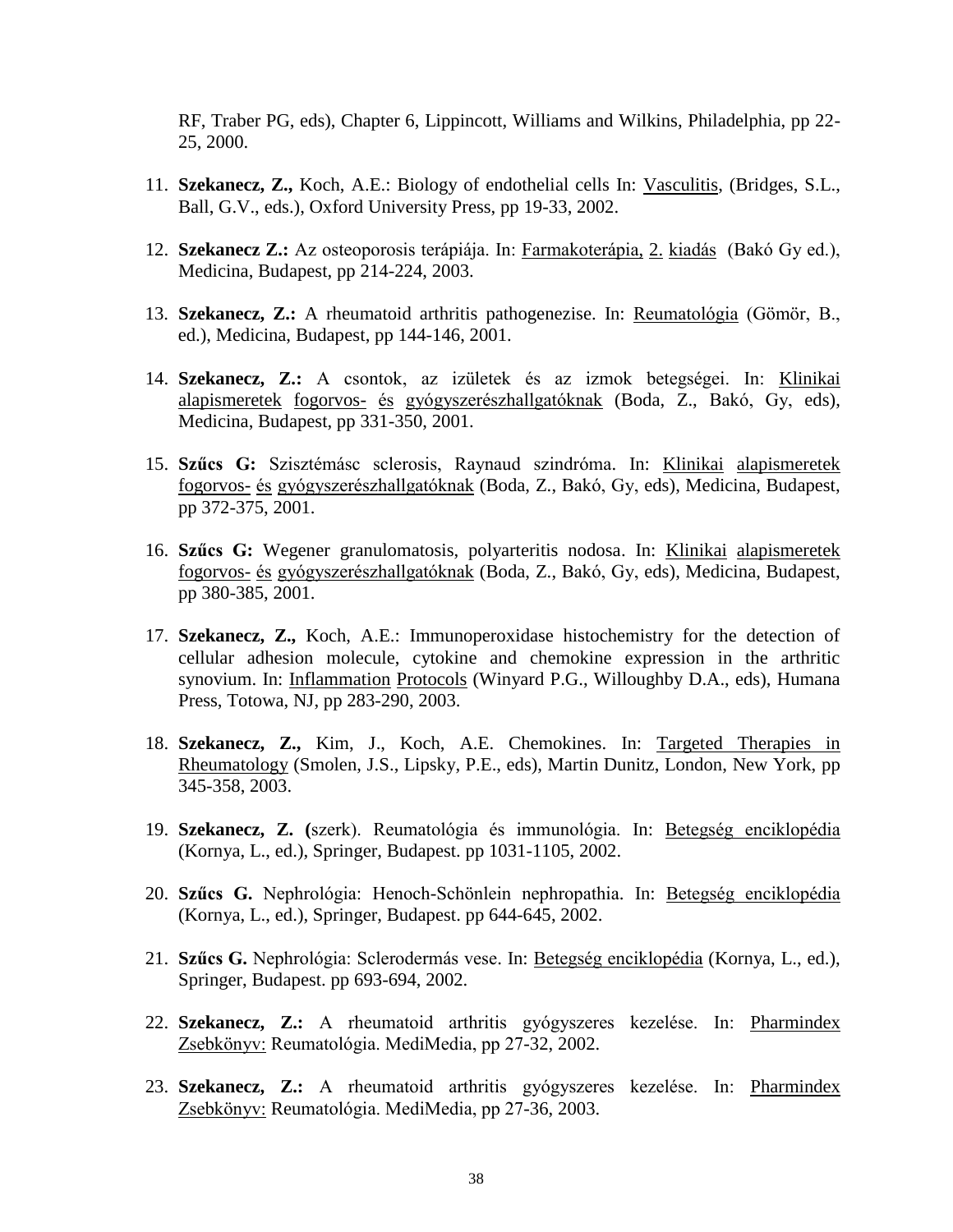- 24. **Szekanecz, Z**., Koch, A.E.: Endothelial cell biology, angiogenesis and recruitment of cells. . In: Kelley's Textbook of Rheumatology, 7th Edition (Ruddy, S., Harris jr., E.D., Sledge, C.B., Budd, R.C., Sergent, J.S., eds), Chapter 24, Elsevier Saunders, pp 370- 378, 2005.
- 25. **Szűcs G.** Szisztémás sclerosis. In: Diagnosztika a rendelőben és a betegágynál (Szarvas, Csanády, Vecsey, szerk), Medicina, Budapest, pp 467-471, 2004.
- 26. **Szűcs G.** Vasculitisek. In: Klinikai nephrológia (A vese belgyógyászati betegségeinek kézikönyve) (szerk. Kakuk György), Medicina, Budapest, pp 234-259, 2004.
- 27. **Szűcs G.** Szisztémás sclerosis. In: Klinikai nephrológia (A vese belgyógyászati betegségeinek kézikönyve) (szerk. Kakuk György), Medicina, Budapest, pp 259-266, 2004.
- 28. **Szekanecz, Z.,** Kiss E.: Immunológiai folyamatok. In: Atherosclerosis (Császár, A., ed), Medicina, Budapest, pp 119-128, 2004.
- 29. **Szekanecz, Z**.: Sejtbiológiai ismeretek haszna az orvosi gyakorlatban. In: Sejtbiológia (Szabó, G., ed.), Medicina, Budapest, pp 643-649, 2004.
- 30. **Szekanecz, Z.:** A gyulladásos izületi megbetegedések (arthritisek) gyógyszeres kezelése. In: Documed Reumatológia 2004. (Gömör, B., szerk.), Documed Kft, Budapest, pp 45-54, 2004.
- 31. **Szekanecz, Z.:** A gyulladásos izületi megbetegedések (arthritisek) gyógyszeres kezelése. In: Documed Családorvostan II. (Hajnal, F., Amberger, G., szerk.), Documed Kft, Budapest, pp 97-104, 2005.
- 32. Lakatos, P., Horváth, Cs., Takács, I., Marton, I., Poór, G., Holló, I., Bálint, G., Balogh, Á., Bors, K., Forgács, S., Genti, Gy., Kiss, L., Somogyi, P., **Szekanecz, Z.,** Szekeres, L., Szűcs, J., Tamási, L.: Ajánlás a korral járó osteoporosisok gyógyszeres kezelésére 2005-ben. In: Útmutató - Anyagcsere - Endokrinológia (Hatfaludy, Zs., szerk.), Medition Kiadó, Budapest, pp 23-35, 2005.
- 33. Lakatos, P., Horváth, Cs., Takács, I., Marton, I., Poór, G., Holló, I., Bálint, G., Balogh, Á., Bors, K., Forgács, S., Genti, Gy., Kiss, L., Somogyi, P., **Szekanecz, Z.,** Szekeres, L., Szűcs, J., Tamási, L.: Ajánlás az osteoporosis és más metabolikus csontbetegségek diagnosztikájára 2004-ben. In: Útmutató - Anyagcsere - Endokrinológia (Hatfaludy, Zs., szerk.), Medition Kiadó, Budapest, pp 7-21, 2005.
- 34. **Szekanecz, Z.:** A gyulladásos izületi megbetegedések (arthritisek) gyógyszeres kezelése. In: Documed Reumatológia 2005. (Gömör, B., szerk.), Documed Kft, Budapest, pp 23-30, 2005.
- 35. **Szekanecz, Z.:** Biológiai terápia. In: Klinikai reumatológia (Gömör, B., szerk.),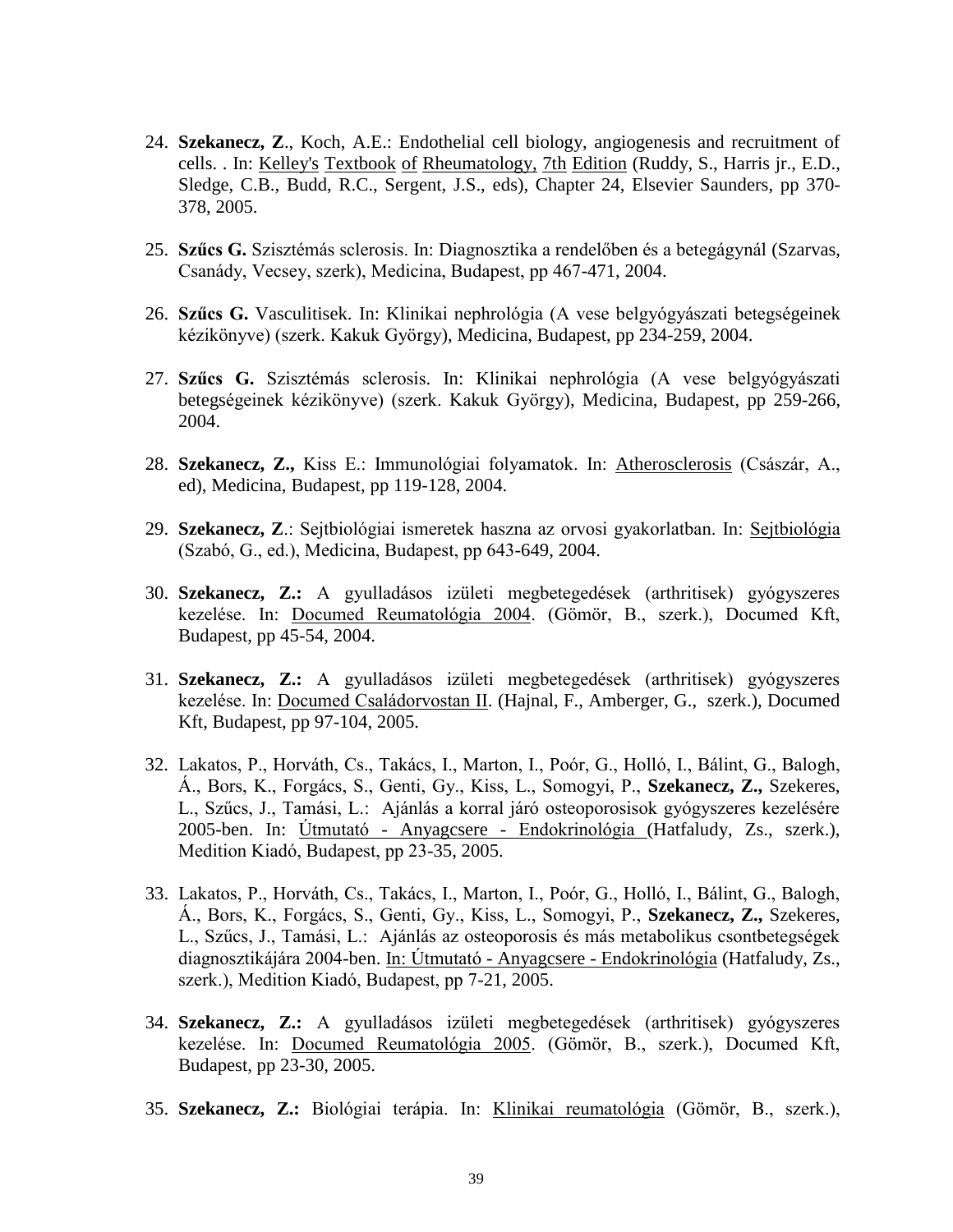Medicina, Budapest, pp 223-236, 2005.

- 36. **Szekanecz, Z.:** A rheumatoid arthritis etiopatogenezise. In: Klinikai reumatológia (Gömör, B., szerk.), Medicina, Budapest, pp 299-316, 2005.
- 37. Sz**ekanecz, Z.,** Koch, A.E.: Angiogenesis and leukocyte recruitment. In: Textbook of rheumatoid arthritis (Haynes, B.F., Pisetsky, D.S., St. Clair, E.W., eds), Lippincott Williams and Wilkins, Philadelphia, pp 150-159, 2004.
- 38. **Szekanecz, Z.:** Az arthritisek klinikuma és kezelése: szemészeti vonatkozások. In: Az autoimmun betegségekről (Hammer H., ed), MAKIT kiadvány, pp 15-19, 2005.
- 39. **Szekanecz, Z.:** A krónikus immunpathogenezisű gyulladásos izületi megbetegedések (arthritisek) gyógyszeres kezelése. In: A reumatológiai betegségek kezelése: terápiás ajánlások. (Gömör, B., szerk.), Documed Kft, Budapest, pp 19-29, 2006.
- 40. Buzás, E., Hanyecz, A., **Szekanecz, Z.:** Arthritismodellek. In: Klinikai immunológia (Czirják, L., szerk.), Medicina, Budapest, pp 101-105, 2006.
- 41. **Szekanecz, Z.:** Rheumatoid arthritis. In: Klinikai immunológia (Czirják, L., szerk.), Medicina, Budapest, pp 191-212, 2006.
- 42. **Szekanecz Z.:** Autoimmun betegségek és a csont. In: Metabolikus csontbetegségek (Lakatos P., Takács I., eds), Medintel, Budapest, pp 405-418, 2006.
- 43. **Szekanecz Z.:** Az osteoporosis terápiája. In: Farmakoterápia, 3. kiadás (Bakó Gy ed.), Medicina, Budapest, pp 227-237, 2007.
- 44. **Szekanecz, Z.:** Gyulladásos ízületi megbetegedések (arthritisek). In: A belgyógyászat alapjai (Tulassay Zs., ed), Medicina, Budapest, pp 1216-1223, 2007.
- 45. **Szekanecz, Z.,** Koch, AE. Angiogenesis in rheumatoid arthritis. In: Rheumatology (Hochberg MC, Silman AJ, Smolen JS, Weinblatt ME, Weisman MH, eds), 4th edition, chapter 80, Elsevier, London, pp 837-840, 2008.
- 46. **Szekanecz, Z.,** Koch, A.E. Update: inflammatory, angiogenic and homeostatic chemokines and their receptors. In: Contemporary Targeted Therapies in Rheumatology (Smolen, J.S., Lipsky, P.E., eds), Informa Healthcare, London, pp 265-283, 2007.
- 47. **Szekanecz, Z.,** Koch, A.E.: Biology of endothelial cells In: Vasculitis, 2nd edition (Ball GV, Bridges SL jr, eds), Oxford University Press, pp 35-46, 2008.
- 48. **Szekanecz, Z.:** A reumatológiai betegségek hátterének tudományos alapjai. In: A reumatológia tankönyve (Poór, G, szerk), Medicina, Budapest, pp 27-54, 2008.
- 49. Horváth Cs, Balogh Á, Bálint G, Bors K, Forgács S, Genti Gy, Hittner Gy, Hosszú É, Lakatos P, Marton I, Mester Á, Mészáros Sz, Mucsi I, Nagy Zs, Péntek M, Poór Gy,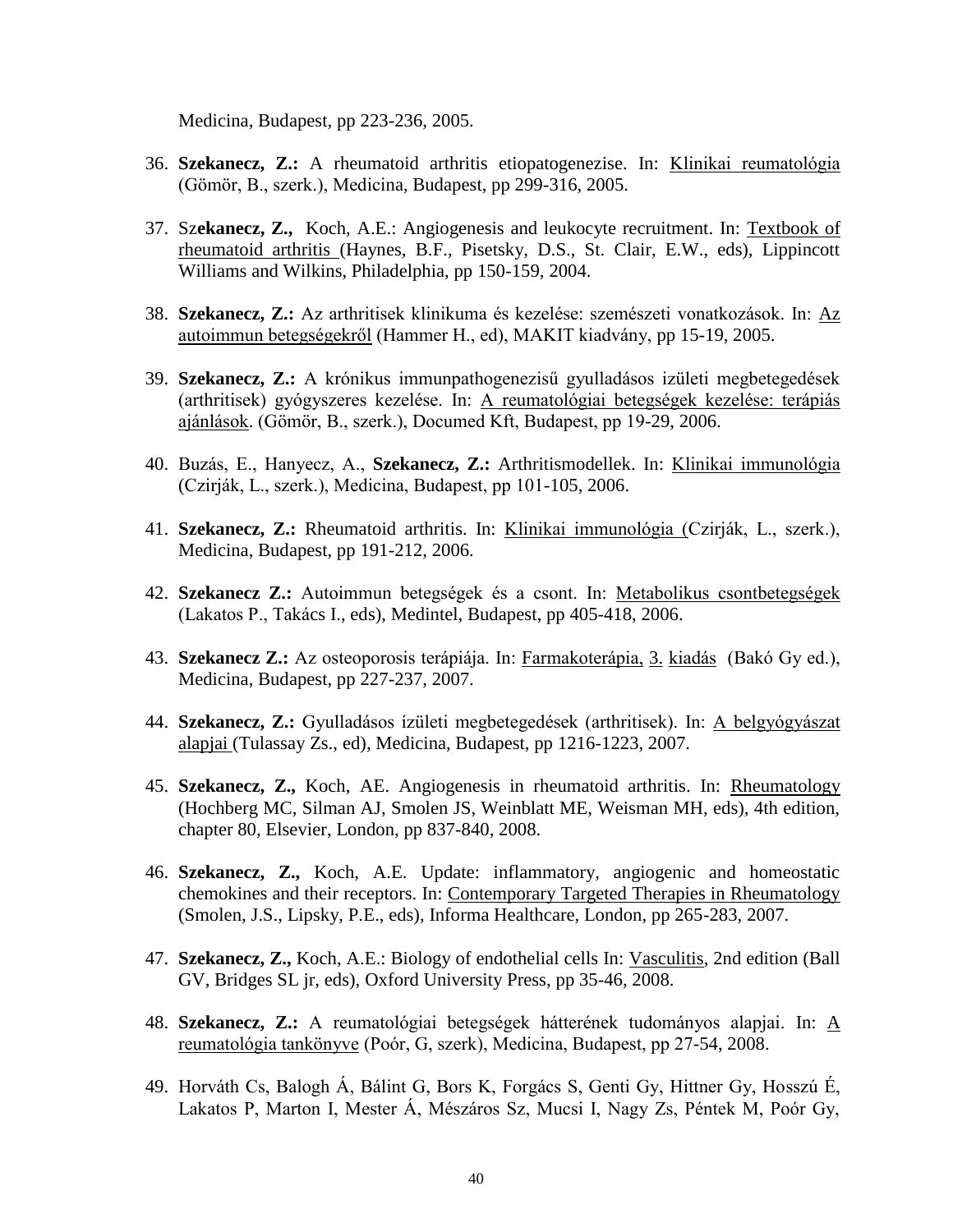Somogyi P, Speer G, Szabó A, **Szekanecz, Z.,** Szekeres L, Takács I, Tamási L, Tóth E, Varga PP. Az osteoporosis felismerése, megelőzése és kezelése. MOOT szakmai ajánlás. In: Útmutató – Anyagcsere-Endokrinológia (Hatfaludy Zs, szerk), Medition Kiadó, Budapest, pp 9-54, 2008.

- 50. **Szűcs G.** A szisztémás szklerózis kezelésének irányelvei. In: Immunológiai Útmutató (Klinikai Irányelvek Kézikönyve), Medition kiadó, Budapest, pp 121-132. 2008.
- 51. **Szekanecz, Z.,** Koch, A.E.: Inflammatory chemokines and cytokines in angiogenesis. In: Angiogenesis in Inflammation: Mechanisms and Clinical Correlates (Seed, M.P., Walsh, D., eds), Birkhauser, pp 83-98, 2008.
- 52. **Szekanecz Z.,** Koch AE: Endothelial cells and angiogenesis. In: Rheumatoid arthritis (Hochberg MC, Silman AJ, Smolen JS, Weinblatt ME, Weisman MH, eds.), Mosby-Elsevier, Philadelphia, pp 168-179, 2008.
- 53. **Szekanecz, Z**., Koch, A.E.: Cell recruitment and angiogenesis. In: Kelley's Textbook of Rheumatology, 8th Edition (Firestein GS, Budd RC, Harris ED jr, McInnes IB, Ruddy S, Sergent, JS, eds), Chapter 22, Elsevier Saunders, pp 357-366, 2008.
- 54. **Szekanecz, Z**.: Sejtbiológiai ismeretek haszna az orvosi gyakorlatban. In: Sejtbiológia (Szabó, G., ed.), 2. kiadás, Medicina, Budapest, pp 715-722, 2009.
- 55. **Szekanecz Z,** Koch AE. Chemokines and chemokine receptors. In: New therapeutic targets in rheumatoid arthritis (Tak PP, ed), Birkhauser, Basel, pp 129-154, 2009.
- 56. **Szekanecz, Z.:** A csontok, az izületek és az izmok betegségei. In: Klinikai alapismeretek fogorvos- és gyógyszerészhallgatóknak, 2. kiadás (Boda, Z., Tornai I., szerk. ), Medicina, Budapest, pp 215-228, 2009.
- 57. **Szűcs G.:** Szisztémás sclerosis, Raynaud szindróma. In: Klinikai alapismeretek fogorvos- és gyógyszerészhallgatóknak, 2. kiadás (Boda, Z., Tornai I., szerk. ), Medicina, Budapest, pp 243-245, 2009.
- 58. **Szekanecz Z.:** Az osteoporosis terápiája. In: Farmakoterápia, 3. kiadás (Bakó Gy ed.), Medicina, Budapest, pp 218-229, 2009.
- 59. **Szekanecz Z.:** Antireumatikus terápia. In: Farmakoterápia, 3. kiadás (Bakó Gy ed.), Medicina, Budapest, pp 230-244, 2009.
- 60. **Szekanecz Z.:** Biológiai terápia. In: Reumatológiai gyógyszeres terápia (Szekanecz Z, szerk), Medicina, Budapest, pp 91-148, 2009.
- 61. **Szűcs G:** Kötőszöveti betegségek. In: Reumatológiai gyógyszeres terápia (Szekanecz Z, szerk), Medicina, Budapest, pp 255-303, 2009.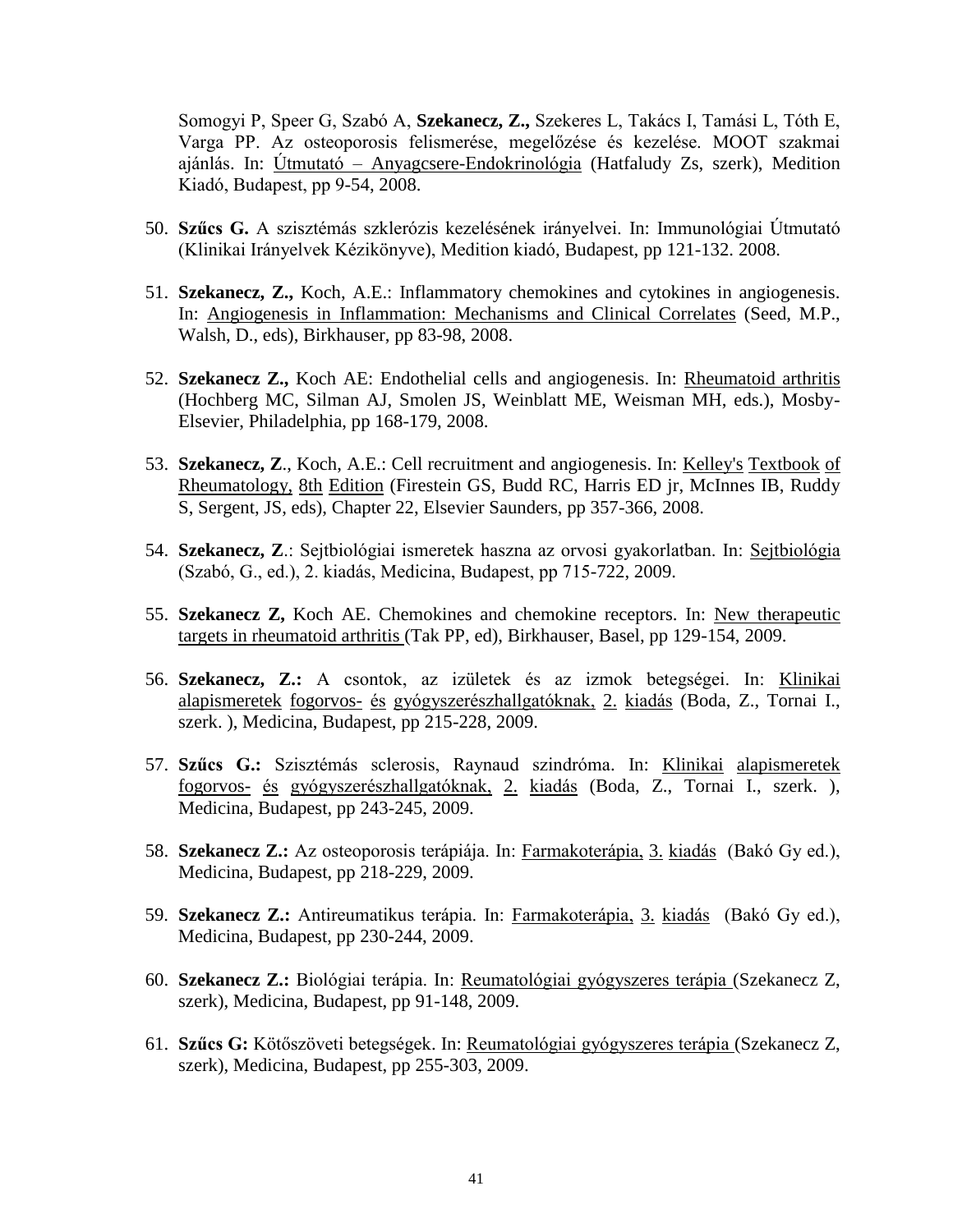- 62. **Szántó S:** Sponndylarthropathiák. In: Reumatológiai gyógyszeres terápia (Szekanecz Z, szerk), Medicina, Budapest, pp 231-254, 2009.
- 63. **Szekanecz, Z.:** A mozgásszervek . In: Belgyógyászati diagnosztika (Petrányi, Gy., ed), Medicina, Budapest, pp 285-299, 2010
- 64. **Szekanecz Z,** Módis L jr, Koch AE. Angiogenesis in inflammation. In: Encyclopedia of the Eye (Dartt D ed), Oxford: Academic Press, vol 1, pp 83-87, 2010.
- 65. **Szekanecz, Z.:** Immunoinflammatorikus folyamat. In: Atherosclerosis: Elmélet Klinikum (Császár, A., ed), Medicina, Budapest, pp 58-69, 2010.
- 66. Soltész, P., Kiss, E., **Szekanecz, Z.:** Autoimmun atherosclerosis. In: Atherosclerosis: Elmélet - Klinikum (Császár, A., ed), Medicina, Budapest, pp 245-255, 2010.
- 67. Kovács L., Péley I., **Szekanecz Z.:** Ízületi betegségek. In: Rehabilitációs orvoslás (Vekerdy Zs., szerk.), Medicina, Budapest, pp 547-560, 2010.
- 68. S**zekanecz Z.:** Reumatológiai gyógyszeres kezelés. In: Rehabilitációs orvoslás (Vekerdy Zs., szerk.), Medicina, Budapest, pp 192-194, 2010.
- 69. Dénes Z, Farkas P, Simon A, Somfay A, S**zekanecz Z.,** Vekerdy-Nagy Zs. Globális és specifikus funkciómérő skálák. In: Rehabilitációs orvoslás (Vekerdy Zs., szerk.), Medicina, Budapest, pp 87-100, 2010.
- 70. **Szekanecz, Z.,** Koch, AE. Angiogenesis in rheumatoid arthritis. In: Rheumatology (Hochberg MC, Silman AJ, Smolen JS, Weinblatt ME, Weisman MH, eds), 5th edition, Elsevier, pp 905-909, 2011.
- 71. **Szekanecz Z.** Gyulladásos ízületi megbetegedések (arthritisek). In: A belgyógyászat alapjai (Tulassay Zs, szerk), 3. kiadás, Medicina, Budapest, pp 1287-1294, 2011.
- 72. **Szekanecz Z**. Mozgásszervi problémák utazás közben. In: Az utazásorvostan tankönyve (Felkai P, Paragh Gy, szerk), Medicina, Budapest, pp 159-161, 2011.
- 73. **Szekanecz Z.** Mozgásszervi propedeutika. In: Reumatológia egyetemi jegyzet (Szekanecz Z, szerk), SpringMed Kiadó, Budapest, pp 15-32, 2011.
- 74. **Szekanecz Z.** Gyógyszeres terápia. In: Reumatológia egyetemi jegyzet (Szekanecz Z, szerk), SpringMed Kiadó, Budapest, pp 63-87, 2011.
- 75. **Szűcs G.** Arthritisek és autoimmun kórképek differenciáldiagnosztikája. In: Reumatológia – egyetemi jegyzet (Szekanecz Z, szerk), SpringMed Kiadó, Budapest, pp 56-62, 2011.
- 76. **Szűcs G.** Szisztémás autoimmun-reumatológiai kórképek. In: Reumatológia egyetemi jegyzet (Szekanecz Z, szerk), SpringMed Kiadó, Budapest, pp 149-192, 2011.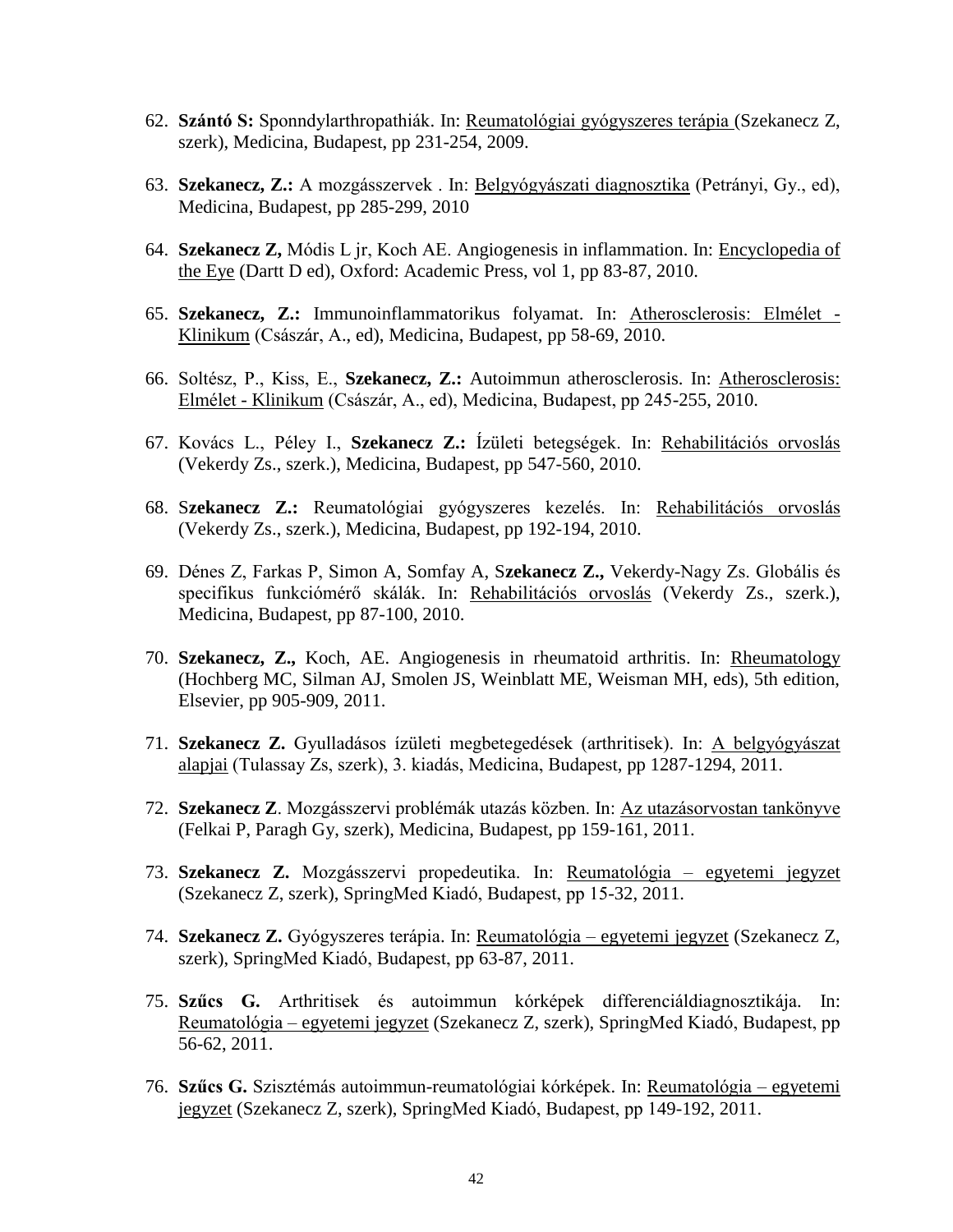- 77. **Szántó S.** Spondylarthropathiák. In: Reumatológia egyetemi jegyzet (Szekanecz Z, szerk), SpringMed Kiadó, Budapest, pp 214-230, 2011.
- 78. **Szántó S.** Degeneratív mozgásszervi kórképek. In: Reumatológia egyetemi jegyzet (Szekanecz Z, szerk), SpringMed Kiadó, Budapest, pp 258-278, 2011.
- 79. **Szamosi Sz.** Kristályarthritisek. In: Reumatológia egyetemi jegyzet (Szekanecz Z, szerk), SpringMed Kiadó, Budapest, pp 245-257, 2011.
- 80. **Váncsa A** Határterületi és ritka kórképek. In: Reumatológia egyetemi jegyzet (Szekanecz Z, szerk), SpringMed Kiadó, Budapest, pp 304-329, 2011.
- 81. **Szabó Z.** Lágyrész-reumatizmusok. In: Reumatológia egyetemi jegyzet (Szekanecz Z, szerk), SpringMed Kiadó, Budapest, pp 330-336, 2011.
- 82. **Szekanecz Z.** Autoimmun betegségek és a csont. In: A csontanyagcsere betegségei (Lakatos P., Takács I., eds), Semmelweis Kiadó, Budapest, pp 429-442, 2012.
- 83. **Szekanecz Z,** Kerekes G, Shoenfeld Y. Anti-inflammatory therapeutic approaches. In: Inflammation and atherosclerosis (Wick G, Grundtman C, eds), Springer-Verlag, Wien, pp 513-528, 2012.
- 84. **Szekanecz Z,** Kerekes G, Nurmohamed MT. Miscellaneous inflammatory arthritides. In: EULAR Textbook on Rheumatic Diseases (Bijlsma JWJ, da Silva JAP, Hachulla E, Doherty M, Cope A, Lioté F eds), Chapter 17, BMJ Group, London, pp 390-420, 2012.
- 85. **Szekanecz, Z**., Koch, A.E.: Cell recruitment and angiogenesis. In: Kelley's Textbook of Rheumatology, 9th Edition (Firestein GS, Budd RC, Gabriel SE, McInnes IB, O'Dell JR, eds), Chapter 25, Elsevier Saunders, pp 358-368, 2012.

## **In press**

- 86. **Szekanecz, Z.:** Rheumatoid arthritis. In: Klinikai immunológia, 2. kiadás (Czirják, L., szerk.), Medicina, Budapest, in press.
- 87. Buzás, E., Hanyecz, A., **Szekanecz, Z.:** Arthritismodellek. In: Klinikai immunológia, 2. kiadás (Czirják, L., szerk.), Medicina, Budapest, in press.
- 88. **Szekanecz Z,** Koch AE: Targeting of chemokines and angiogenesis in arthritis. In: Development of Therapeutic Agents Handbook (Shayne Cox Gad, ed.), Wiley, in press.
- 89. **Szekanecz, Z.,** Kerekes G, Koch, A.E.: Biology of endothelial cells In: Vasculitis, 3rd edition (Ball GV, Bridges SL jr, Fessler BJ, eds), Oxford University Press, in press.
- 90. **Szekanecz Z.,** Balogh E, Koch AE: Angiogenesis and vasculogenesis in rheumatoid arthritis. In: Rheumatology (Hochberg MC, Silman AJ, Smolen JS, Weinblatt ME,